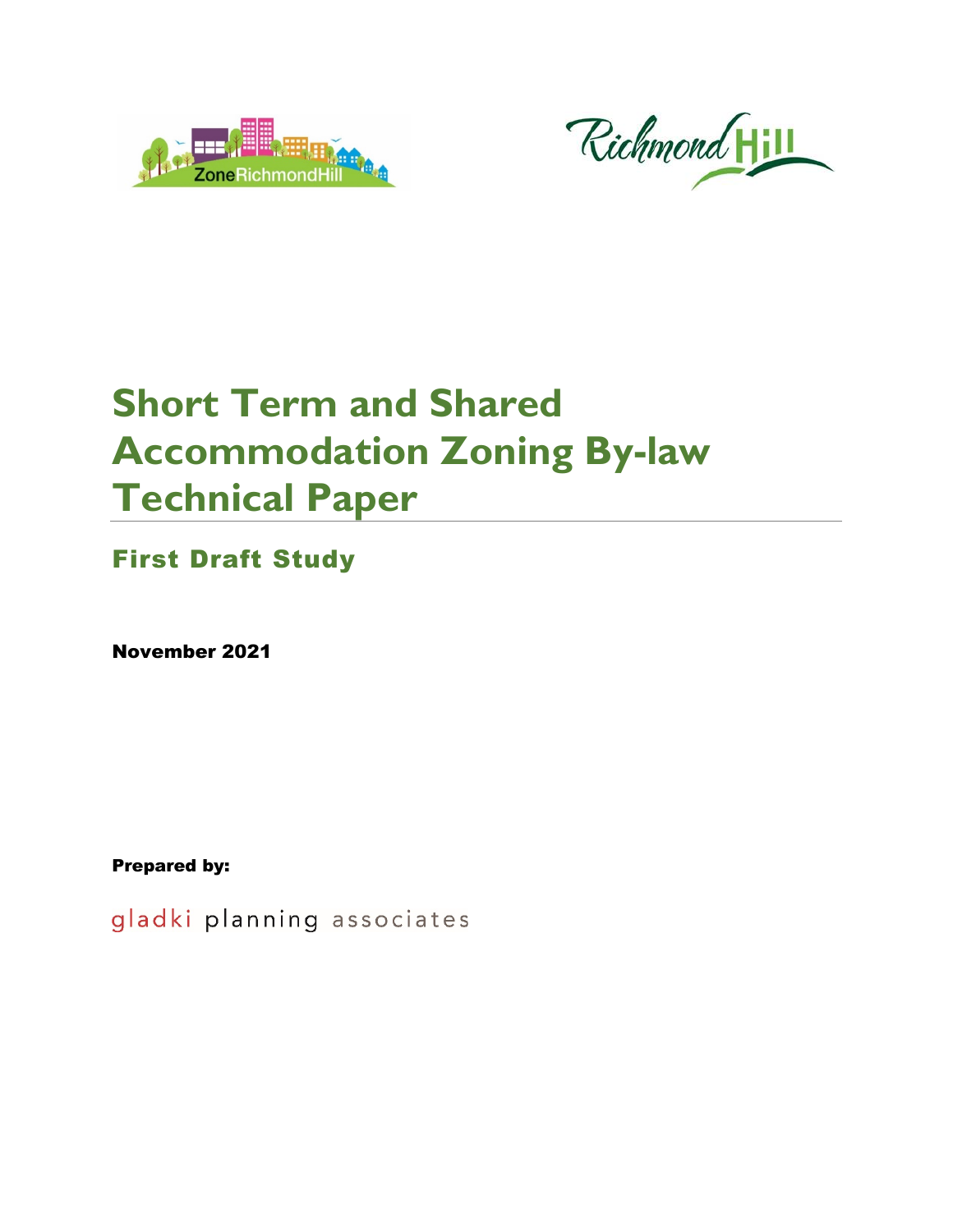# **Contents**

| 1              |                                                                 |  |  |  |
|----------------|-----------------------------------------------------------------|--|--|--|
| 1.1.           |                                                                 |  |  |  |
| 1.2            |                                                                 |  |  |  |
| 1.3            |                                                                 |  |  |  |
|                | <b>Short Term Accommodation</b>                                 |  |  |  |
| 2              |                                                                 |  |  |  |
| 3              |                                                                 |  |  |  |
| 4              |                                                                 |  |  |  |
| 4.1            |                                                                 |  |  |  |
| 4.2            |                                                                 |  |  |  |
| 4.3            | Growth Plan for the Greater Golden Horseshoe (2010, c. 2020)  8 |  |  |  |
| 4.4            |                                                                 |  |  |  |
| 4.5            |                                                                 |  |  |  |
| 4.5.1          |                                                                 |  |  |  |
| 4.5.2          |                                                                 |  |  |  |
| 5              |                                                                 |  |  |  |
| 5.1            |                                                                 |  |  |  |
| 5.2            |                                                                 |  |  |  |
| 5.3            |                                                                 |  |  |  |
| 6              |                                                                 |  |  |  |
| 6.1            |                                                                 |  |  |  |
| 6.2            |                                                                 |  |  |  |
| 6.3            |                                                                 |  |  |  |
| 6.4            |                                                                 |  |  |  |
| 6.5            |                                                                 |  |  |  |
| 6.6            |                                                                 |  |  |  |
| 6.7            |                                                                 |  |  |  |
| $\overline{7}$ |                                                                 |  |  |  |
| 7.1            |                                                                 |  |  |  |
| 7.2            |                                                                 |  |  |  |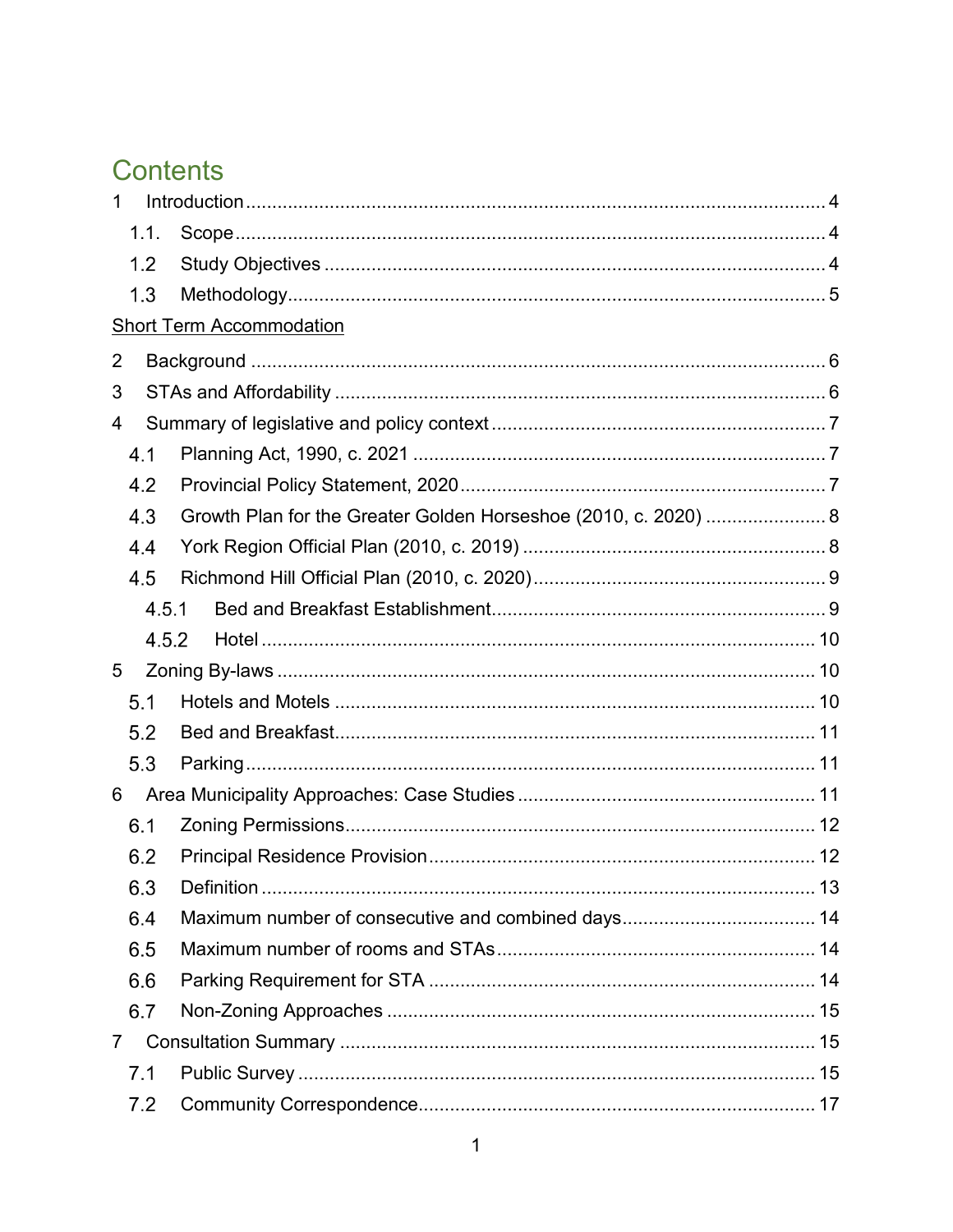| 7.3    |                                                                  |  |
|--------|------------------------------------------------------------------|--|
| 8      | Recommended Zoning Framework for STAs in Richmond Hill 17        |  |
| 8.1    |                                                                  |  |
| 8.2    |                                                                  |  |
| 8.3    |                                                                  |  |
| 9      |                                                                  |  |
|        | <b>Shared Accommodation</b>                                      |  |
| 10     |                                                                  |  |
| 11     |                                                                  |  |
|        |                                                                  |  |
|        |                                                                  |  |
| 11.3   |                                                                  |  |
|        |                                                                  |  |
| 11.5   |                                                                  |  |
| 11.6   |                                                                  |  |
|        | 11.7 City of Richmond Hill Affordable Housing Strategy, 2021  24 |  |
| 11.7.1 |                                                                  |  |
|        | 11.7.2 Affordable Housing Strategy - Draft Strategy Report:  26  |  |
| 12     |                                                                  |  |
| 13     |                                                                  |  |
|        |                                                                  |  |
|        |                                                                  |  |
|        |                                                                  |  |
|        |                                                                  |  |
|        |                                                                  |  |
| 13.2.1 |                                                                  |  |
| 13.2.2 |                                                                  |  |
|        |                                                                  |  |
|        |                                                                  |  |
| 13.2.5 |                                                                  |  |
| 13.2.6 |                                                                  |  |
| 14     |                                                                  |  |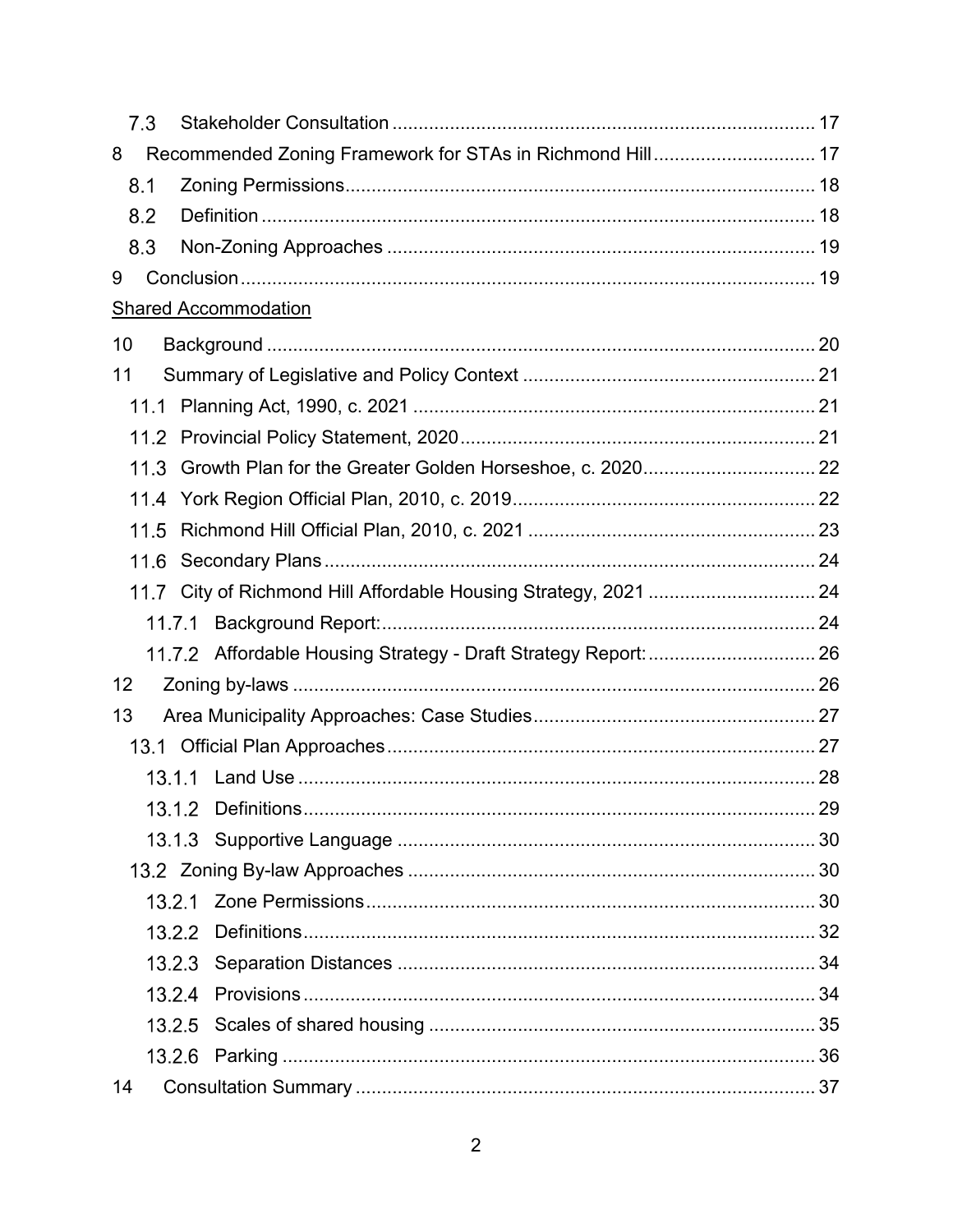| 15 | Recommended Official Plan and Zoning Framework for Shared Accommodations |  |
|----|--------------------------------------------------------------------------|--|
|    |                                                                          |  |
|    |                                                                          |  |
|    |                                                                          |  |
|    | 15.1.3 Zoning By-law: Provisions for number of dwelling rooms 39         |  |
|    |                                                                          |  |
|    |                                                                          |  |
|    |                                                                          |  |
|    |                                                                          |  |
|    |                                                                          |  |
|    |                                                                          |  |
| 16 |                                                                          |  |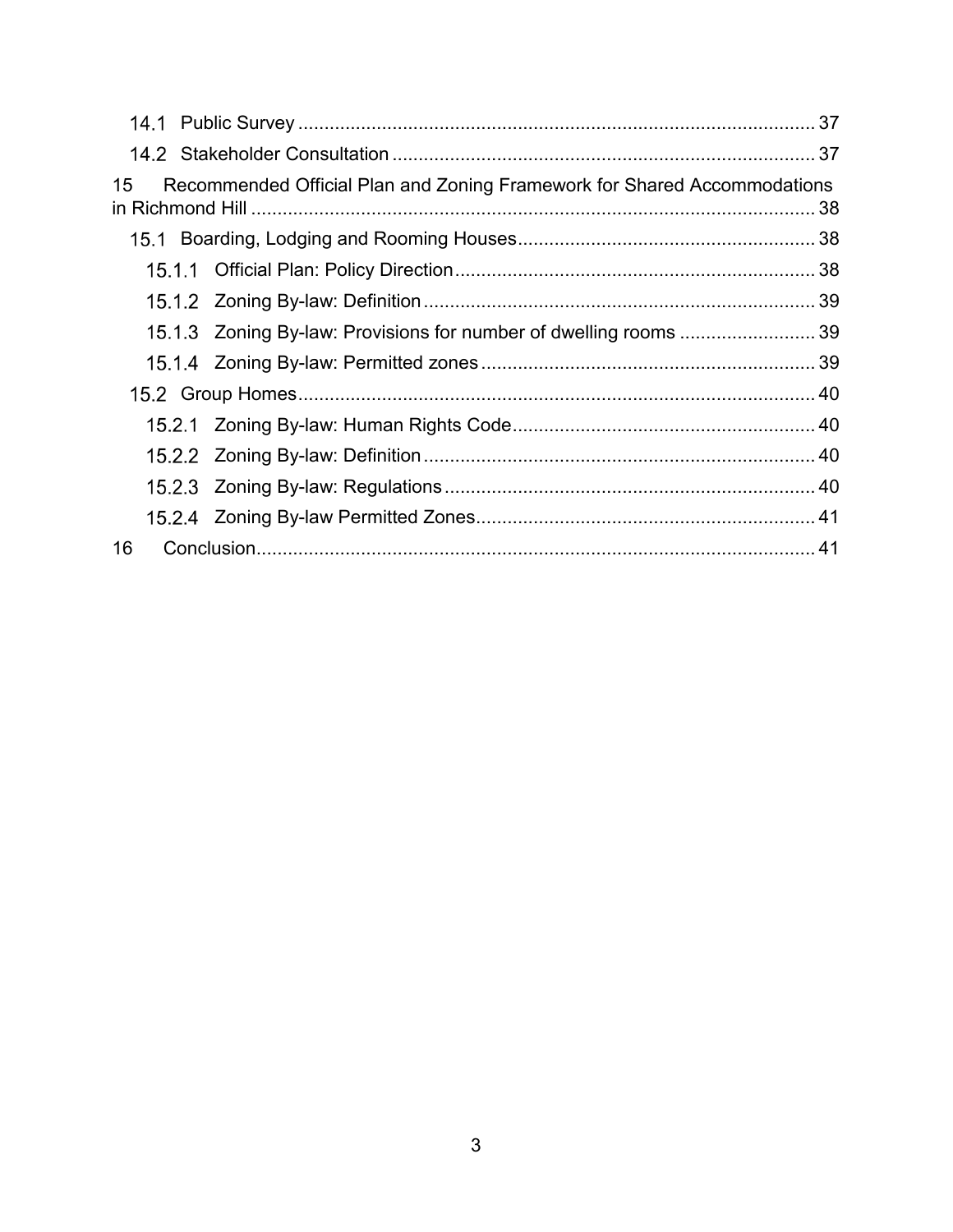# <span id="page-4-0"></span>1 **Introduction**

# <span id="page-4-1"></span>1.1. **Scope**

In July 2010, Council adopted the City of Richmond Hill Official Plan (OP), which was partially approved by the former Ontario Municipal Board (now the Local Planning Appeals Tribunal). The Official Plan sets out a "new kind of urban" policy direction for the City. Accordingly, the City is presently undertaking a comprehensive City-wide zoning by-law review (zoning review) with the intent of developing one comprehensive and modern zoning by-law to implement the Official Plan, and repealing the multiple parent by-laws that were enacted from various periods in the City's history that presently apply throughout the City. In support of the zoning review, a number of technical discussion papers on specific topical matters will be prepared.

The present paper addresses short term and shared accommodations. It is separated into two sections, Short Term Accommodations (1) and Shared Accommodations (2). Each section will include an overview on the issue background in the Richmond Hill context, legislative and policy contexts, zoning and built-character contexts, area municipality approaches, a consultation summary, and a list of recommendations for potential policy and zoning approaches for Richmond Hill.

**Short term accommodations** (STAs) are rental accommodations provided for a period of less than 30 days in existing residential homes (most often provided through AirBnB or VRBO platforms). The City of Richmond Hill is seeking to determine if there is a need to regulate these forms of STAs. Among others, this section of the technical paper will address whether these forms of short-term accommodations are commercial uses or are part of the existing residential use and whether regulations are required.

**Shared accommodations** are forms of housing such as boarding, lodging and rooming houses, group homes, and institutional housing that offer affordable housing and needed services. Shared accommodations are where residents live within a building comprised of units or suites, where either cooking facilities, bathroom facilities, or both are shared. This technical paper will explore this form of accommodation and determine how it fits in with the character of the surrounding neighbourhoods and whether regulations are required.

### <span id="page-4-2"></span> $1.2$ **Study Objectives**

The main goal and objectives of this paper are to:

- Inform a zoning approach to address short term and shared residential accommodations in a manner relevant to the City of Richmond Hill;
- Establish a framework for developing appropriate performance standards in conformity with the City's Official Plan; and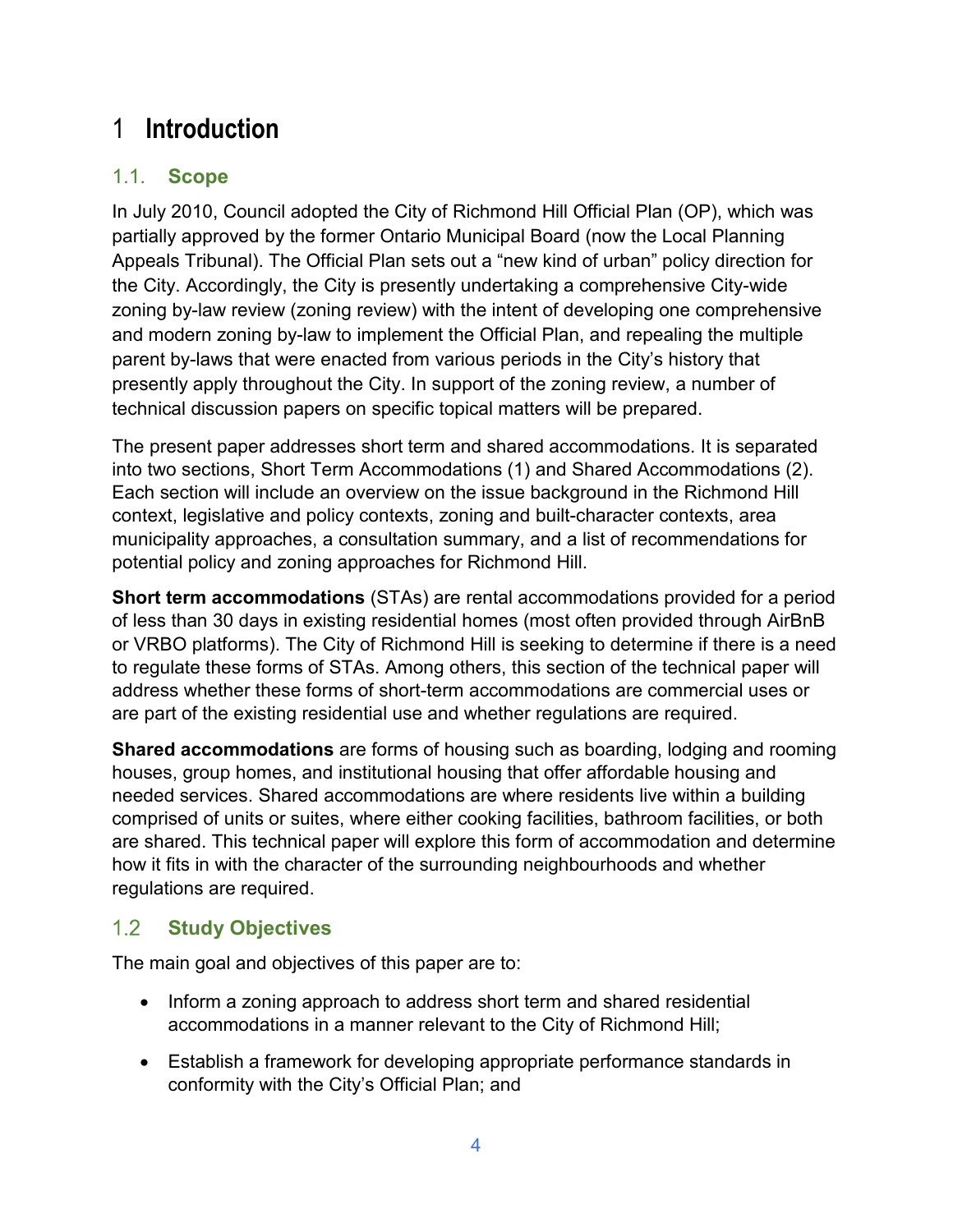• Inform an implementation framework.

#### <span id="page-5-0"></span> $1.3$ **Methodology**

The work for this paper will proceed in four (4) phases.

- 1. Project Kick-off
	- Project initiation meeting
	- Work plan and schedule
- 2. Information Gathering
	- Research and review
	- Community and stakeholder consultation
	- What We Heard Report
- 3. Draft Study Development
	- Draft study
	- Public open house
	- Meeting with City staff
- 4. Final Study Development
	- Final study
	- Council meeting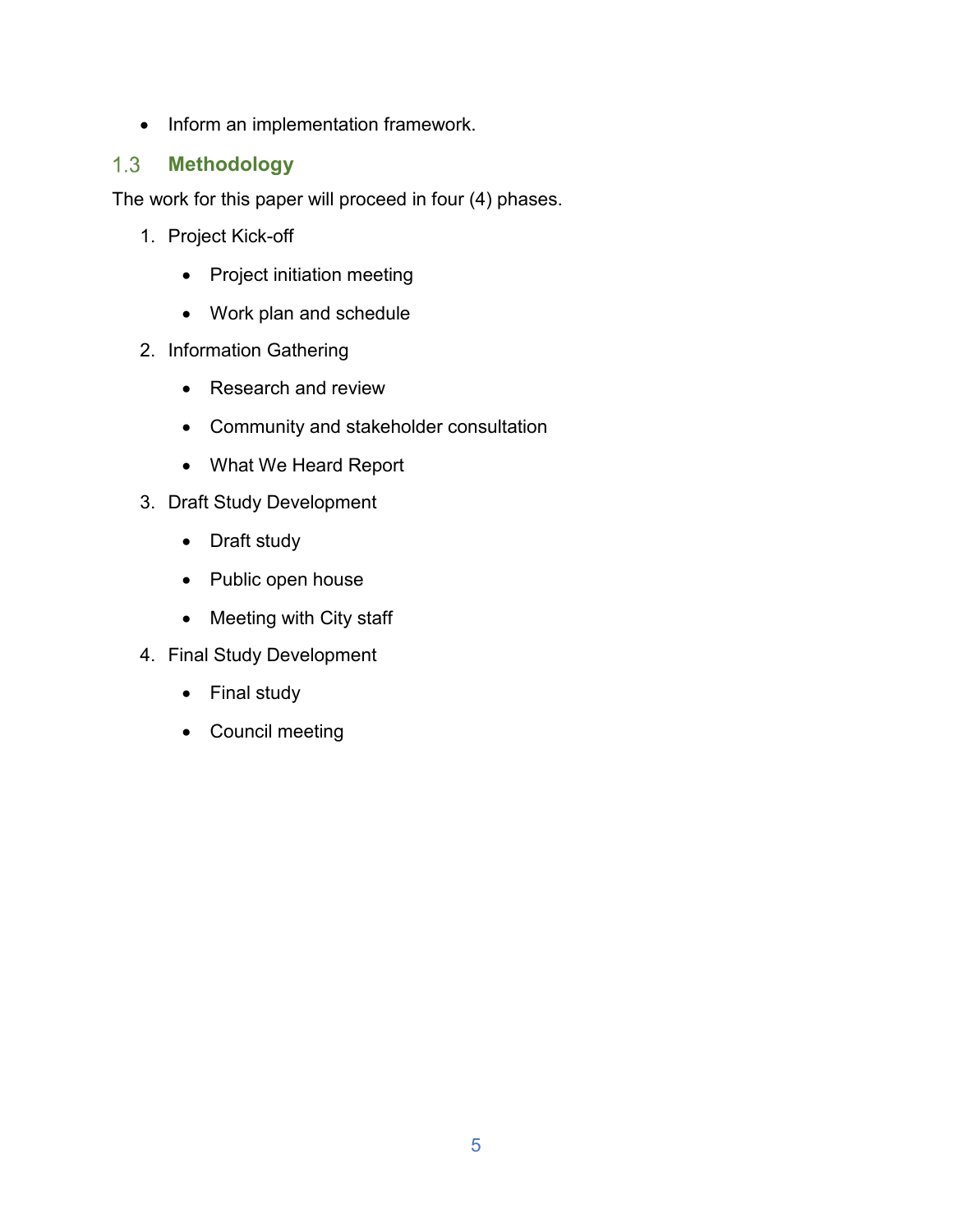# Short Term Accommodation

# <span id="page-6-0"></span>2 **Background**

The City is seeking to determine if there is a need to regulate STAs and if so, find a balance between encouraging these forms of accommodations and placing limits on their scope in order to preserve the residential character of the neighbourhood and local community. Over the past decade, there has been an increase in the use of various forms of STAs in municipal jurisdictions across Ontario.

It is estimated<sup>[1](#page-6-2)</sup> that there were approximately 750 STAs registered in Richmond Hill in the first quarter of 2020, dropping to 582 in the second quarter, likely due to COVID-19. However, registration does not necessarily reflect availability and active use of units as STAs. Research conducted by Host Compliance<sup>[2](#page-6-3)</sup> in early 2020 found that there was a 31% growth in STAs between 2019 and 2020 which were shared across AirBnb (90%+), Expedia, TripAdvisor and Bookings.com. The estimated cost of a STA in Richmond Hill is \$74 per night with an average length of stay per guest 5.5 nights; this is higher than other jurisdictions and likely related to visiting relatives.

STAs connect homeowners with extra space for the vacationing public, short term workers, local residents who are in need to a short-term accommodation for various other reasons (e.g. home renovations), and those who feel traditional hotel and motel options do not accommodate their needs. It is estimated<sup>[3](#page-6-4)</sup> that around 50% of STAs in Richmond Hill offer a room in a currently occupied home while the remaining offer the entire home.

Some STAs are operated by businesses that make the unit available for year-round, short-term accommodation. Other STAs are operated by homeowners who make the unit available from time to time (e.g., while away on a long-term vacation or out of town job), or who have extra space available to rent out temporarily while they continue to occupy the balance of their home.

# <span id="page-6-1"></span>3 **STAs and Affordability**

STAs are essentially a replacement for hotels. They provide a form of short-term accommodation that is not supported by the current hotel/motel industry, providing home-like amenities such as on-site kitchens, laundry, separate bedrooms for family members, etc. As such, STAs do not directly address the affordable housing provisions in the Provincial Policy Statement or Growth Plan for the Greater Golden Horseshoe. This was proven at the 2019 OMB decision PL 180082<sup>[4](#page-6-5)</sup> where the Tribunal found that

 $\overline{a}$ 

<span id="page-6-2"></span><sup>&</sup>lt;sup>1</sup> City of Richmond Hill. (2021). Affordable Housing Strategy: Background Report

<span id="page-6-3"></span><sup>&</sup>lt;sup>2</sup> City of Richmond Hill. (2020). Staff Report for Council Meeting: SRCS.20.03

 $3$  City of Richmond Hill. (2021). Affordable Housing Strategy: Background Report

<span id="page-6-5"></span><span id="page-6-4"></span><sup>4</sup> Local Planning Appeal Tribunal (2019). PL 180082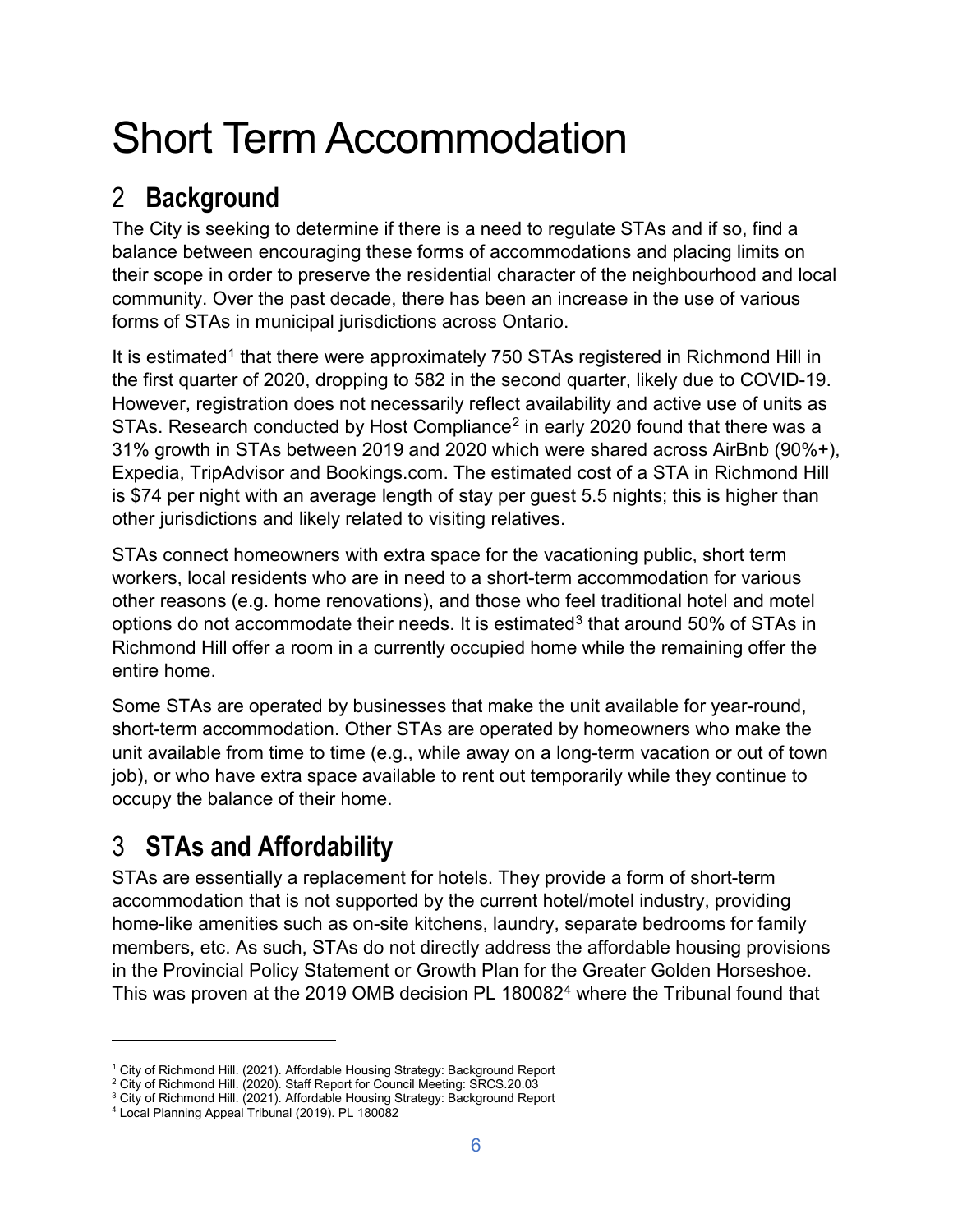[147] "Whatever the number, one fact is indisputable: each dedicated STR unit displaces one permanent household. That household must find another place to live." And [150] "this Decision is consistent with similar matters considered by the courts and by the Tribunal's predecessor, the Ontario Municipal Board".

However, STAs do contribute to the mix and range of housing as required by provincial plans, as they support the affordability of ownership housing and rental housing because they help owners and occupants earn rental income. The Richmond Hill Affordable Housing Strategy Report notes that STAs are helpful in supplementing revenue to offset the cost of housing ownership, but they can reduce the supply of rental housing. While there is a risk that STAs may usurp the supply of secondary rental units, it does not seem to be the case in Richmond Hill. Nonetheless, since STAs only potentially make up 3.5% of the Secondary Rental Housing in Richmond Hill, they are not expected to significantly impact the rental market. The issue of STAs and affordability is flagged more in municipalities such as Toronto, which is estimated to have 20,000 STAs. Since Richmond Hill only has a small number of STAs, there is not a strong relationship between STAs and affordability for the purpose of this report. As such, this paper will not address planning policy related to affordability.

# <span id="page-7-0"></span>4 **Summary of legislative and policy context**

This policy review focuses on STAs through the lens of commercial uses. A focused review of housing policies can be found in the second section of this report (see Chapter 10).

### <span id="page-7-1"></span> $4.1$ **Planning Act, 1990, c. 2021**

The Planning Act ("The Act") sets out the rules for land use planning and development in Ontario and provides a range of land use planning tools that municipalities can use to promote housing choices in their communities, including affordable and shared housing. The Act provides no specific direction relative to STAs.

### <span id="page-7-2"></span>4.2 **Provincial Policy Statement, 2020**

The Provincial Policy Statement (PPS), issued in 2020 under Section 3 of the Planning Act, contains overall policy direction on matters of provincial interest related to land use planning and development. Municipalities use the PPS to develop their official plans and to guide and inform decisions on other planning matters. Under the Planning Act, all municipal decisions affecting land use planning matters shall be consistent with the PPS.

The PPS has no specific direction relative to STAs. However, STAs relate indirectly to policies in the PPS that require a range and mix of housing types (Section 1.4.3). STAs help make ownership more viable through rental income, supporting the viability of ownership housing as a part of the overall housing supply.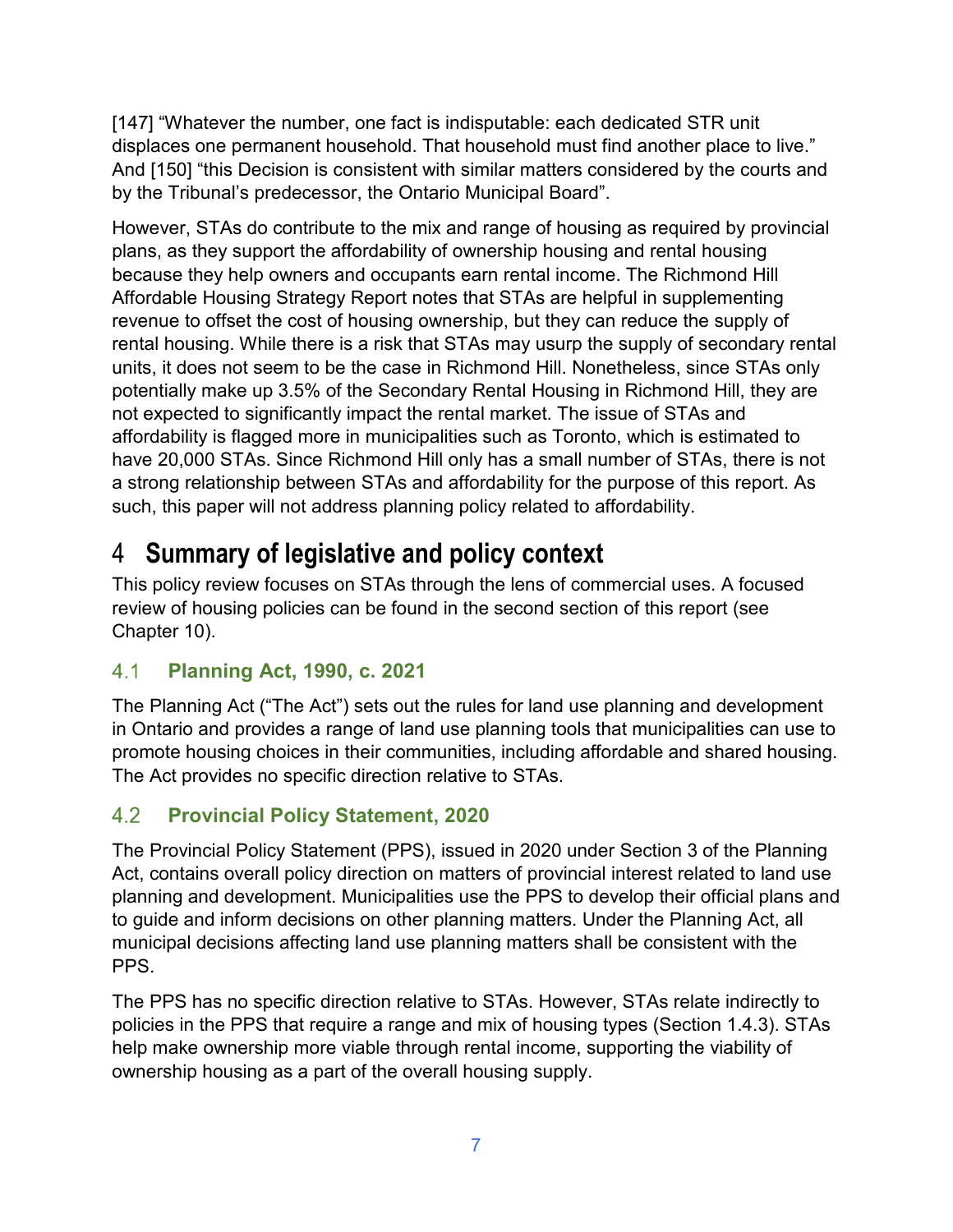The PPS has policies on tourism, which indirectly relate to STAs as they provide temporary accommodation for the travelling public:

- Healthy, integrated and viable rural areas should be supported by providing opportunities for sustainable and diversified tourism (Policy 1.1.4.1g);
- Recreational, tourism and other economic opportunities should be promoted in rural lands in municipalities (Policy 1.1.5.3); and,
- Long-term economic prosperity should be supported by providing opportunities for sustainable tourism development (Policy 1.7.1h).

#### <span id="page-8-0"></span> $4.3$ **Growth Plan for the Greater Golden Horseshoe (2010, c. 2020)**

The Growth Plan for the Greater Golden Horseshoe ("The Growth Plan") informs decision-making regarding growth management and environmental protection in the Greater Golden Horseshoe.

The Growth Plan has no specific direction relative to STAs. However, STAs relate indirectly to policies in the Growth Plan that support creating a mix and range of housing (Policies 2.2.1(4) and 2.2.6(1)(i)). STAs support ownership housing as part of the overall supply of housing.

The Growth Plan has policies on tourism, which indirectly relate to STAs as they provide temporary accommodation for the travelling public who engage in resource-based recreational uses and who visit cultural heritage resources:

- Where permitted on *rural lands*, resource-based recreational uses should be limited to tourism-related and recreational uses that are compatible with the scale, character, and capacity of the resource and the surrounding rural landscape, and may include, where appropriate, resource-based recreational dwellings for seasonal accommodation (Policy 2.2.9.4b); and
- The Growth Plan contains important cultural heritage resources that contribute to a sense of identity, support a vibrant tourism industry, and attract investment based on cultural amenities (Policy 4.1).

#### <span id="page-8-1"></span> $4.4$ **York Region Official Plan (2010, c. 2019)**

The York Region Official Plan (YROP) was approved by the Ministry of Municipal Affairs and Housing in September 2010, consolidated in 2019 and is currently going through a Municipal Comprehensive Review. The YROP gives guidance on managing land use and growth within the region of York. The policies in the YROP strengthen the connection between the natural and built environment, job opportunities, human services, transportation, public health and fiscal capacity.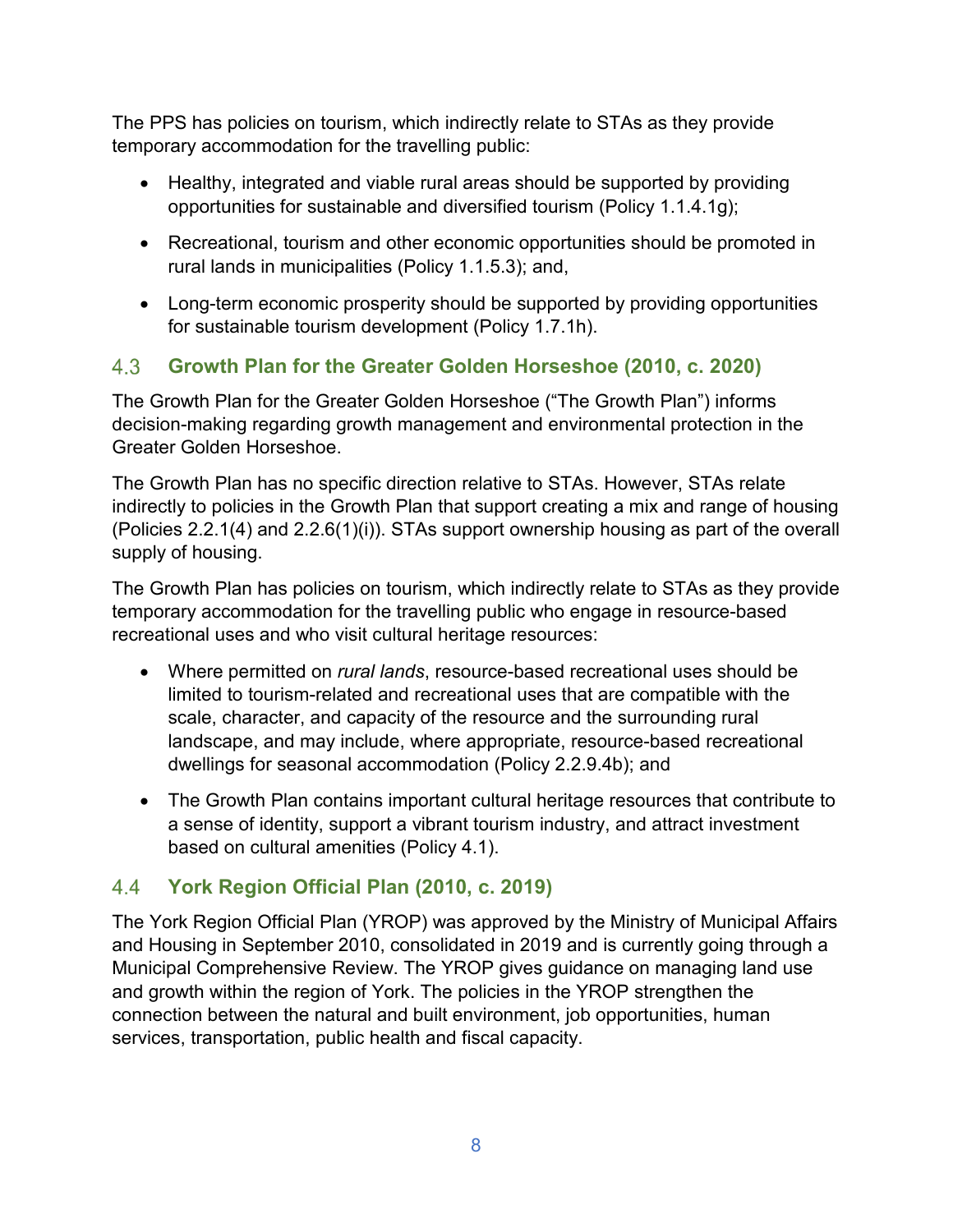The YROP has no specific direction relative to STAs. However, STAs relate indirectly to policies that speak to provision of a mix and range of housing (Policy 3.5.4). STAs support ownership housing as part of the overall supply of housing.

The YROP has policies on tourism, which indirectly relate to STAs as they provide temporary accommodation for the travelling public:

- Industry needs will increasingly be tied to continuous improvement and education, cultural, environmental, recreational and tourism opportunities and the development of a greener economy (Policy 4.1);
- To encourage and support cultural, recreational, institutional and tourism opportunities that enhance the Region as a place to work, live and visit (Policy 4.1); and
- It is the policy of Council to work with local municipalities to establish and promote destinations for recreation and tourism and implement York Region's Long-Term Tourism Destination Development Strategy (Policy 4.1.13).

In January 2021, York Region published a report on Innovative Housing Options to Support Affordable Housing. While the Region has no position on STAs, the report notes that STAs benefit homeowners but may reduce the availability of long-term rental units.

### <span id="page-9-0"></span>4.5 **Richmond Hill Official Plan (2010, c. 2020)**

The Richmond Hill Official Plan (OP) provides clear direction for growth, balancing necessary changes and historical character and value. The OP is silent on STAs; it neither prohibits nor supports them, and has no specific definitions of STAs.

Bed and Breakfast Establishments and Hotels, which are addressed in the OP, are similar uses. Like STAs, they provide accommodation for the travelling public and share some common concerns such as traffic, noise, and unknown people in the neighbourhood. However, as permanent commercial uses, bed and breakfast establishments and hotels are directed to Employment Areas and Centres and Corridors, while STAs are often located in Neighbourhoods.

# <span id="page-9-1"></span>4.5.1 Bed and Breakfast Establishment

- Bed and Breakfast Establishment means an establishment that provides sleeping accommodation (including breakfast and other meals, services, facilities and amenities for the exclusive use of guests) for the traveling or vacationing public in up to three guest rooms within a *single-detached dwelling* that is the principal residence of the proprietor of the establishment (Policy 7.2);
- Bed and breakfast establishments in accordance with policy 3.2.1.1.17 of this Plan shall be permitted in the ORM Natural Core (Policy 4.10.1.1.1g), ORM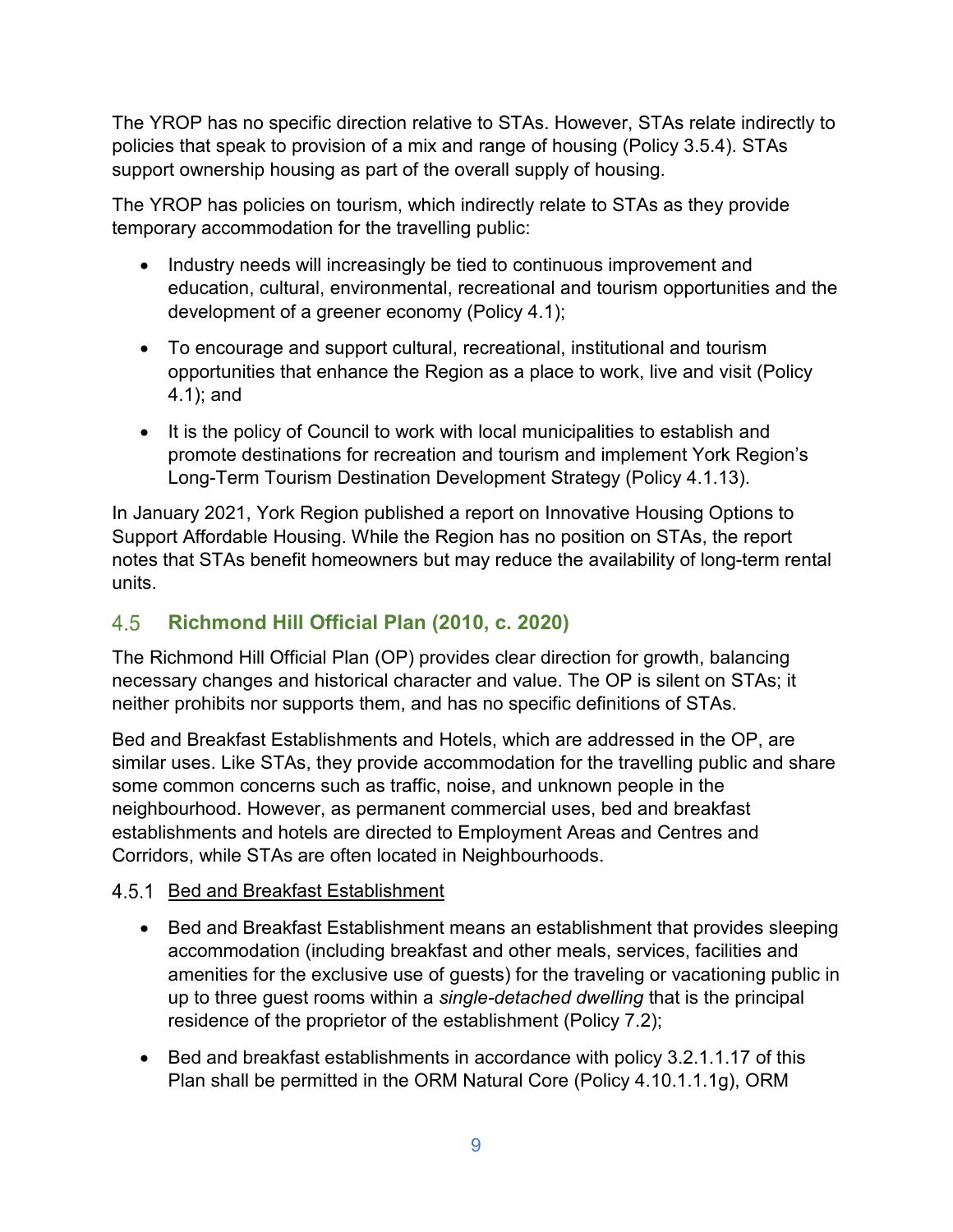Natural Linkage (Policy 4.10.2g), ORM Countryside (Policy 4.10.3.1.1g) and Countryside designation (Policy 4.10.7.1.1h); and

- Bed and breakfast establishments shall be permitted in accordance with the permitted uses in all of the ORM land use designations provided the use is ancillary or subordinate to a lawfully existing *single detached dwelling* or a new *single detached dwelling* permitted by this Plan and the Oak Ridges Moraine Conservation Plan (Policy 3.2.1.1.17).
- <span id="page-10-0"></span>4.5.2 Hotel
	- Employment uses that generate a higher concentration of workers and consumer traffic, such as hotels, shall be encouraged to locate within the Employment Corridor designation and within walking distance to public rapid transit (Policy 3.3.3.1.2); and
	- Hotels are permitted within the Employment Area designation and are encouraged to front on an arterial street (Policy 4.8.1.1.2d).

# <span id="page-10-1"></span>5 **Zoning By-laws**

Short-term rental accommodation is not currently regulated in Richmond Hill. The City has multiple zoning by-laws dating back several decades, which do not contemplate short term accommodation. These provisions offer a historical reference to contextualize uses similar to STAs.

### <span id="page-10-2"></span> $5.1$ **Hotels and Motels**

- Hotel is defined as a building, part of a building, or two or more connected buildings used mainly for the purposes of catering to the needs of the travelling public by the furnishing of sleeping accommodations which do not include separate kitchen or housekeeping facilities but may include other amenities such as a restaurant, dining room, lounge, meeting rooms, retail stores, and other ancillary uses (By-law 54-15, Section 6.68);
- Motel is defined as a separate building or two or more connected or detached buildings designed and used for the purpose of catering to the needs of the travelling public by furnishing sleeping accommodation with or without supplying food or other refreshments and without limiting the generality of the foregoing shall include a motor court, auto court and tourist home (By-law 38-95, Section 6.98);
- Hotels are permitted in office commercial zones (By-law 55-15) and highperformance industrial zones (By-law 55-15); and
- Hotels and Motels are permitted in the general commercial one zone and general commercial two zone (By-law 184-87).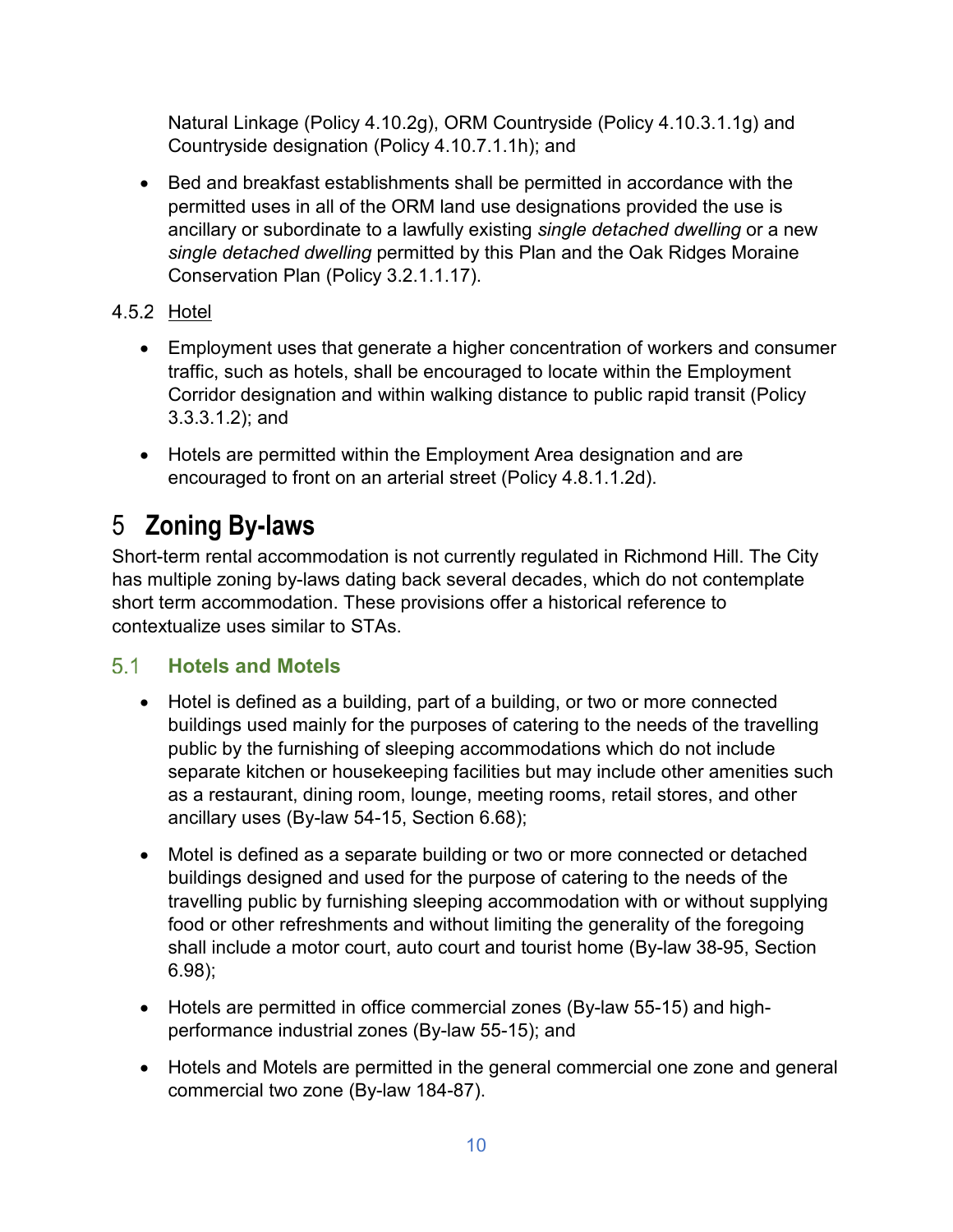#### <span id="page-11-0"></span> $5.2$ **Bed and Breakfast**

- Means a single detached dwelling in which a maximum of three rooms are provided with or without meals for hire or pay, for the travelling or vacationing public (By-law 42-02, Section 6.15); and,
- Bed and Breakfasts and accessory uses are permitted in the Oak Ridges Moraine Urban Zone (By-law 128-04, Section 3.1).

#### <span id="page-11-1"></span> $5.3$ **Parking**

 $\overline{a}$ 

*Note: The City is undertaking a Parking and TDM Strategy considering appropriate parking rates for different uses. This is historical context.*

- In residential zones where STAs are often found, single-detached, semidetached, duplex, quadruplex or street townhouse dwelling units require two parking spaces per dwelling unit (By-law 38-95, Section 5.14). This is intended to also address visitor parking;
- In multiple apartment dwellings and downtown blocks, 1.5 parking spaces per dwelling unit are required, of which 0.25 parking spaces per dwelling unit shall be for visitor parking (By-law 38-95, Section 5.14); and,
- Within commercial zones, hotels require one parking space per guest room plus ten parking spaces per 100 square metres of GFA devoted to uses such as lounges, taverns, meeting rooms, restaurants and banquet halls (By-law 38-95, Section 5.14).

# <span id="page-11-2"></span>6 **Area Municipality Approaches: Case Studies**

With increasing popularity of STAs across Ontario, many municipalities have introduced legislation to address this use and the accompanying concerns. The *Home-Sharing Guide for Ontario Municipalities[5](#page-11-3)* outlines why municipalities may consider addressing home-sharing, including the impact on affordable housing, increased tourism opportunities, economic opportunity and public safety concerns, among others. According to Statistics Canada<sup>6</sup>, Ontario has the largest STAs market in Canada with an estimated total revenue generated of \$2.8 billion in 2018.

A review of other Ontario municipalities was undertaken to study their approach for STAs. The majority of municipalities sampled do not address STAs in their Official Plans (Markham, Newmarket, Oakville, Oshawa, Vaughan, Niagara on the Lake and Toronto). Huntsville and Town of the Blue Mountains (tourist destinations) outline specific designations that STAs are permitted. This section on area municipality approaches will

<span id="page-11-3"></span><sup>5</sup> Province of Ontario. 2018. The Home-Sharing Guide for Ontario Municipalities. Retrieved from https://files.ontario.ca/homesharing-guide-for-ontario-municipalities.pdf

<span id="page-11-4"></span><sup>6</sup> Statistics Canada. 2019. Measuring private short-term accommodation in Canada. Retrieved from https://www150.statcan.gc.ca/n1/en/pub/13-605-x/2019001/article/00001-eng.pdf?st=ZSCxwCD2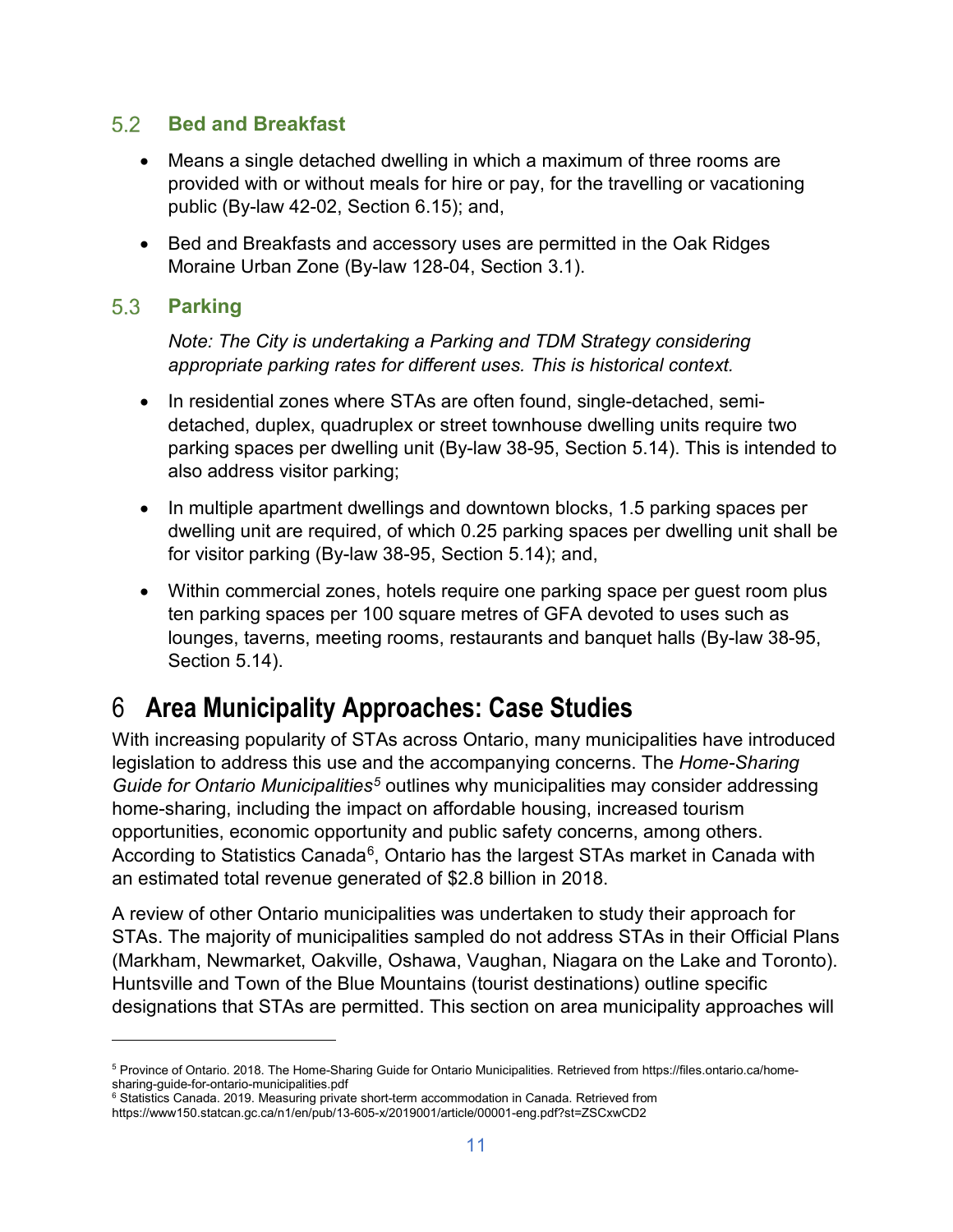focus solely on zoning by-law approaches, as this is the tool in which STAs are most often regulated.

Many nearby municipalities have amended their zoning by-laws to address issues related to STAs. The scanned municipalities have been chosen based on their similarities or proximity to Richmond Hill and include Huntsville, Markham, Mississauga, Newmarket, Niagara on the Lake, Oakville, Oshawa, Toronto, Town of the Blue Mountains and Vaughan. A summary of approaches is below.

### <span id="page-12-0"></span> $6.1$ **Zoning Permissions**

Many municipalities have permitted STAs in all zones that allow residential uses and in the full range of housing types, including single-detached, semi-detached, townhouses, condominiums/apartments, and additional residential units. These zones often include all residential, mixed use, central business districts, and other zones where residential dwelling units are permitted. In many cases, provisions are included to reduce the impact of STAs on residential dwellings and neighbourhoods. A sample of permissions are as follows:

- Mississauga Zoning By-law 0225-2007, as amended: Permitted in residential zones, one commercial zone (C4), and most city centre zones (CC1-CC4);
- Oakville Zoning By-law 2014-014, as amended: Permitted in all residential, central business district, mixed- use, greenbelt and Parkway Belt Complementary Use zones. In this case, a maximum of one of the accessory uses shall be permitted in a dwelling;
- Oshawa Zoning By-law 60-94, as amended: Permitted in all zones that permit dwelling units; and
- Vaughan Zoning By-law 01-2021: Permitted in all residential, low-, mid-, and high-rise mixed use, main street mixed use, Vaughan Metropolitan Centre, and agriculture zones.

Other municipalities have permitted STAs in specific residential zones or prohibit the use outright. The Town of the Blue Mountains permits STAs in Residential Multiple and Resort Residential Zones to direct STAs towards higher density neighbourhoods, as they are considered more suitable than low-density areas.

### <span id="page-12-1"></span> $6.2$ **Principal Residence Provision**

Most municipal by-laws include a provision that the dwelling unit in which the STA is found must be the principal residence of the host as an approach. This is intended to keep the use residential and the STA as a secondary use (2019 OMB decision PL 180082[7](#page-12-2)). In addition to zoning by-laws, this requirement is included in many licensing

 $\overline{a}$ 

<span id="page-12-2"></span><sup>7</sup> Local Planning Appeal Tribunal (2019). PL 180082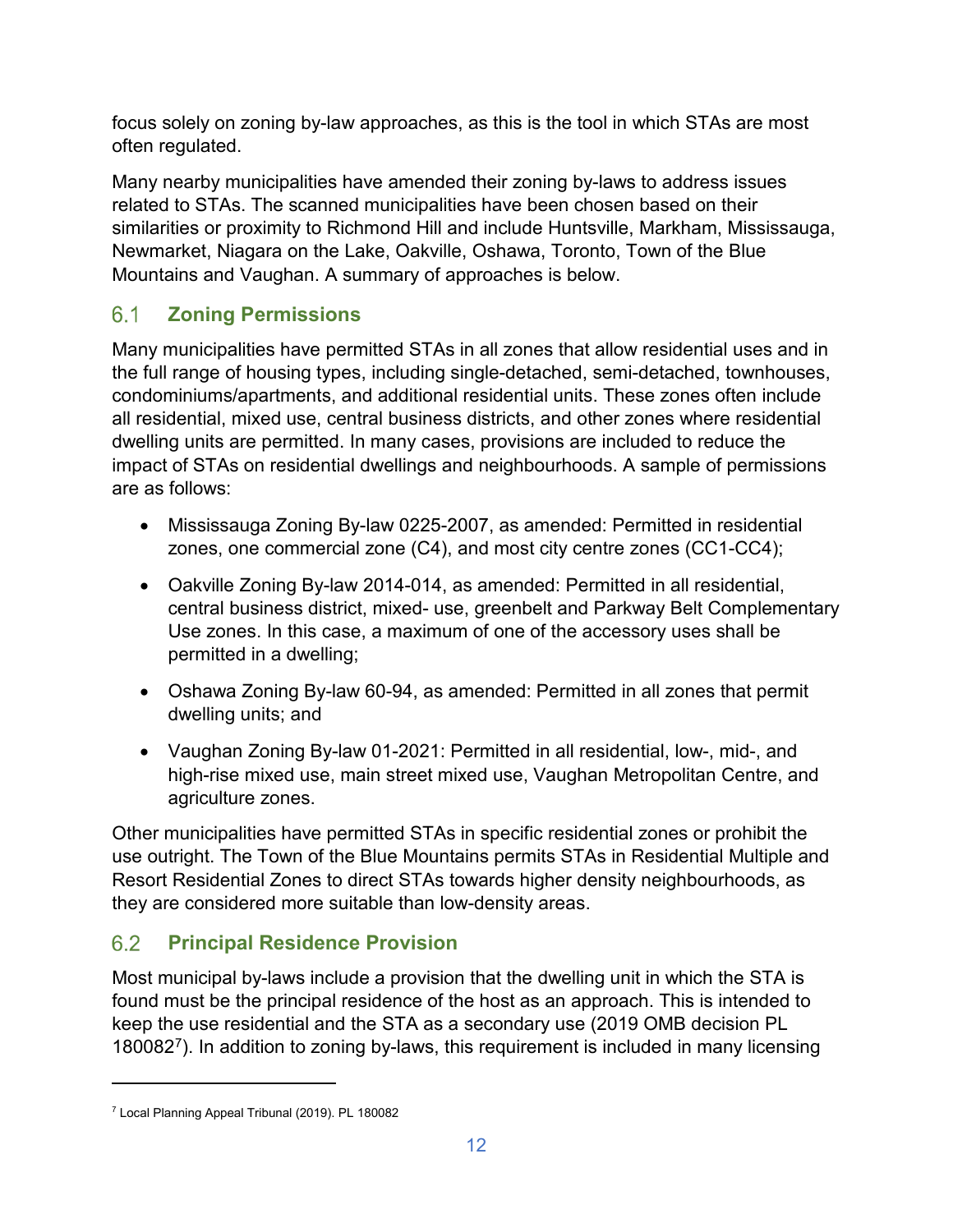by-laws, as a requirement of obtaining a license. The scope of this paper will focus on the zoning approach, but we note that for most municipalities the zoning provisions regarding STAs are often accompanied by a licensing requirement. The provision regarding the principal residence is included in the definition of an STA or as a use provision. Examples of this approach are as follows:

- Mississauga Zoning By-law 0225-2007, as amended: Definition includes "means all or part of a dwelling unit that is the principal residence of the owner or leaseholder […]";
- Oakville Zoning By-law 2014-014, as amended: Provision that states "[…] shall be operated by the person or persons whose principal residence is the dwelling in which the STA is located. The principal residence of an accessory dwelling shall be deemed to be the principal residence of the main dwelling unit on the lot";
- Oshawa Zoning By-law 60-94, as amended: Provision that states "The dwelling unit in which the short-term rental is located shall be the principal residence, as defined in the Income Tax Act, of the person or persons operating and residing in the short-term rental";
- Toronto Zoning By-law 569-2013, as amended: Definition includes "means all or part of a dwelling unit that [is] the principal residence of the short-term rental operator"; and
- Vaughan Zoning By-law 01-2021: Provision that states "A short-term rental shall only be permitted as an accessory use and where expressly permitted in this bylaw" with accessory defined as "means incidental, subordinate, and devoted exclusively to a principal use, building, or structure […]".

#### <span id="page-13-0"></span>6.3 **Definition**

Definitions for STAs and associated terms have been introduced into zoning by-laws and vary across municipalities, though many include the same key ideas. Most definitions describe STAs as a temporary accommodation with a maximum stay of 28 or 29 days. Some definitions specify whether a hotel, motel, or bed and breakfast establishment is included in the definition. Examples of definitions are below.

- Oakville Zoning By-law 2014-014, as amended: "Short-Term Accommodation" means the provision of a dwelling unit which is used for the temporary lodging of the travelling public for a rental period of not greater than 28 days*;*
- Oshawa Zoning By-law 60-94, as amended: "Short-Term Rental" means all or part of a dwelling unit that is used to provide temporary accommodation, not including a cancer lodge, crisis care residence or university residence;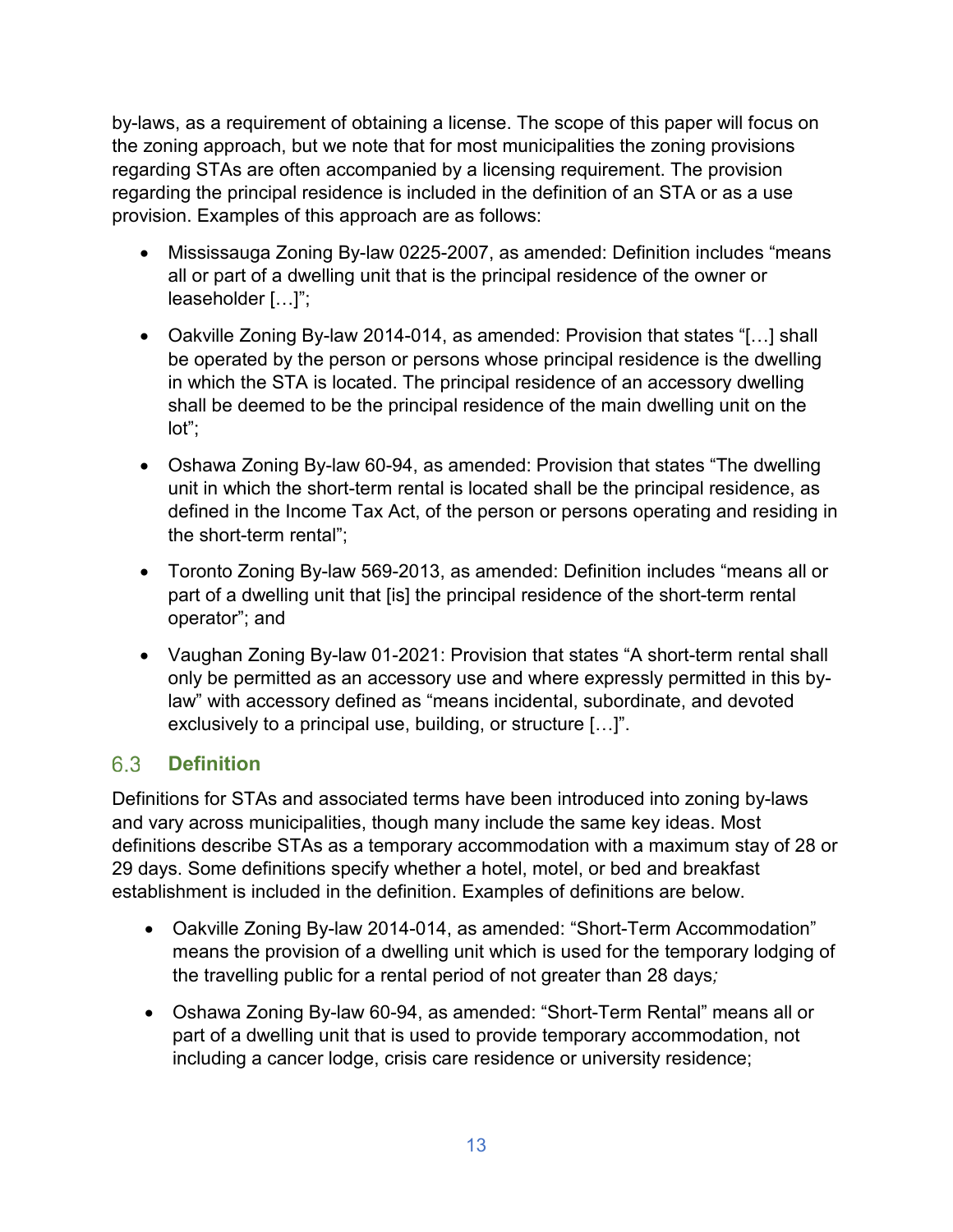- Toronto Zoning By-law 569-2013, as amended "Short-term Rental means all or part of a dwelling unit, that: (A) is used to provide sleeping accommodations for any rental period that is less than 28 days; and (B) the principal residence of the short-term rental operator; and
- Vaughan Zoning By-law 01-2021: "Short-Term Rental" means a Dwelling Unit or part of a Dwelling Unit used to provide temporary accommodation for a Rental Period of not more than 29 consecutive days and shall not include a hotel, motel or Bed-and-Breakfast Establishment.

#### <span id="page-14-0"></span> $6.4$ **Maximum number of consecutive and combined days**

All municipalities specify the maximum consecutive number of days, whether in the definition of an STA or as a provision, in their zoning by-law. This number ranges from less than 28 days (Oshawa) to "30 consecutive days or less" (Mississauga). A maximum combined number of days per year is included by some municipalities and is typically 180 days (Oshawa). The reason for these provisions is to distinguish short term rentals vacation from rentals covered by the Rental Tenancies Act.

#### <span id="page-14-1"></span>6.5 **Maximum number of rooms and STAs**

Many municipalities have included provisions in their zoning by-laws that manage the impact of STAs on the dwelling unit and surrounding residential zone. Examples of this are as follows:

- Huntsville Zoning By-law, 2008-66P, as amended: "May also include a singledetached dwelling which is owner occupied and in which not more than two bedrooms are rented [..] as temporary accommodation";
- Toronto Zoning By-law 569-2013, as amended: "No more than three bed-sitting rooms in a dwelling unit can be used for this purpose";
- Town of the Blue Mountains Zoning By-law 2018-65, as amended: "A maximum of one accessory apartment is permitted in a single- or semi-detached, townhouse, or detached accessory building to [a primary building for] a shortterm accommodation"; and
- Vaughan Zoning By-law 01-2021: "A maximum of one-short term rental per dwelling unit shall be permitted".

#### <span id="page-14-2"></span>6.6 **Parking Requirement for STA**

Some municipalities have included provisions in their zoning by-laws that the host provide parking for guests in the STA. This may be an effective tool for managing nuisance concerns surrounding parking. Oakville requires 1.0 additional parking space for an STA, though not required if it can be accommodated by visitor parking. Huntsville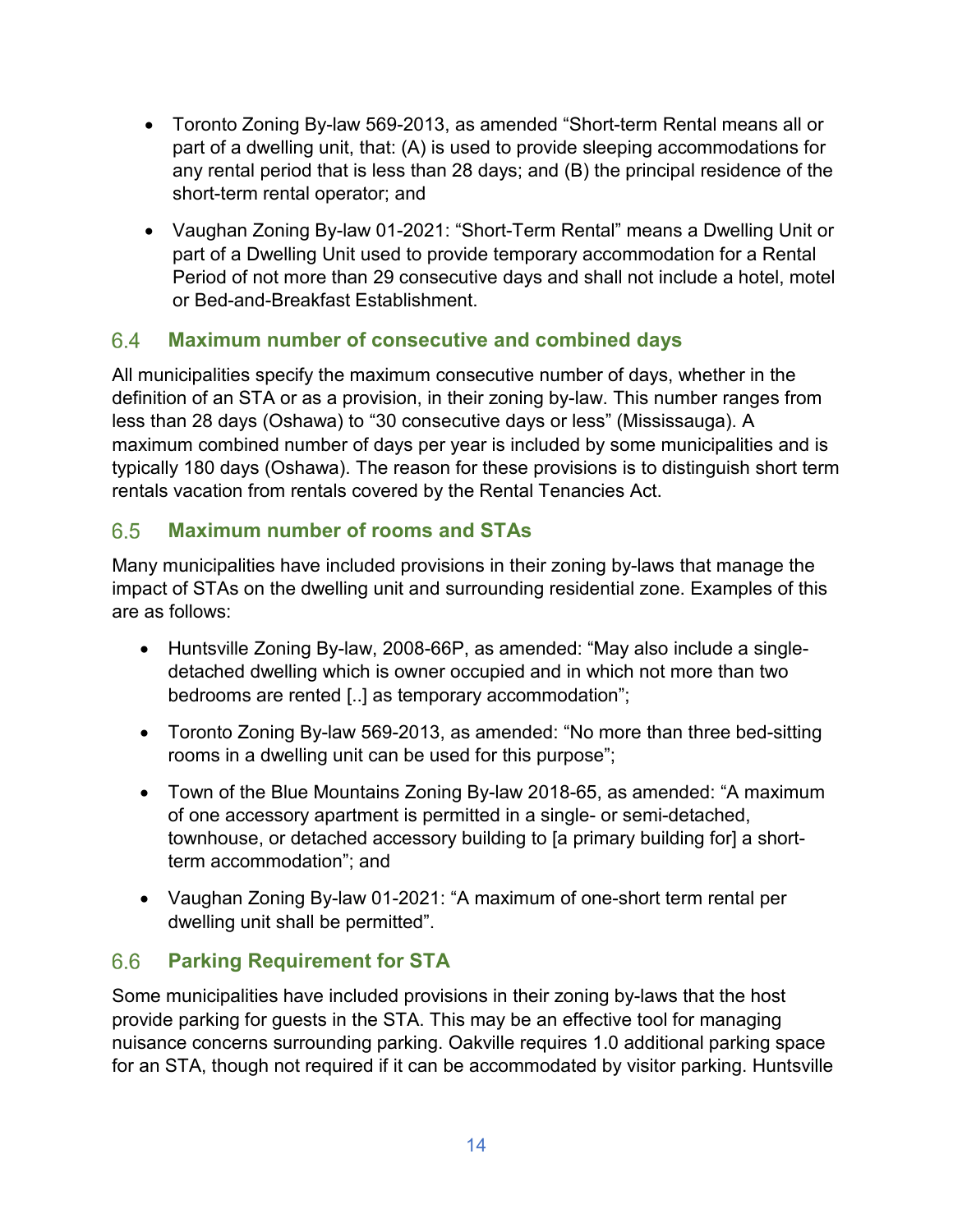requires one parking space for each guest room in an STA. Other municipalities have not included a parking requirement.

### <span id="page-15-0"></span>6.7 **Non-Zoning Approaches**

Many municipalities have introduced licensing by-laws and requirements to manage concerns around STAs. With this approach, homeowners and/or STA platforms are required to obtain a license from the municipality and pay licensing fees. Requirements under the licensing by-law can include presence of a local contact available at all times to respond to issues, insurance requirements, provision of parking for the STA, and limits on number of STAs permitted on one property and number of bedrooms. Licensing by-laws can also include definitions for STAs and principal residence provisions as necessary to obtain a license. The following municipalities have implemented licensing by-laws:

- Mississauga: Short-Term Accommodation Licensing By-law
- Newmarket: Business License By-law 2021-31
- Oshawa: Business Licensing By-law 120-2005, as amended
- Vaughan: Short Term Rental Licensing By-law 158-2019
- Huntsville: Licensing By-law 2020-91
- Niagara on the Lake: licensing By-law 2634-13
- Town of the Blue Mountains: Licensing By-law 2021-70

Other non-zoning approaches include the requirement to register with the local municipality where the STA is being operated and remitting a 4% municipal accommodation tax. The City of Toronto, among others, has taken this approach.

# <span id="page-15-1"></span>7 **Consultation Summary**

Consultation for this paper included a public survey, correspondence from the community, and stakeholder one-on-one interviews, the complete findings of which make up the What We Heard report. These have been summarized to gain insight on the public and stakeholders' interests and concerns surrounding STAs.

### <span id="page-15-2"></span> $7.1$ **Public Survey**

The survey was shared by the City of Richmond Hill from October to November 2020, during which 262 people participated. The survey results are as follows.

• The majority of respondents (83%) do not currently rent or have plans to rent part of their homes as an STA.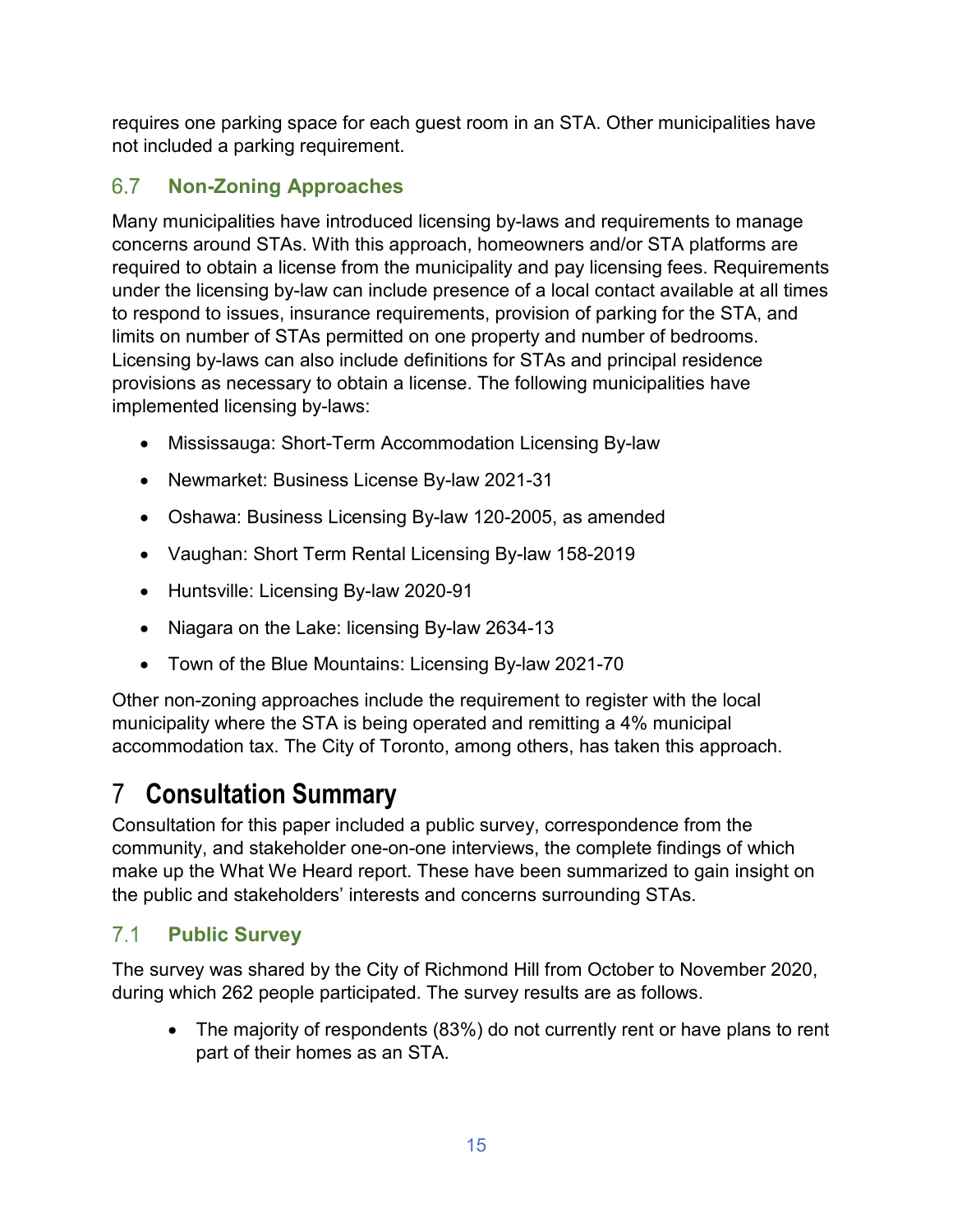- Of the 17% that do rent out STAs or have plans to rent, their reasons for doing so, in order of most common responses, are to help pay for their mortgage, additional source of income, to make use of unused resources, provide visitors with local experience, and to keep their house occupied while they are away.
- 56% of respondents did not believe STAs should be permitted in Richmond Hill, whereas the remaining 44% believe they should.
- Of the 56% that do not believe STAs should be permitted, their concerns were the following, in order of most common responses: houses used for large events where owners are not present ("party houses"), owners not caring for their property, additional traffic in neighbourhoods, loss of long-term rental accommodation, excessive garbage, and difficulty parking.
- 52% of respondents believed that STA concerns could be mitigated if the owner or tenant of the dwelling unit was present, while 40% did not think concerns could be mitigated.
- Of the municipal by-laws listed in the survey, the respondents were familiar with them in the following order of most common responses: noise, parking, property standards, waste, and zoning.
- Respondents preferred the location of STAs along Regional Corridors. After this, the preference is in the following order of most common responses: Neighbourhoods with mostly apartment buildings, Richmond Hill Centre, along Arterial Roads, Neighbourhoods with mostly single and semi-detached and townhomes, Oak Ridges Local Centre, and Local Development Areas. Some participants chose "other," suggesting that STAs should not be permitted in Richmond Hill or that STAs should be permitted everywhere in Richmond Hill. Additional comments included locating STAs near adequate parking, accessible transit, and outside of quiet residential neighbourhoods.
- Given the options for various housing forms, respondents preferred STAs to be contained in apartment buildings. After this, the preference is in the following order of most common responses: single-detached dwellings, semidetached dwellings, and townhouses or other attached dwellings. In the "other" category, some respondents stated STAs should not be permitted in any housing types, while others noted that there should be no restrictions on housing types, and the remainder stated that there should be a principal residence requirement.
- The preferred scenario for STAs was that the owner resides in the dwelling unit and one bedroom is rented out. After this, the preference was in the following order of most common responses: the owner resides in the dwelling unit and more than one bedroom is rented out, the whole home is rented out,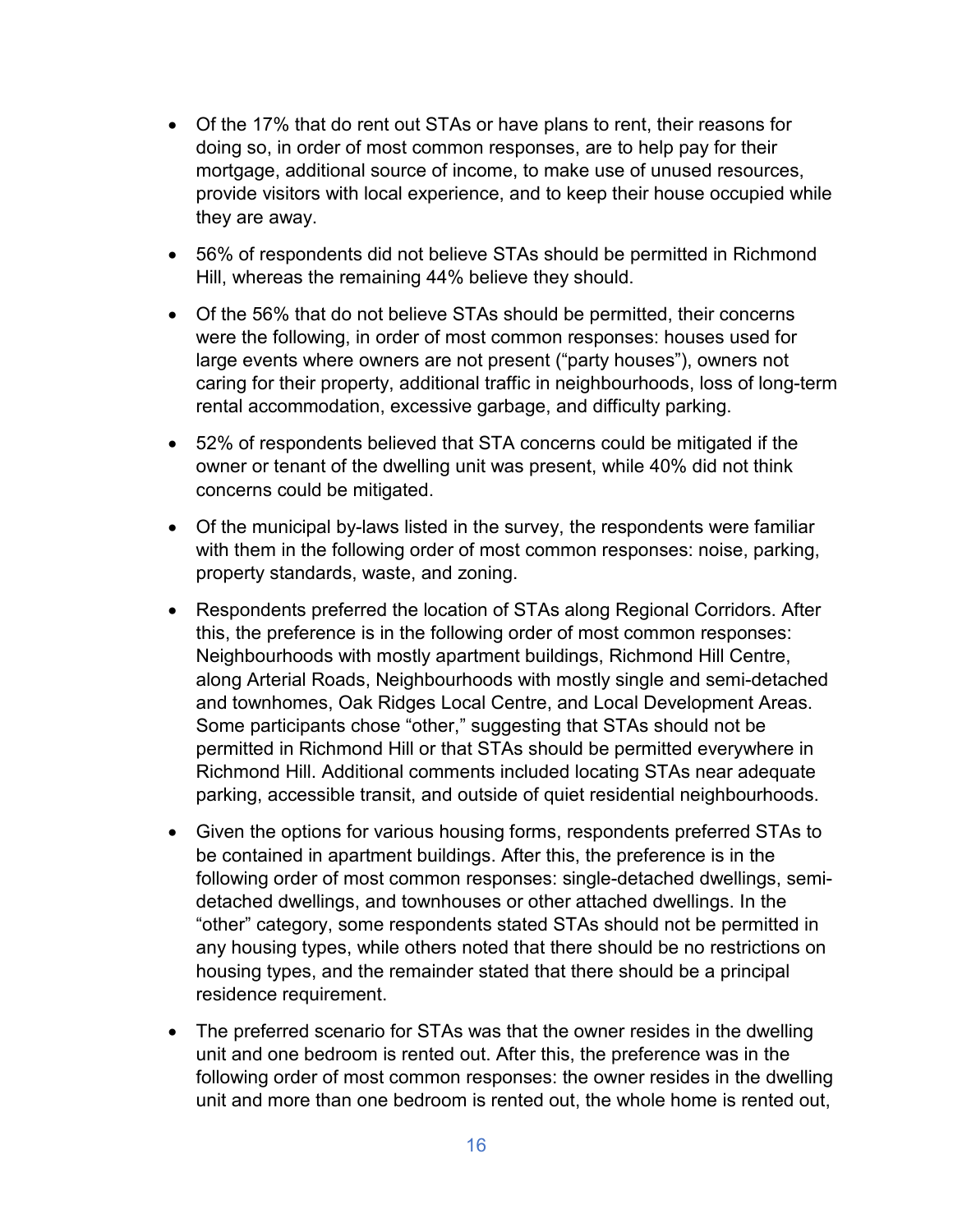the tenant resides in the dwelling unit with one bedroom rented out, and the tenant resides in the dwelling unit with more than one dwelling unit rented out.

### <span id="page-17-0"></span> $7.2$ **Community Correspondence**

The City of Richmond Hill has received five pieces of correspondence from members of the community voicing concerns related to STAs. Comments have included safety concerns regarding unknown neighbours, lack of community integration, noise, garbage issues, loss of affordable housing, partying, parking, traffic, owners not taking care of their property, necessity of taxation, and decreasing housing values.

### <span id="page-17-1"></span> $7.3$ **Stakeholder Consultation**

One-on-one stakeholder interviews were held in June 2021 with representatives of AirBnB and Booking.com. The main findings are as follows.

- There was agreement among stakeholders that each municipality will have a unique STA context and ultimately they must make the best decision for their constituents. In Richmond Hill, there is a small STA market with minimal listings, so how Richmond Hill responds will be different than other municipalities that are larger (e.g. Toronto) or are significant tourist attractions (e.g. Town of the Blue Mountains).
- Stakeholders agreed that however the City chooses to regulate STAs, that they do so in a manner that is streamlined and workable for property owners, making it easy for property owners to comply. In municipalities where STA regulation has not been workable for property owners (through high licensing fees, inconvenient procedures such as having to go in person to get licenses, etc.) the stakeholders have seen less compliance and the prevalence of illegal STAs.
- Stakeholders suggested requiring the registration of STAs could be an effective way to monitor and control potential negative impacts. Many municipalities have required hosts to register their STAs and obtain a license which is dependent upon abiding by the rules and requirements. Nuisance concerns such as noise are subject to the by-laws and if there are repeated nuisances, the municipality can take the license away.

# <span id="page-17-2"></span>8 **Recommended Zoning Framework for STAs in Richmond Hill**

The trend among municipalities across Ontario is to introduce regulatory levers, whether through zoning by-laws, licensing or regulation, or a combination of these measures that nest STAs within existing residential uses. As was identified in the 2019 OMB decision PL 1[8](#page-17-3)0082 $^8$ , this type of use can fall along a spectrum between a residential and commercial use, depending on how the municipalities regulate them. Left unregulated,

 $\overline{a}$ 

<span id="page-17-3"></span><sup>8</sup> Local Planning Appeal Tribunal (2019). PL 180082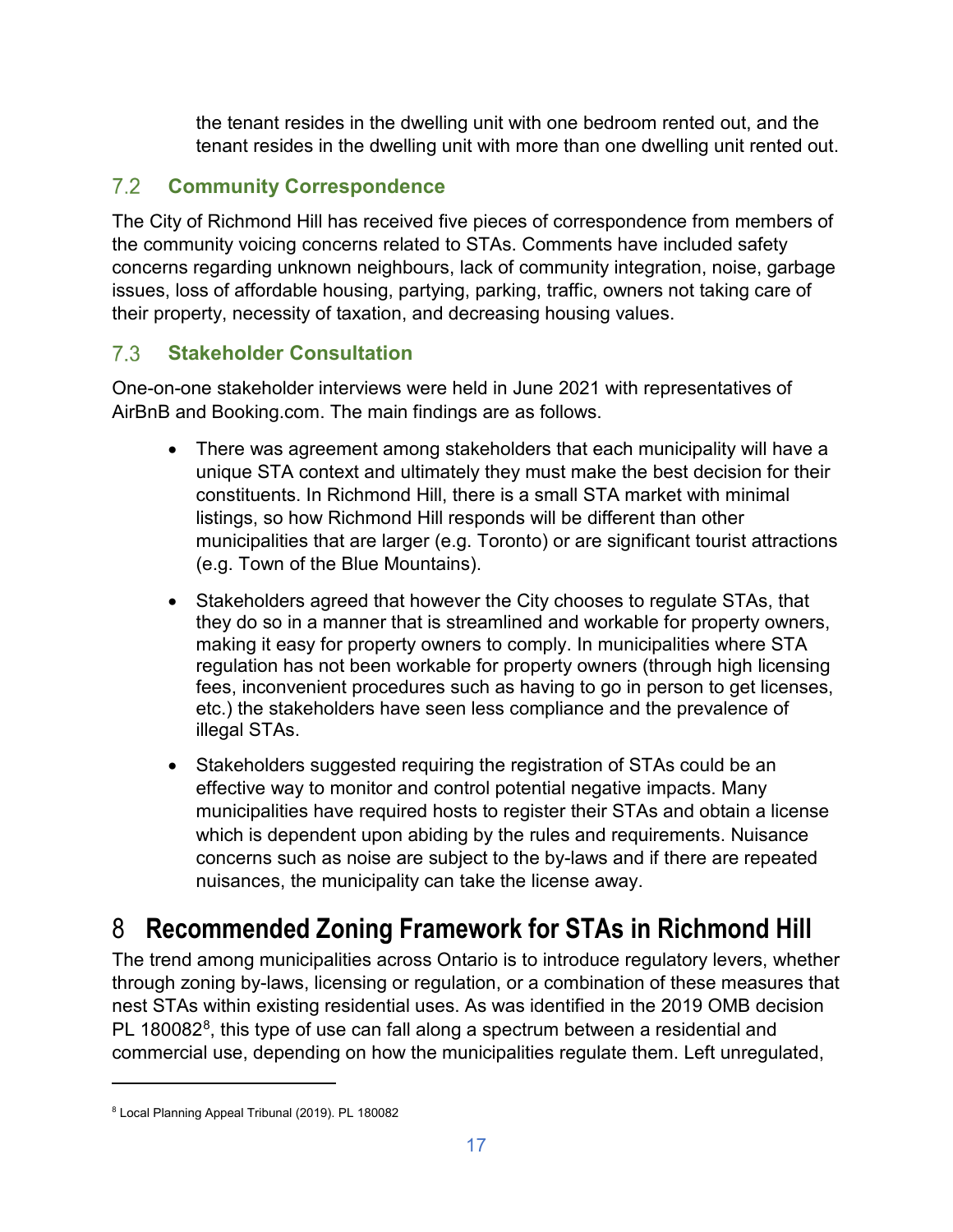STAs can function as hotels, with a constant circulation of the travelling public which can result in the concerns identified through the public survey and correspondence. Many of the concerns are related to STAs functioning as a commercial use, with increased noise, traffic, garbage, and large number of people using the STA.

The following recommendations are rooted in the belief that STAs should function as a residential use if properly regulated to fit within a residential environment, but require municipal regulation to do so. STAs should be like bed and breakfast establishments (an accepted residential use) in which the residents welcome a limited number of visitors to share their homes in a residential setting. This aligns with the approach in nearby municipalities.

The following recommendations are based on research conducted on existing policy, area municipality approaches, public and stakeholder consultation and our professional opinion. The recommendations are focused on zoning by-law approaches, as this is the tool commonly used to regulate STAs. This does not include Official Plan considerations as no existing policies exist for STAs in Richmond Hill's OP and the majority of municipalities sampled do not address STAs in their OPs.

#### <span id="page-18-0"></span> $8.1$ **Zoning Permissions**

Bed and breakfast establishments and hence STAs are considered residential uses. For this reason, we recommend that STAs be permitted in all zones that permit residential uses in Richmond Hill in the full range of housing types, including single-detached, semi-detached, townhouses, condominiums/apartments, and secondary suites (also referred to as Additional Residential Units). We see no planning rationale that would serve as a basis to prevent these uses in one residential zone over another. This recommended approach has already been taken up by a number of nearby municipalities (Mississauga, Oakville, Oshawa and Vaughan).

While the public survey and correspondence highlighted concerns related to STAs in residential areas, the requirement that it be a primary residence, as outlined below, will address concerns regarding nuisance and safety as the host will live in the dwelling unit where the STA operates.

Zoning By-law 55-15 outlines the zones that permit residential uses. We recommend STAs be permitted in all residential zones.

#### <span id="page-18-1"></span>8.2 **Definition**

We recommend creating a zoning by-law definition that requires the dwelling unit in which the STA is located to be a principal residence of the short-term accommodation operator. This approach has been taken by most other municipalities that we have reviewed, in order to ensure the use of the STA remains residential and accessory to the main habitation use. Mississauga, Oakville, Oshawa, Toronto and Vaughan have taken this approach.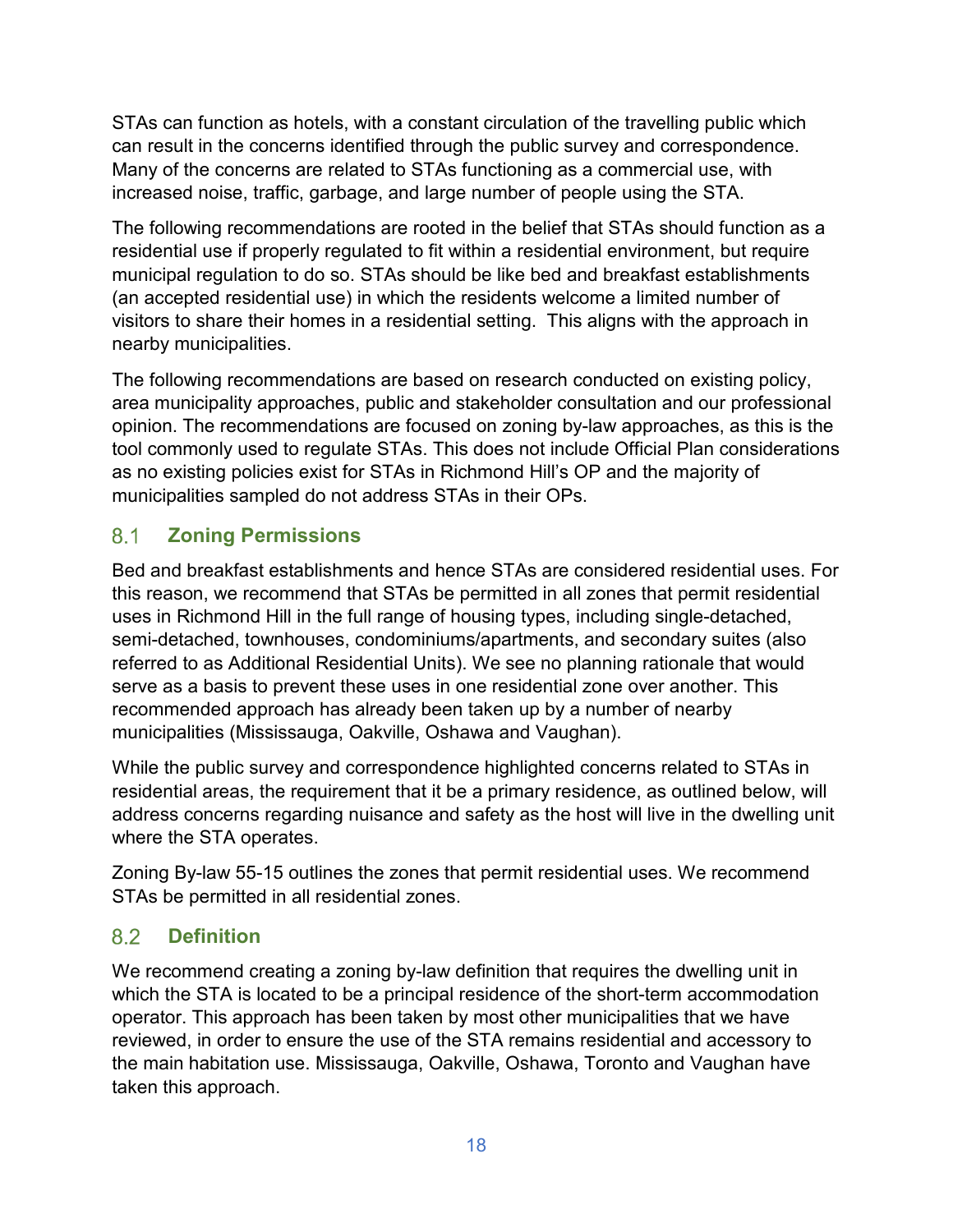We also recommend including in the definition for the term Short-Term Accommodation a provision that clarifies the length of stay permitted in order to separate STAs from other residential uses that are subject to the Residential Tenancies Act. Nearby municipalities with similar contexts to Richmond Hill have taken this approach.

The following is our proposed definition:

*"Short-term accommodation means all or part of a dwelling unit that is used to provide sleeping accommodation for any rental period that is less than 30 consecutive days, is the principal residence of the short-term accommodation operator, and does not include a hotel, motel, or bed and breakfast establishment or any other use defined herein".*

### <span id="page-19-0"></span>8.3 **Non-Zoning Approaches**

Some municipalities employ a combination of zoning and licensing approaches as tools for regulating STAs in nearby municipalities. The majority of municipalities reviewed have a licensing by-law that requires adherence to the requirements to maintain a license (Huntsville, Newmarket, Niagara on the Lake, Oshawa, Town of the Blue Mountains and Vaughan). Toronto requires the STA company to be licensed with the City and the STA operator to register with the City.

Stakeholders highlighted that registration and licensing have been effective in some municipalities for monitoring and controlling potential negative impacts. They highlighted the importance of making sure the process is direct and easy for both homeowners and STA operators, as inconvenient procedures lead to less compliance.

An in-depth review of licensing and registration approaches is beyond the scope of this discussion paper. We recommend that the City of Richmond Hill monitor the impacts of zoning control before determining whether additional licensing regulation is necessary. If credible issues continue after the comprehensive zoning by-law is implemented, we recommend undertaking a cost-benefit analysis to determine considerations for further regulation through licensing. Licensing requirements can include the presence of a local contact at all times to respond to issues on site, insurance, parking requirements, and limitations on the number of STAs on a property, among others. This evaluation could be undertaken as part of the City's comprehensive Licensing Program review.

# <span id="page-19-1"></span>9 **Conclusion**

Short Term Accommodation provides alternative accommodation for the travelling public and additional income for operators. However, nuisance issues can arise, prompting the need for regulation. We recommend a zoning approach that treats STAs as a residential use permitted in all zones that permit dwelling units. The definition of STAs should include a principal residence provision to reduce nuisance issues arising when an STA functions primarily as a commercial enterprise within a residential area.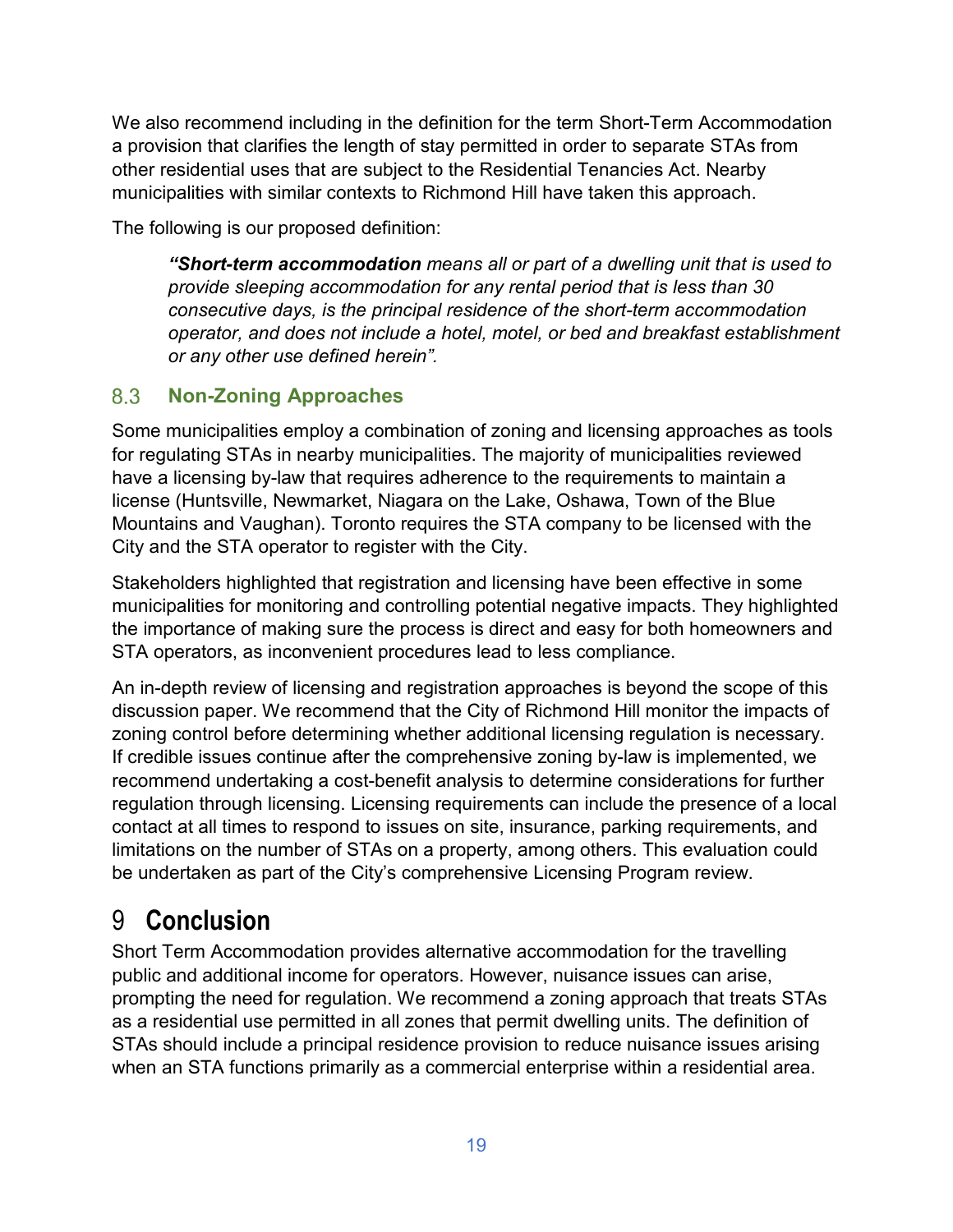# Shared Accommodation

# <span id="page-20-0"></span>10 **Background**

Shared accommodation can provide affordable housing and needed services. The City is determining how shared accommodations fit with the character of the neighbourhoods and whether the new Comprehensive Zoning By-Law will need to address this form of accommodation.

Shared accommodations fall into three categories: (1) group homes where support and care are offered, (2) rooming houses, lodging houses, and boarding houses where no support is offered, and (3) institutional housing, such as student residences and religious settings.

**Group homes** are defined by the City of Toronto by-law 569-2013 as premises used to provide supervised living accommodation, licensed or funded under the Province of Ontario or the Government of Canada legislation, for up to ten persons, exclusive of staff, living together in a single housekeeping unit because they require a supervised group living arrangement<sup>9</sup>. Group homes in Richmond Hill are distributed fairly evenly in the City with 21 homes identified by the Municipal Property Assessment Corporation.

The Fire Protection and Prevention Act<sup>[10](#page-20-2)</sup> and Building Code Act<sup>[11](#page-20-3)</sup> define **rooming houses**, lodging houses, and boarding houses as places where residents do not require care or treatment because of age, mental or physical limitations, where the building height does not exceed 3 storeys and the building area does not exceed 600 square metres, where lodging is provided for more than four persons in return for remuneration or the provision of services or both, and where lodging rooms do not have both bathrooms and kitchen facilities for the exclusive use of individual occupants.

**Institutional housing** includes religious and student residences that are operated by their respective organizations or facilities and consist of dwelling units or rooms used for student accommodation<sup>12</sup>. Historically, Richmond Hill has dealt with these forms of housing on a one-off basis as applications have been submitted. There are no post secondary or new significant religious institutions planned for the area. Given this, institutional housing will not be further explored in this paper.

 $\overline{a}$ 

<span id="page-20-1"></span><sup>9</sup> https://www.toronto.ca/home/311-toronto-at-your-service/find-service-information/article/?kb=kA06g000001cvnyCAA

<span id="page-20-2"></span><sup>10</sup> https://www.ontario.ca/laws/statute/97f04

<span id="page-20-3"></span><sup>11</sup> https://www.ontario.ca/laws/regulation/120332

<span id="page-20-4"></span><sup>&</sup>lt;sup>12</sup> https://www.toronto.ca/zoning/bylaw\_amendments/ZBL\_NewProvision\_Chapter800.htm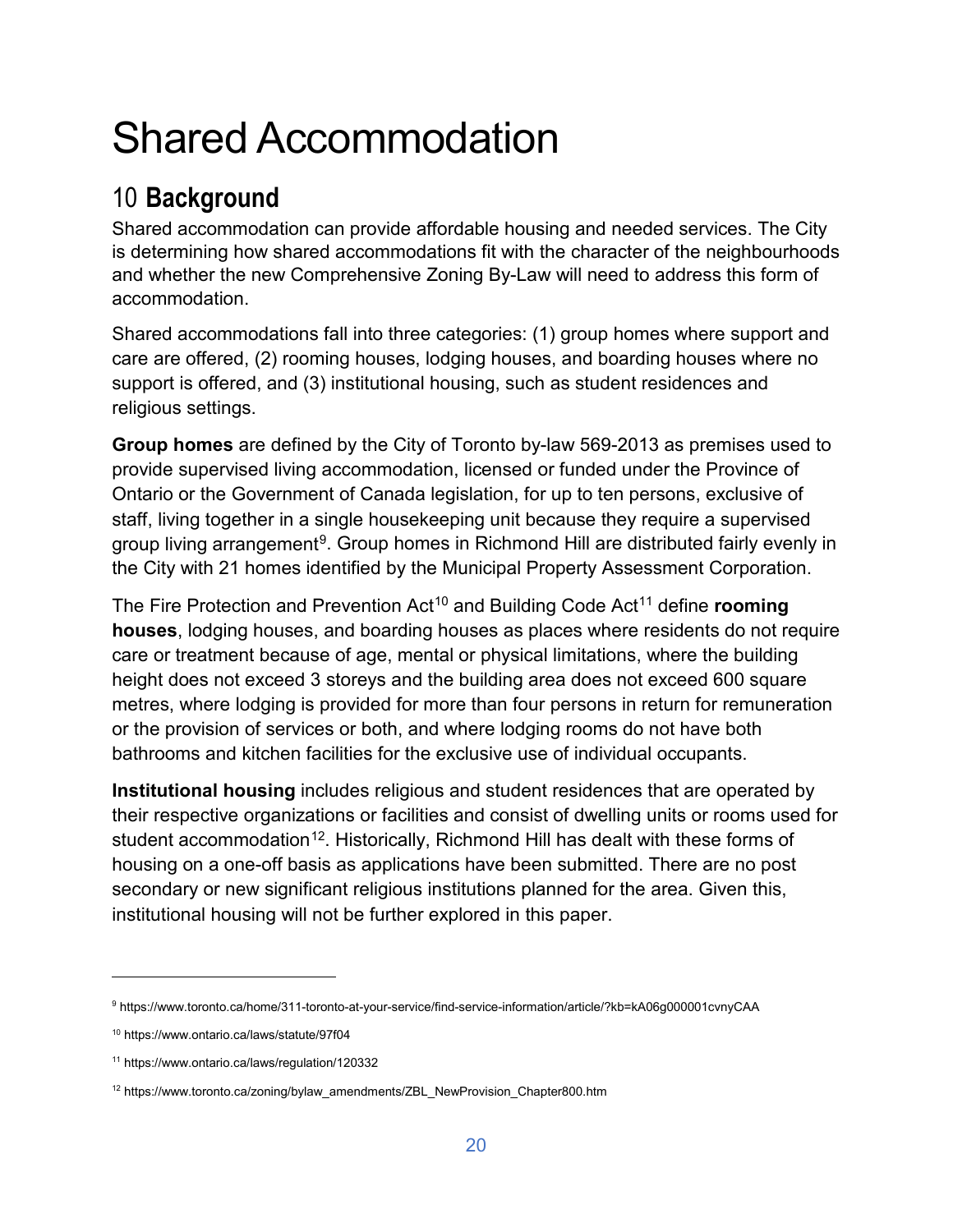# <span id="page-21-0"></span>11 **Summary of Legislative and Policy Context**

# <span id="page-21-1"></span>**Planning Act, 1990, c. 2021**

The Planning Act<sup>[13](#page-21-3)</sup> sets out the rules for land use planning and development in Ontario and provides a range of land use planning tools that municipalities can use to promote housing choices in their communities, including affordable and shared housing.

- Shall have regard to matters of provincial interest such as, adequate provision of a full range of housing including affordable housing is in the provincial interest (Policy 1.2j), which may have importance for shared housing; and
- The authority to pass a by-law under section 34, subsection 38 (1) does not include the authority to pass a by-law that has the effect of distinguishing between persons who are unrelated in respect of the occupancy or use of a building or structure, or a part of a building or structure, including the occupancy or use as a single housekeeping unit (Policy 35(2)).

# <span id="page-21-2"></span>**Provincial Policy Statement, 2020**

The Provincial Policy Statement (PPS), issued in 2020 under Section 3 of the Planning Act contains overall policy direction on matters of provincial interest related to land use planning and development. Municipalities use the PPS to develop their official plans and to guide and inform decisions on other planning matters. Under the Planning Act, all municipal decisions affecting land use planning matters shall be consistent with the PPS.

- Healthy, liveable and safe communities are sustained by accommodating an appropriate affordable and market-based range and mix of residential types (including single-detached, additional residential units, multi-unit housing, affordable housing and housing for older people) (Policy 1.1.1b);
- Planning authorities are encouraged to permit and facilitate a range of housing options including residential intensification, which means intensification of a property, site or area which includes rooming houses (Policies 1.4.1, 1.4.3); and
- Planning authorities shall provide an appropriate range and mix of housing options required to meet the social, health, economic, and well-being requirement of current and future residents, which includes housing for people with special needs (Policy 1.4.3).

 $\overline{a}$ 

<span id="page-21-3"></span><sup>13</sup> Government of Ontario. (1990). *Planning Act.* R.S.O. 1990, c.P.13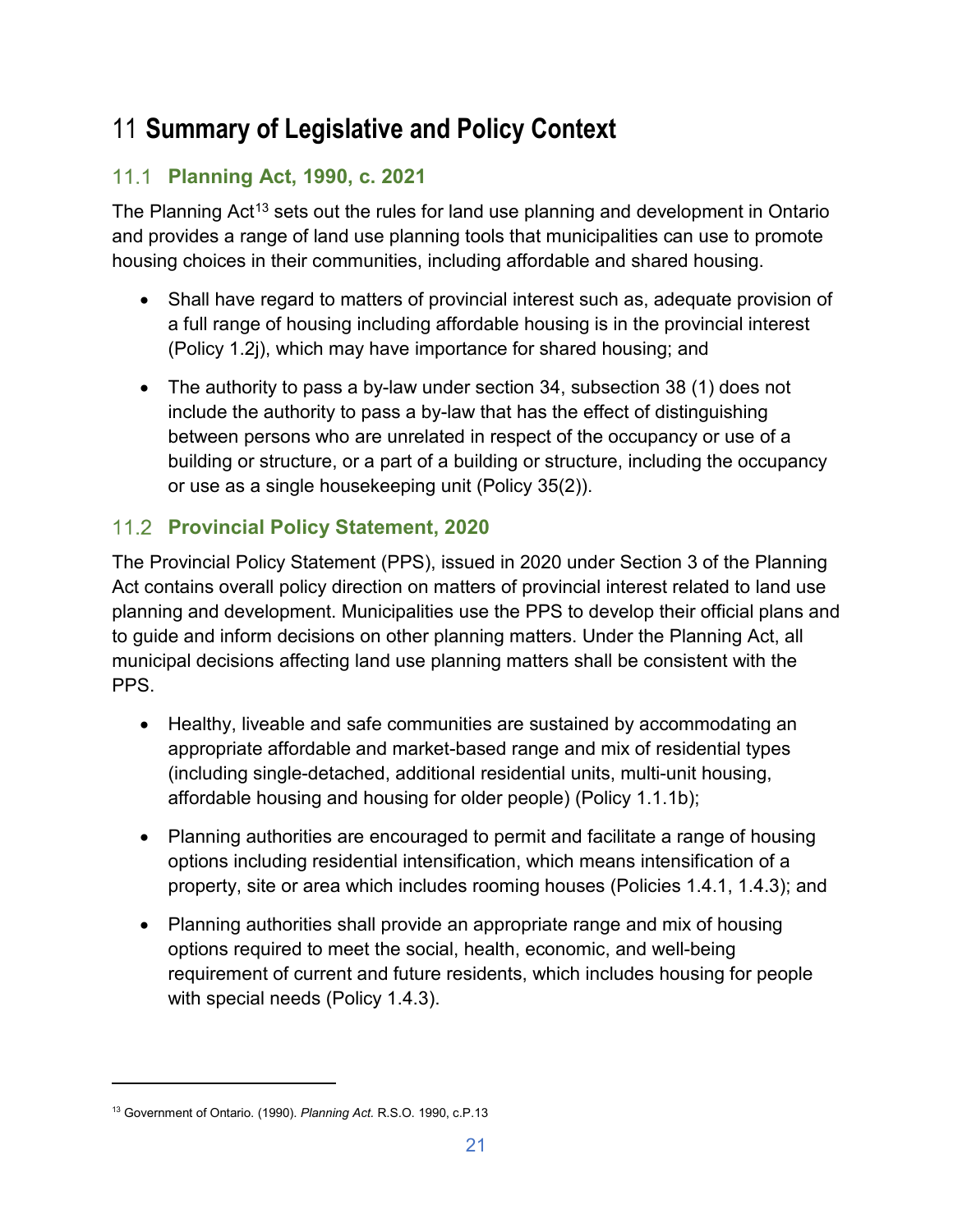# <span id="page-22-0"></span>**Growth Plan for the Greater Golden Horseshoe, c. 2020**

A Place to Grow is the Ontario government's initiative to plan for growth and development in a way that supports economic prosperity, protects the environment, and helps communities achieve a high quality of life. The Growth Plan for the Greater Golden Horseshoe ("The Growth Plan") informs decision-making regarding growth management and environmental protection in the Greater Golden Horseshoe.

- The Plan defines housing options as a range of housing types that can refer to life lease housing, co-ownership housing, co-operative housing, housing for people with special needs and housing related to employment, institutional or educational uses.
- The Plan supports a range and mix of housing options, including additional residential units and affordable housing, to serve all sizes, incomes, and ages of households (Policy 1.2.1);
- It provides a diverse range and mix of housing options, including additional residential units and affordable housing, to accommodate people at all stages of life, and to accommodate the needs of all household sizes and incomes (Policy 2.2.1.4c);
- Within all major transit station areas, development will be supported, where appropriate, by planning for a diverse mix of uses, including additional residential units and affordable housing, to support existing and planned transit service levels (Policy 2.2.4.9a);
- Upper- and single-tier municipalities, in consultation with lower-tier municipalities, the Province, and other appropriate stakeholders, will support housing choice through the achievement of the minimum intensification and density targets of this plan by identifying a diverse range and mix of housing options and densities and affordable housing to meet projected needs of current and future residents and establish targets for affordable ownership housing and rental housing (Policy 2.2.6.1a); and
- The Plan directs municipalities to support the achievement of complete communities by considering a range and mix of housing options and densities of the existing housing stock (Policies 2.2.6.2, 2.2.6.3).

# <span id="page-22-1"></span>**York Region Official Plan, 2010, c. 2019**

The York Region Official Plan (YROP) was approved by the Ministry of Municipal Affairs and Housing in September 2010 and consolidated in 2019. The YROP contains policies which guide economic, environmental and community building decisions to manage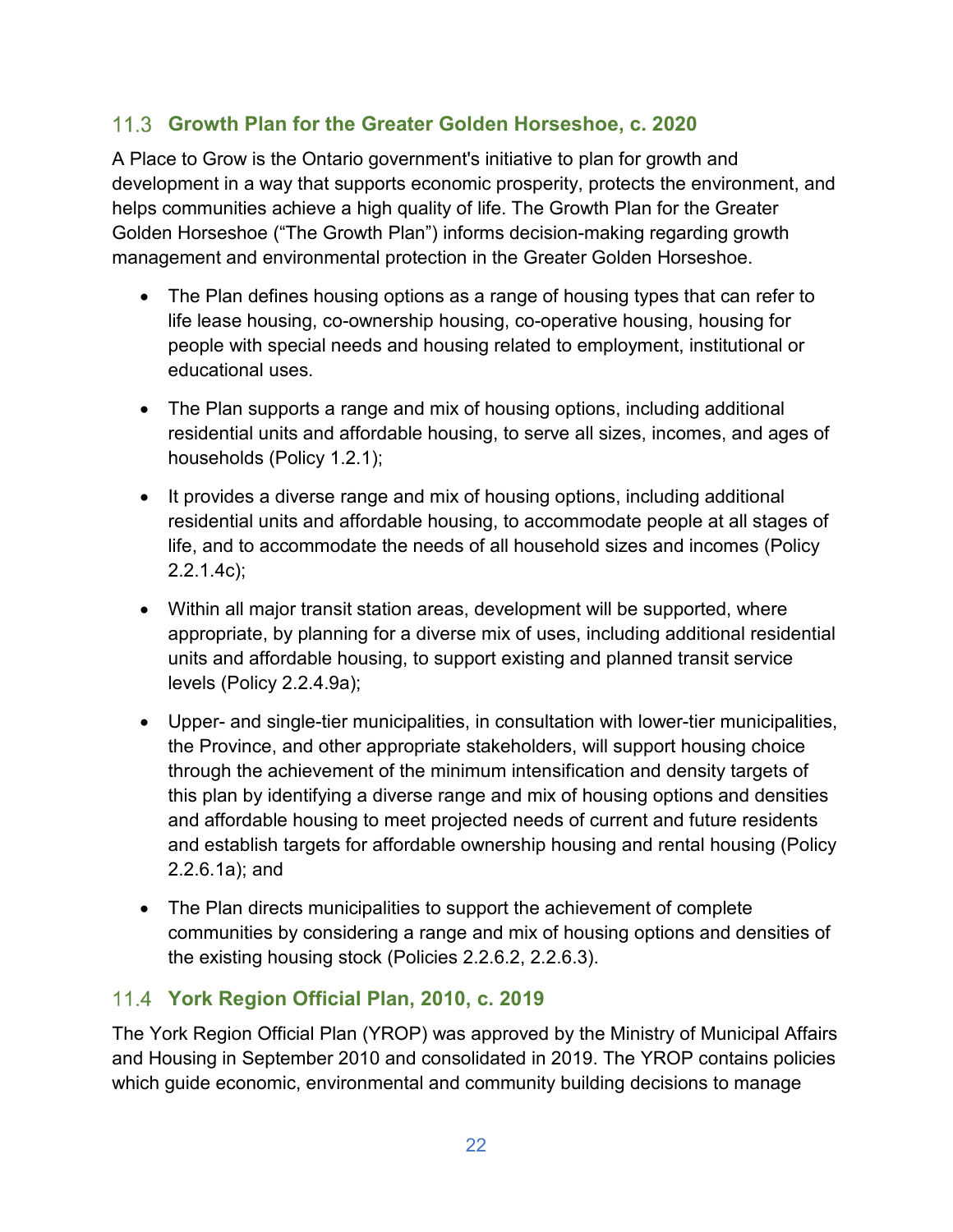growth and help co-ordinate and set the stage for more detailed planning by local municipalities.

- The YROP speaks directly to shared housing through the sections regarding the provision of human services (Policy 3.3);
- It promotes the provision of a full mix and range of housing including emergency shelters, affordable housing for low- and moderate-income families, and special needs accommodations (Policy 3.5);
- It requires that local municipal official plans and zoning by-laws permit a mix and range of housing types, lot sizes, unit sizes, functions, tenures and levels of affordability within each community. The mix and range of housing shall be consistent with Regional forecasts, and intensification and density requirements (Policy 3.5.4);
- It stipulates that a minimum of 25 per cent of new housing units across the region be affordable, be distributed within each local municipality and should be coordinated across applicable local planning areas including secondary plan and block plan areas (Policy 3.5.6);
- It encourages the development of intrinsically affordable housing, which includes modest amenities, standard materials, minimum details and flexibility within units (Policy 3.5.8);
- It encourages that special needs housing, emergency, affordable, and seniors' housing be located in proximity to rapid transit and other human services (Policy 3.5.14); and,
- It encourages local municipalities to adopt policies for an equitable distribution of social housing types, which include special needs housing and group, rooming, boarding and lodging homes (Policy 3.5.15).

# <span id="page-23-0"></span>**Richmond Hill Official Plan, 2010, c. 2021**

The Richmond Hill Official Plan (OP) is a planning policy and design document which provides clear direction for growth, balancing change in the City with protection of what is valued from the past.

• It is the policy of council that the City should provide a mix and range of housing types, unit sizes, functions, tenures and levels of affordability which includes families, seniors and residents with special needs (Policy 3.1.4);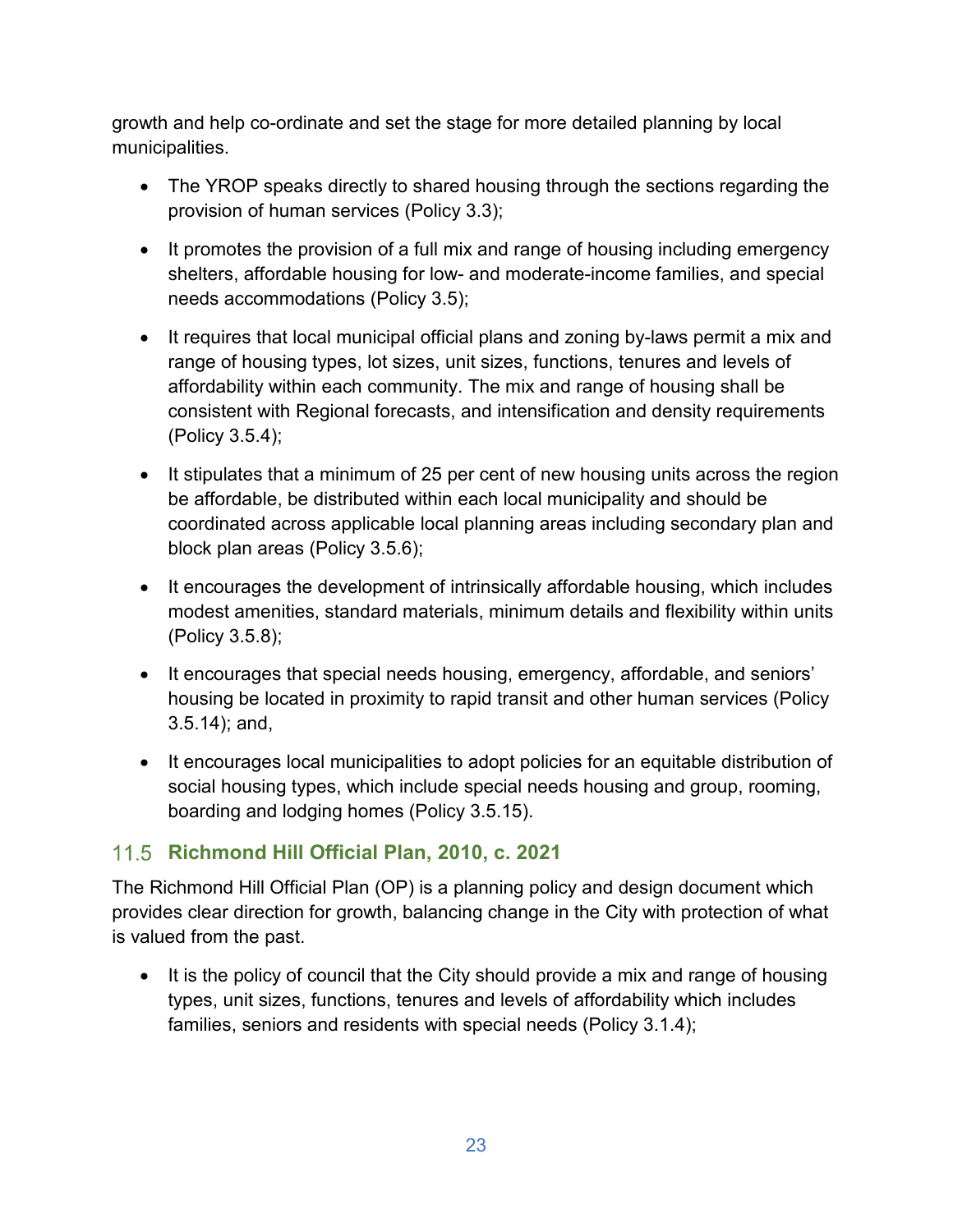- Within the Richmond Hill Centre and Key Development Areas, a minimum of 35% of new housing units shall be affordable, offering a range of affordability for low- and moderate-income households (Policy 3.1.5.2);
- A minimum of 25% of new housing units within the settlement area shall be affordable and should be coordinated across the City including secondary plan and tertiary plan areas. A portion of these units should be designed to be accessible for people with disabilities (Policy 3.1.5.3);
- The City will work with York Region to implement and monitor the York Region Housing Supply Strategy and to develop an affordable housing implementation framework (Policy 3.1.5.7); and
- Secondary plans are directed to include Strategies for affordable housing which will include policies to ensure larger sized, family units within each housing type and level of affordability and consideration of locations for non-profit developments (Policy 5.1).

# <span id="page-24-0"></span>**11.6 Secondary Plans**

The West Gormley Secondary Plan (OP, Chapter 8) outlines the need to provide a mix and range of housing types and encourage housing developments to achieve more compact residential development in the Oak Ridges Moraine Urban Zone (Policy 8.4.3). Institutional uses may be permitted in residential designations in accordance with specific provisions such as; the development has access to an arterial, major collector or minor collector street, the site can provide adequate setbacks, parking and transition from adjacent uses, and the site is adjacent to other institutional uses or community facilities (Policy 8.6.2.5.2).

The North Leslie Secondary Plan (OP, Chapter 9) outlines the need to provide opportunities for a range and mix of housing forms and types that can accommodate a wide range of household types in a form that efficiently uses land, infrastructure and community services and facilities (Policy 9.4.3)

# <span id="page-24-1"></span>**City of Richmond Hill Affordable Housing Strategy, 2021**

# <span id="page-24-2"></span>11.7.1 Background Report:

 $\overline{a}$ 

This 2021 document was developed to support the creation of an Affordable Housing Strategy and Developers' Handbook for the City of Richmond Hill. The goal of this Strategy is to outline how best to position the City to ensure the affordable housing targets are met or exceeded<sup>[14](#page-24-3)</sup>.

<span id="page-24-3"></span><sup>14</sup> https://www.richmondhill.ca/en/shared-content/resources/documents/Affordable-Housing-STAtegy-Background-Report.pdf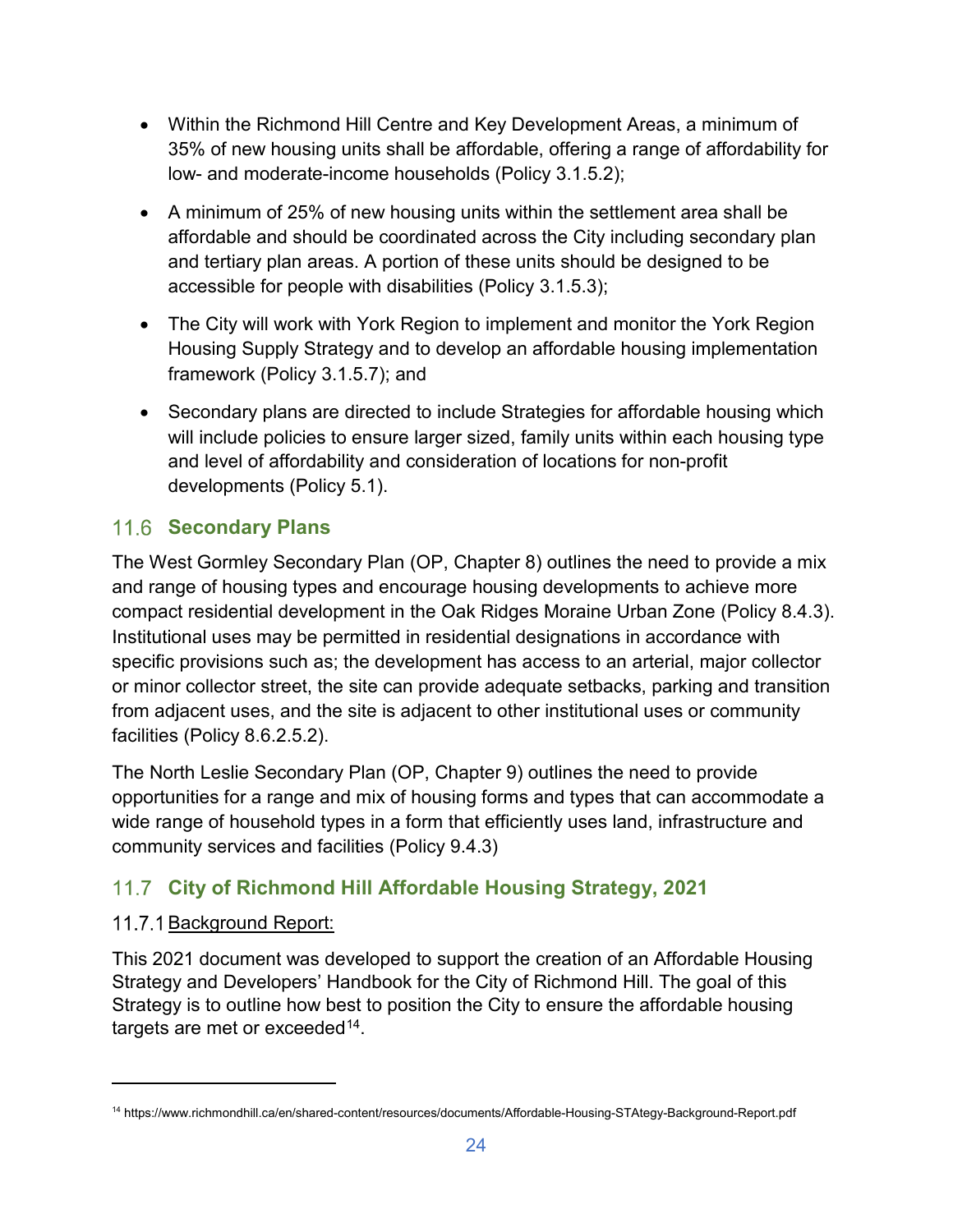This report outlines how encouraging shared accommodation is an effective way to generate additional affordable housing in the existing housing stock. In shared housing, multiple individuals/families who do not belong to the same household share a unit. This is particularly useful for people with disabilities who need supports, students, and seniors who intend to age in place. This report outlines how having a broader definition of shared housing allows for innovative housing forms and models and doesn't limit it to traditional models such as group homes or student housing. And while shared accommodations tend to be considered as affordable housing, the report notes that there is a growing trend to make shared accommodation a form of luxury housing - this is particularly "fashionable" for Millennials as the shared space can come with chic amenities.

Advantages to shared housing in its broadest sense includes unlocking affordable units in single-detached homes, the potential to provide a significant supply of affordable units to small families (where two or more family households share a house), and increasing density in neighbourhoods without adjusting the built form (p. 192). Challenges to shared housing include potential opposition from the community in fear of decreasing property values, increases in traffic/parking problems, and disregard for property maintenance standards (p. 193).

This report outlines that the promotion of shared housing can be achieved through amendments to the Official Plan. The City of Markham took this approach and introduced definitions and policies related to shared housing in their 2014 Official Plan (p. 238).

Markham defined shared housing in their Official Plan as "a form of housing where individuals share accommodation either for economic, support, long-term care, security or lifestyle reasons". The Markham Official Plan identifies a range of different types of shared housing:

- Shared housing small scale: a form of housing where 3 to 10 persons share accommodation with or without support services;
- Shared housing large scale: a form of housing where more than 10 persons share accommodation with or without support services;
- Shared housing long term care: a form of housing where people who need 24 hour nursing care in a secure setting share accommodation; and
- Shared housing supervised: a form of housing where people who need 24-hour supervision in a secure setting share accommodation.

Policies in Markham's OP include developing a monitoring process for these targets, allocating a portion of the affordable housing targets to shared housing, supporting the equitable distribution of affordable and shared housing across neighbourhoods, and locating shared housing in proximity to rapid transit and accessible to other human services (p. 238).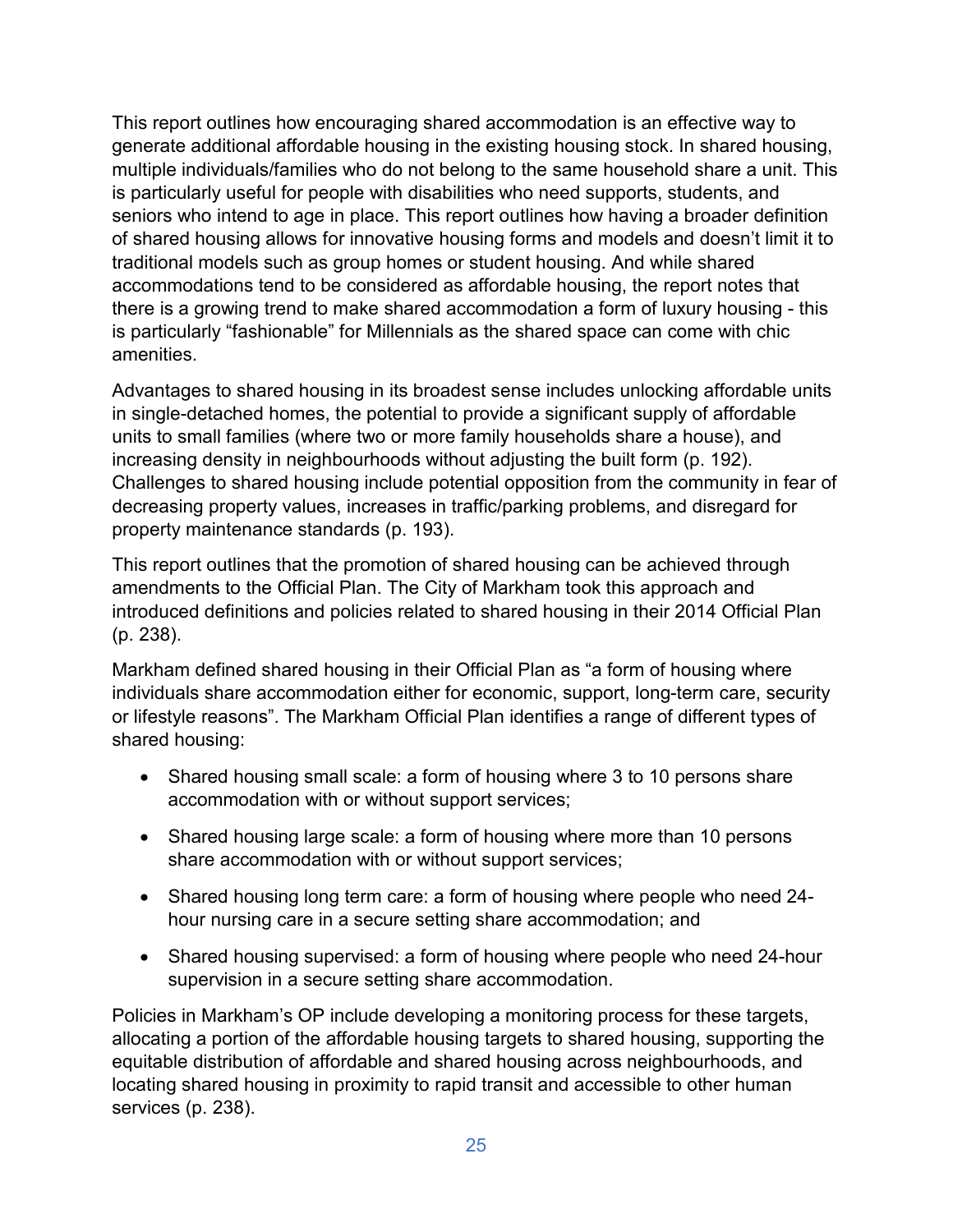# <span id="page-26-0"></span>11.7.2 Affordable Housing Strategy - Draft Strategy Report:

This draft Strategy Report recommends that the Comprehensive Zoning By-law ensure there are no barriers to shared housing/co-housing and co-living arrangements in appropriate areas (i.e., where residential dwellings are permitted), and that they are permitted as-of-right in Richmond Hill (Section 4.1b). The report recommends that any by-law that refers to "single-family" units should be revised to be more inclusive to unrelated people living within the same dwelling.

# <span id="page-26-1"></span>12 **Zoning by-laws**

A number of parent zoning by-laws currently cover the City of Richmond Hill: 986, 986,1275, 1703, 2325-68, 2523, 39-71, 66-71, 3-74, 150-80, 109-81, 181-81, 273-82, 108-85, 183-82, 251-82, 232-85, 88-86, 107-86, 150-86, 184-87, 190-87, 256-88, 329- 89, 76-91, 38-95, 255-96, 278-96, 312-96, 313-96, 235-97, and 42-02, 85-02, 128-04, 91-13, 54-15, 55-15 and 111-17.

The approach to zoning shared accommodations has been analyzed for a sample of these parent by-laws created in different eras. This analysis looked at by-law numbers 38-95, 42-02, 54-14, 55-15, 184-87, 190-87 and 313-96.

There are provisions in various zoning by-laws for shared accommodations. Many of these zoning regulations are outdated and are no longer applicable based on case law and need to be re-examined. This section is included as a historical reference and changes will be proposed in later sections to these provisions based on current standards and best practices.

Historically, zoning by-laws have permitted group foster homes and homes for people with special needs in most residential zones. Specific provisions related to group homes included: any dwelling unit used for this purpose shall be used only for that purpose and shall contain no other use; only one group home shall be permitted in each singledetached, semi-detached or duplex dwelling; there shall be at least 23 square metres of floor area for each resident to be accommodated in a group home; and specific groups homes shall be prohibited within 500 metres of any other group home.

The latter provision has since been found to be in conflict with the Human Rights Code after the 2010 OMB Decision PL050611[15](#page-26-2) regarding the Cedar Hill area in Kitchener, which found that zoning by-laws must follow the Human Rights Code and can not zone for people. After this decision, "The Dream Team," alongside the Ontario Human Rights Commission and Gladki Planning Associates, subsequently challenged distancing provisions for Group Homes in a number of Ontario municipal zoning by-laws at the

 $\overline{a}$ 

<span id="page-26-2"></span><sup>15</sup> https://www.omb.gov.on.ca/e-decisions/pl050611-Jan-14-2010.pdf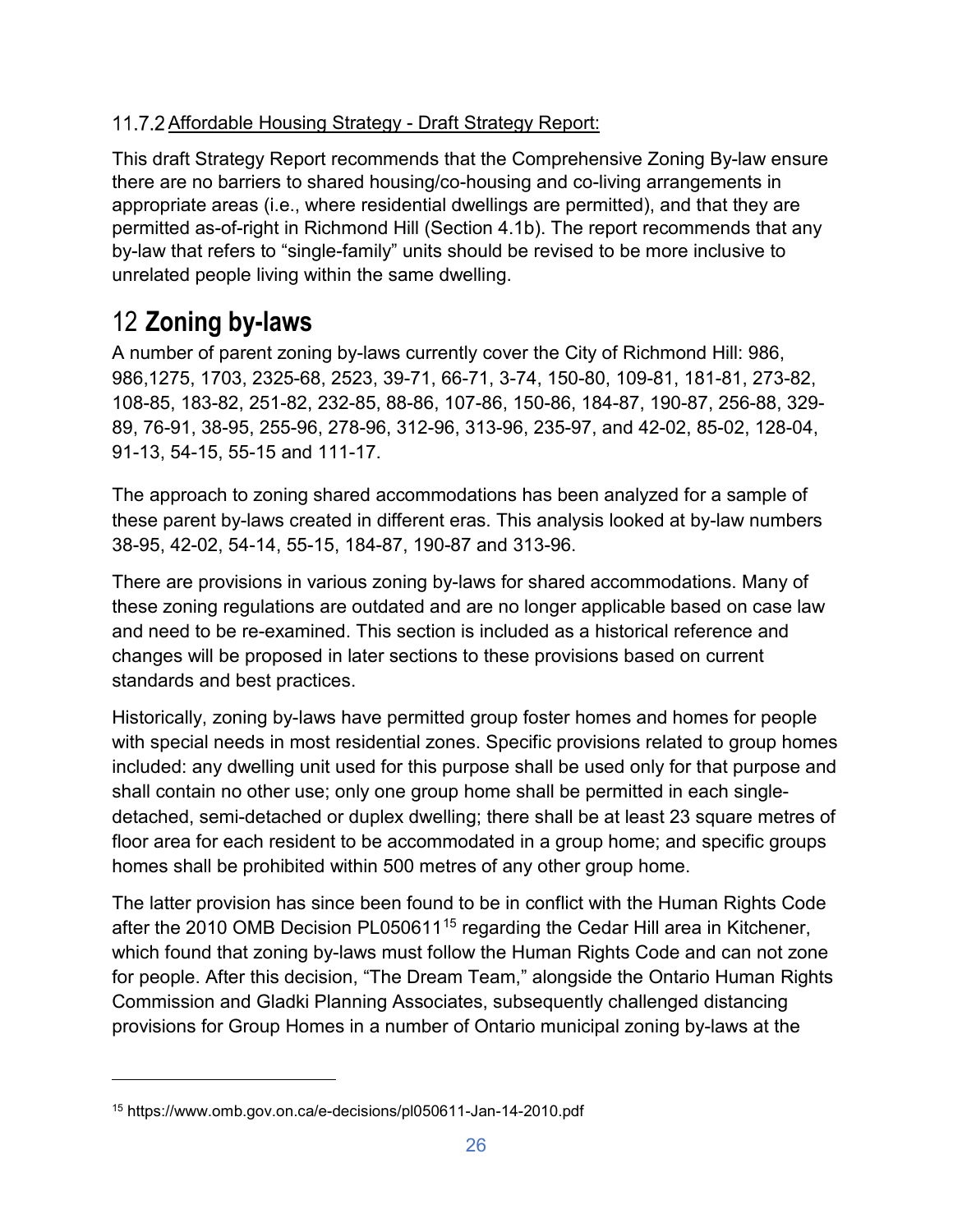Human Rights Tribunal. Since then, a number of municipalities have eliminated their distancing provisions.

Within institutional zones, group homes require two parking spaces or one parking space per employee plus 0.25 per resident, whichever is greater. Conversations with City staff outlined that if shared accommodation meets the definition of affordable according to the Official Plan, there would be consideration for a parking standard of 1.00 space per unit plus 0.25 per unit for visitors. Otherwise, the recommendation would be 1.5 parking spaces per unit, plus 0.25 for visitor parking. These rates will be further confirmed through the City's Parking and TDM Study.

Currently, Richmond Hill considers group homes as single dwelling units. There are no limits in the zoning by-laws on how many people can live in a dwelling unit. Different Ontario Building Code requirements apply for group home uses if there are more than 10 persons and/or more than 2 persons require assistance to evacuate the premises.

# <span id="page-27-0"></span>13 **Area Municipality Approaches: Case Studies**

Municipalities across Ontario have provisions regarding shared accommodation in their Official Plans and Zoning By-laws.

A review of other Ontario municipalities was undertaken to study their approaches for shared accommodations. The municipalities have been chosen based on their similarities or proximity to Richmond Hill and include Barrie, Brampton, Burlington, Guelph, Markham, Peterborough and Toronto. This section will highlight their official plan and zoning by-law approaches.

# <span id="page-27-1"></span>**Official Plan Approaches**

# *Shared Housing*

The City of Markham has taken a progressive approach in shared accommodations. They have grouped the terms into shared housing which provides for and permits this type of use depending on scale. This example exists separately from boarding, lodging and rooming houses and group homes. Details are as follows:

- Definition: *a form of housing where individuals share accommodation either for economic, support, long-term care, security, or lifestyle reasons*
- Scales of housing: Four categories include: shared housing small scale, (3-10 persons, with or without supportive services), shared housing large scale (10+ persons, with or without supportive services), shared housing long term care (24 hour nursing care), and shared housing supervised (24-hour supervision).
- Land Use
	- $\circ$  Residential Low Rise shared housing small scale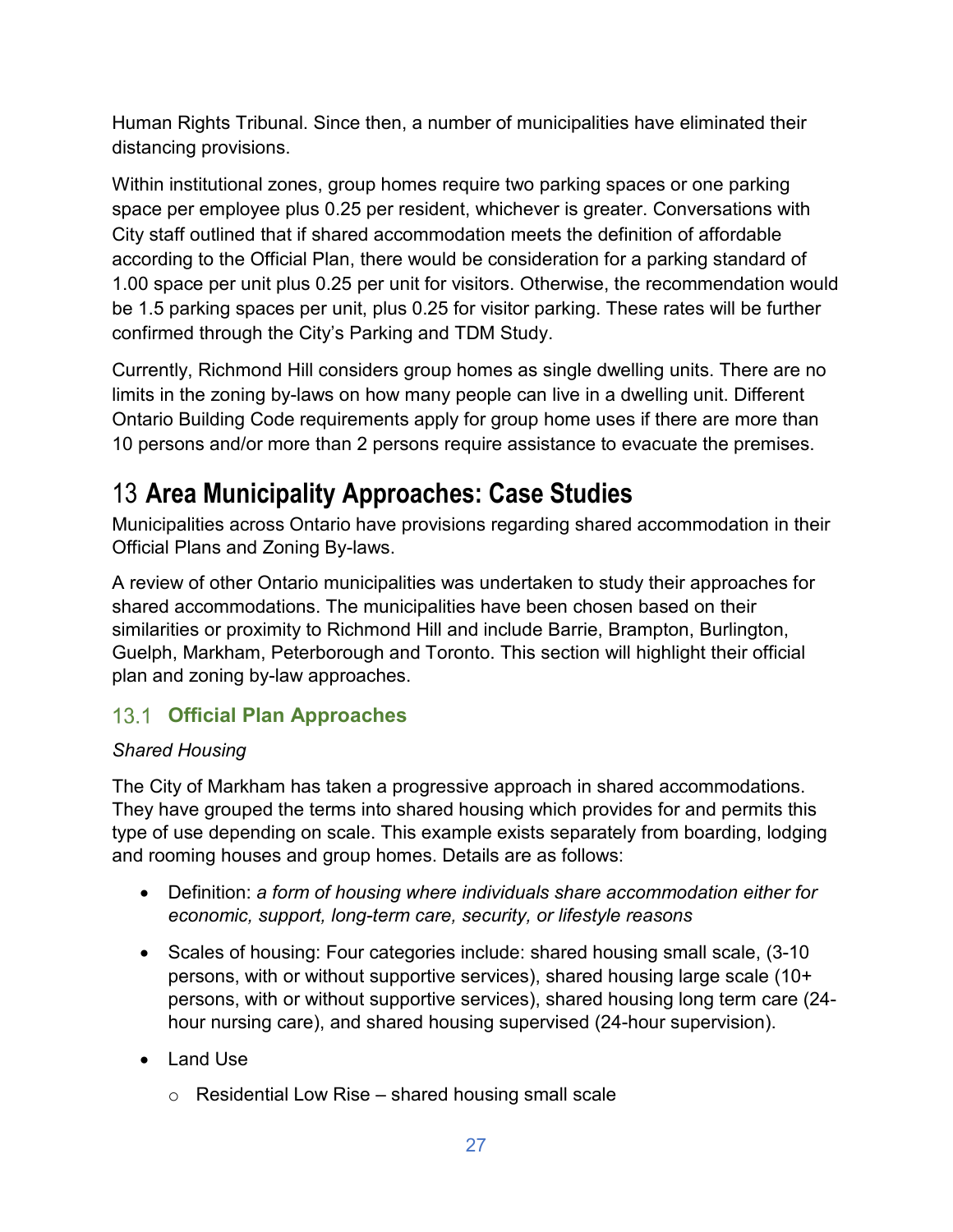- $\circ$  Residential Mid Rise all four shared housing categories
- o Residential High Rise all four shared housing categories
- $\circ$  Mixed Use Low Rise shared housing small scale
- $\circ$  Mixed Use Mid Rise all four shared housing categories
- $\circ$  Mixed Use Office Priority shared housing large scale, shared housing long term care and shared housing supervised
- o Mixed Use Heritage Main Street shared housing small scale, shared housing long term care and shared housing supervised
- o In considering a zoning by-law amendment, shared housing small scale shall be accommodated within permitted building types
- Supportive Language
	- $\circ$  The OP directs comprehensive block plans to address the achievement of affordable and shared housing and housing mix objectives (Section 8.1);
	- $\circ$  The intent is to accommodate appropriate forms of affordable and shared housing in ''Residential" areas (Section 8.2);
	- $\circ$  The OP encourages shared housing to locate within or in close proximity to Mixed-Use Centres and Corridors (Section 8.12.1.4.g.iv);
	- o Where shared housing is provided for, it shall be categorized by the scale of building type and the level of support needed (Section 8.13.9.1). In considering a zoning by-law amendment, shared housing small scale shall be accommodated within permitted building types; and,
	- $\circ$  The location of shared housing large scale, long term care, and supervised shall be restricted to permitted building types on an arterial or collector road.

## <span id="page-28-0"></span>13.1.1 Land Use

## *Boarding, Lodging, and Rooming Houses*

- Guelph Official Plan:
	- o Lodging houses may be permitted within land use designations permitting residential uses provided adequate residential amenities and services are made available
	- $\circ$  In instances where a lodging house is located within a residential designation, it is of a size and land use character which is similar to, or compatible with the built form of the existing area.
- Brampton Official Plan: The City shall permit supportive lodging houses in any area designated residential in the official plan subject to provisions related to separation distances and licensing requirements.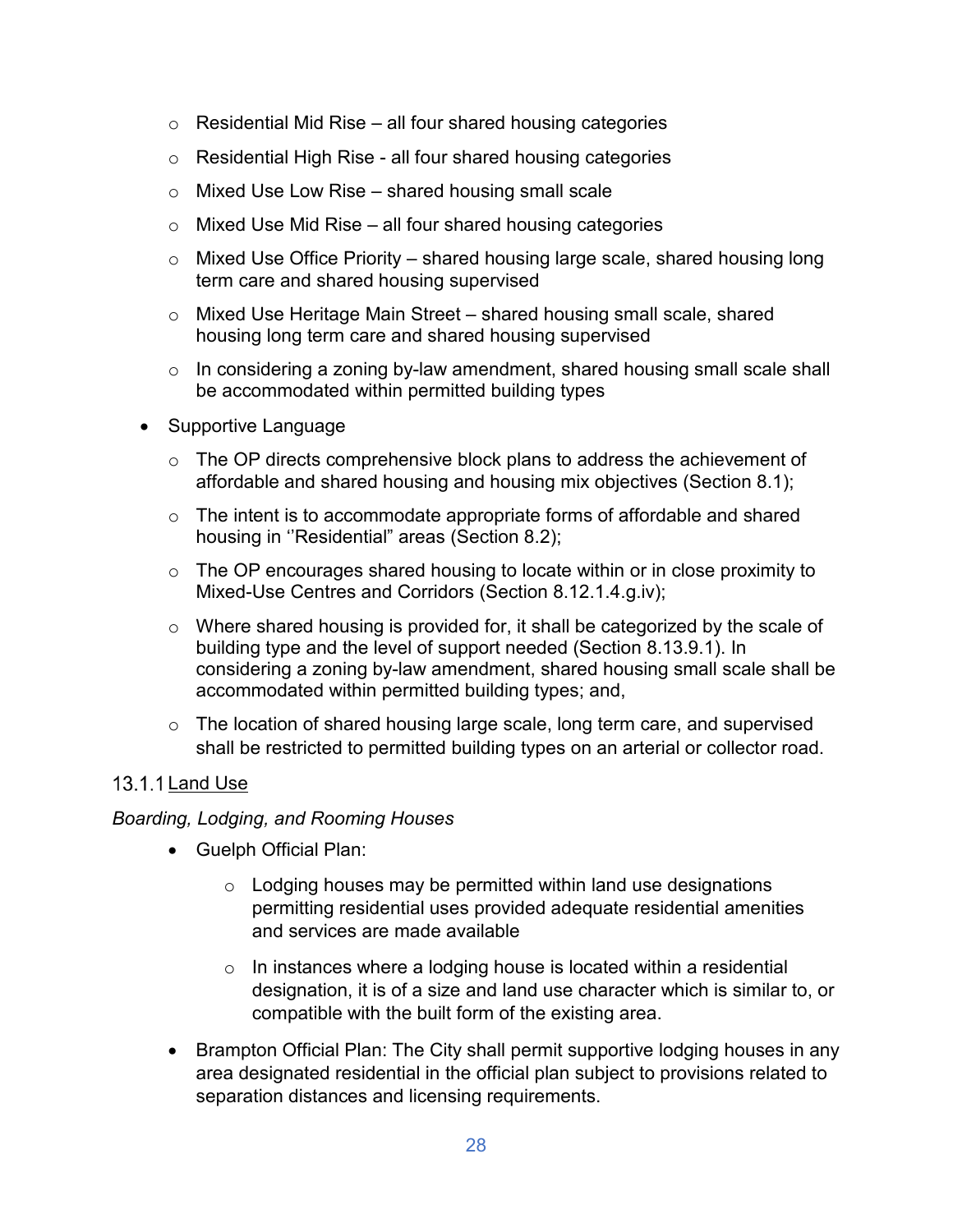### *Group Homes*

- Barrie Official Plan: Group homes shall be permitted in all land use designations with the exception of lands in the natural heritage system subject to zoning by law regulations that such uses are located in existing buildings or structures.
- Brampton Official Plan: The City shall permit group homes in dwellings within areas designated as Estate Residential, Village Residential, Residential, Major Institutional, Business Corridor, Regional Retail and Office.
- Burlington Official Plan: Within residential areas, a broad range of dwelling types shall be permitted, including group homes.

## <span id="page-29-0"></span>13.1.2 Definitions

## *Boarding, Lodging, and Rooming Houses*

• Brampton Official Plan:

Lodging house shall mean a single detached dwelling in which residential *accommodation is provided, or intended to be provided in which each lodger does not have access to all of the habitable areas of the building and consists of more than 3 lodging units; or a single-detached dwelling in which lodging is provided for more than 3 persons with or without meals.* 

• Peterborough Official Plan:

Lodging house means any place, including but not limited to a dwelling unit, that *is used to provide 5 or more lodging units for hire or gain directly or indirectly to persons.* 

## *Group Home*

• Guelph Official Plan:

*A single housekeeping unit supervised by staff on a daily basis which provides special care and treatment to persons for physical or mental deficiency, physical handicap or other such cause. A group home shall be funded, licensed, approved, or supervised by the Province of Ontario under a general or specific Act, for the accommodation of not less than 6 and not more than 8 residents, exclusive of staff.* 

• Peterborough Official Plan:

*Group home means a single housekeeping unit in a dwelling unit licensed, approved or supervised by the Province of Ontario under any general or specialized or group accommodation with responsible 24-hour supervision consistent with the requirements of its residents.*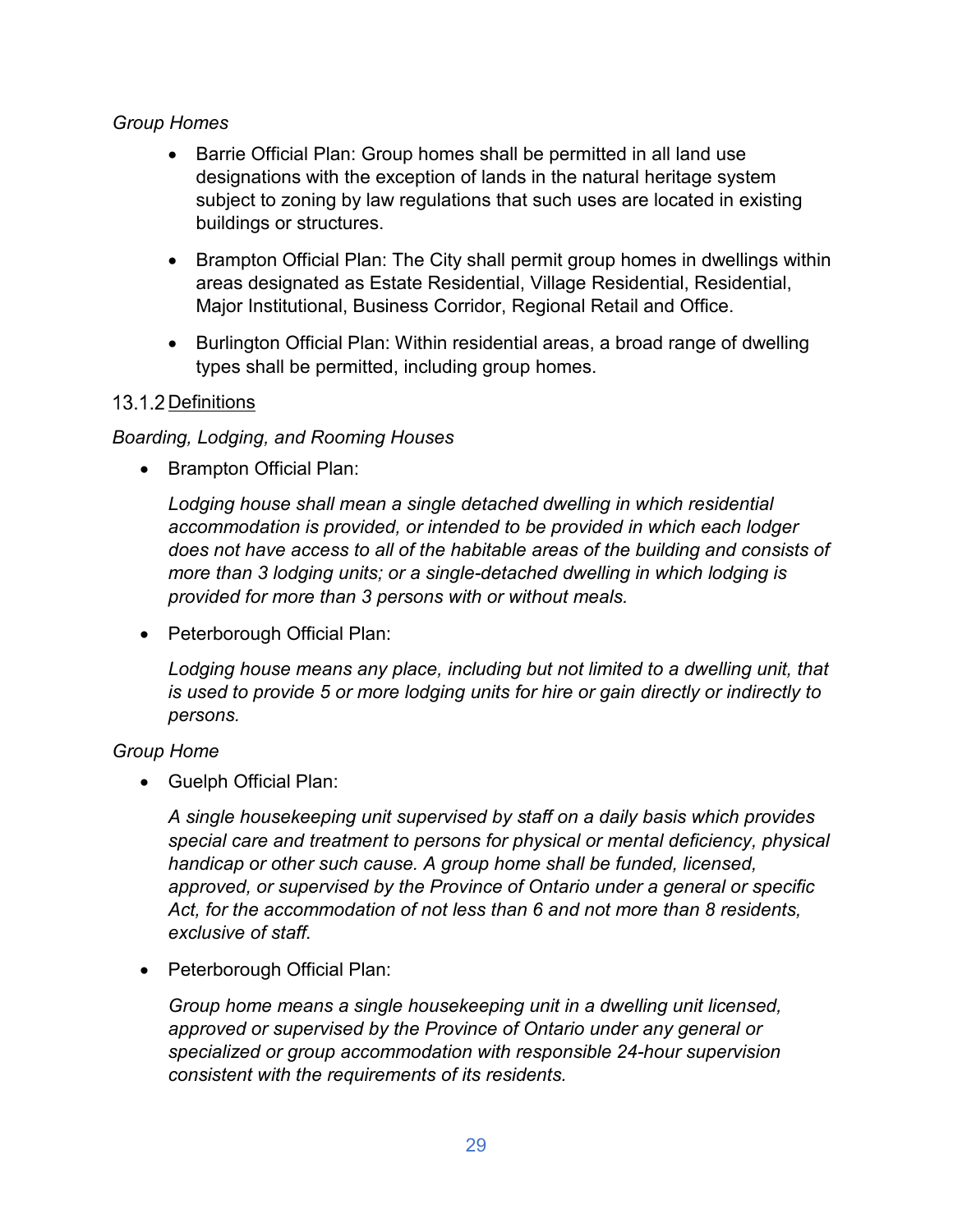## <span id="page-30-0"></span>13.1.3 Supportive Language

Some of the municipalities surveyed had supportive language specific to boarding, lodging, and rooming houses and group homes.

## *Boarding, Lodging, and Rooming Houses*

- Guelph Official Plan: Encourage residential intensification, including rooming houses.
- Brampton Official Plan: Council shall direct staff to review opportunities for the development of group homes and supportive lodging houses when 60% of the potential opportunities in the City have been utilized. Staff will report to Council within one year of this direction and recommend appropriate strategies regarding adequate opportunities for this type of housing.
- Burlington Official Plan: To encourage residential intensification as a means of increasing the amount of available housing stock, including rooming, boarding and lodging houses.

## *Group Homes*

- Peterborough Official Plan: Group homes will be allowed "as-of-right" in all residential dwellings permitted within the City of Peterborough to a maximum of 6 resident persons exclusive of supervisory staff and receiving family in any dwelling or building.
- Brampton Official Plan:
	- o The Estate Residential designations shown on Schedule A shall include single detached dwellings and group homes, among others.
	- $\circ$  The City supports the principle of integrating group homes into existing and new residential communities.

# <span id="page-30-1"></span>**22 Zoning By-law Approaches**

A number of municipalities are in the midst of Comprehensive Zoning By-law Reviews and their provisions on shared accommodations may reflect this transition. Where there was significant work done on new shared accommodation policy, it was included in the below review.

# <span id="page-30-2"></span>13.2.1 Zone Permissions

## *Boarding, Lodging and Rooming Houses*

The majority of municipalities permit boarding, lodging and rooming houses in most or all residential zones. Some have chosen to permit in zones dependent on the size of the boarding, lodging or rooming house.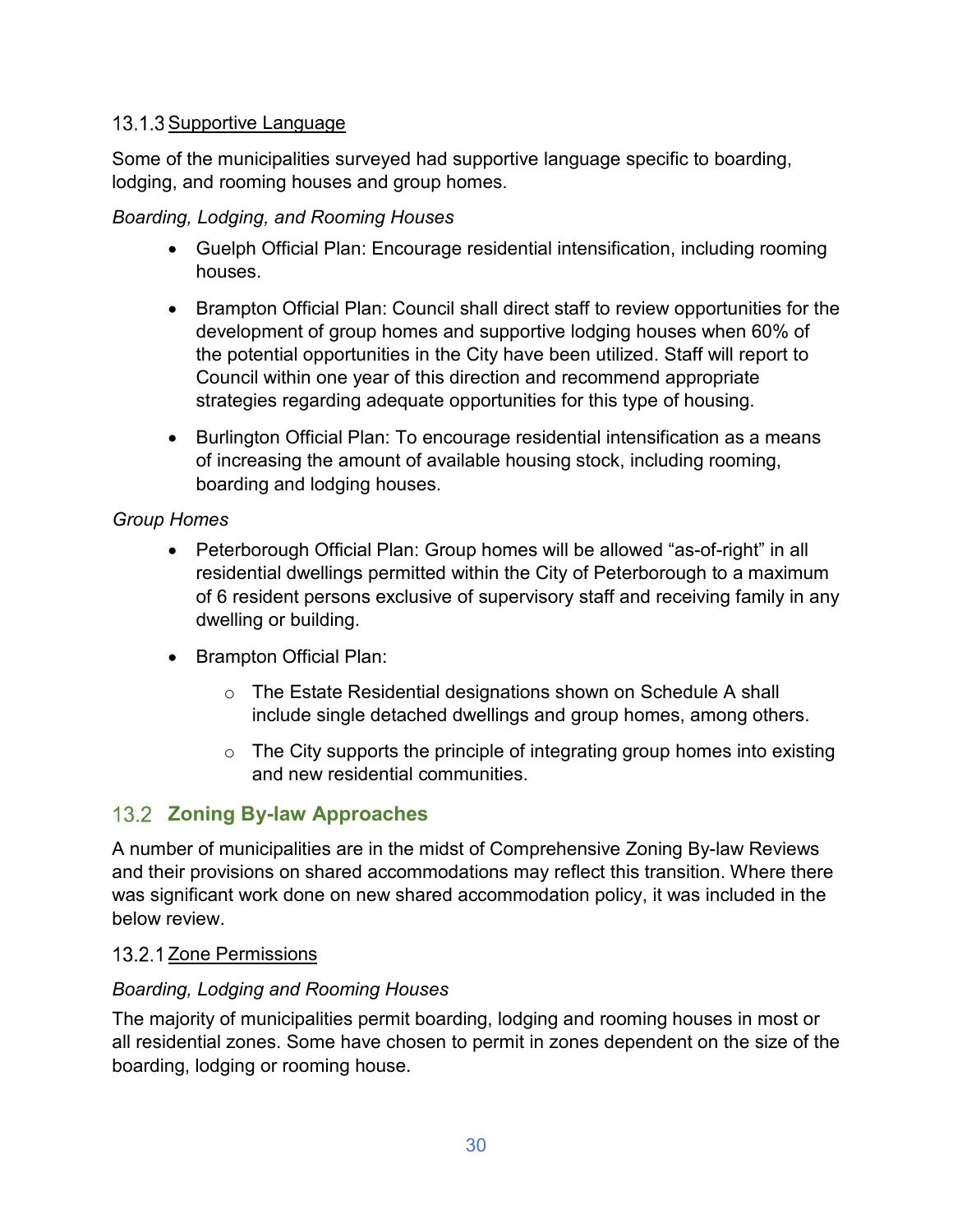- City of Barrie Zoning By-law 2009-141: Permits Boarding, Lodging and Rooming Houses "Small" in all residential zones and Boarding, Lodging and Rooming Houses "Large" in residential multiple dwelling (RM2) and residential apartment (RA1, RA2) zones.
- City of Brampton Zoning By-law 270-2004: Requires lodging houses to be located in a single detached dwelling and related zones.
- City of Burlington Zoning By-law 2020: Requires lodging houses to be located in a single detached dwelling and related zones.
- City of Guelph Zoning By-law 1995-14864: Permits Lodging House Type 1 in Semi-Detached/Duplex zones (R2).
- City of Peterborough Zoning By-law 97-123: Permits in specific residential districts (3 and 4) and commercial district 6.
- City of Toronto, Draft Multi-Tenant Houses Zoning By-law: Proposes permitting in all residential and mixed-use zones in the 569-2013 zoning by-law. This would expand permissions for multi-tenant houses across Toronto. This Zoning By-law proposes different zone permissions depending on the size of the multi-tenant house. Multi-tenant houses with a maximum of 6 dwelling rooms are proposed to be permitted in residential detached (RD), residential semi-detached (RS) and residential townhouse (RT) zones. Multi-tenant houses with a maximum of 12 dwelling rooms are proposed to be permitted in residential apartment (RA), residential apartment commercial (RAC) and some residential multiple dwelling (RM) zones. Multi-tenant houses with a maximum of 25 dwelling rooms are proposed to be permitted in commercial residential (CR) and Commercial Residential Employment (CRE) zones.

## *Group Homes*

Most municipalities permit group homes in all residential zones and many require that they exist in a detached dwelling unit.

- City of Barrie Zoning By-law 2009-141: Permitted in all residential zones except for multiple residential (RM1-SS), in mixed use zones (MU1 and MU2), in central commercial districts (C1 and C2) and institutional (I).
- City of Brampton Zoning By-law 270-2004: Requires Group Homes Type 1 to be located in a single detached dwelling and Group Homes Type 2 to be located within a single detached dwelling or a dwelling within a mixed-use development.
- City of Burlington Zoning By-law 2020: Permitted in specific North Aldershot Residential zones (RNA1, RNA2, RNA3).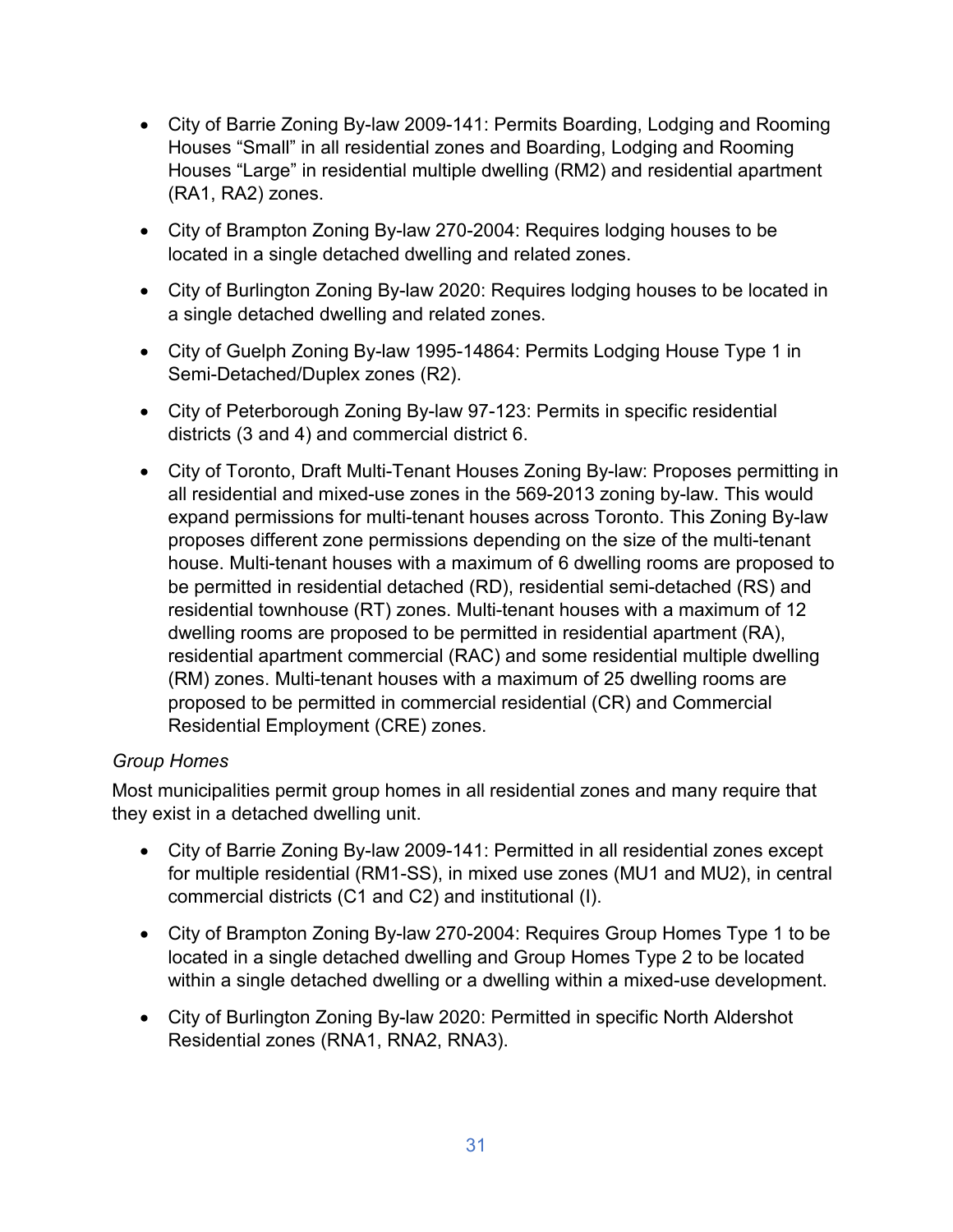- City of Guelph Zoning By-law 1995-14864: Permitted in residential zones with single-, semi-detached, and duplex (R1 and R2), specialized service commercial (SC), neighbourhood shopping centre (NC) and downtown (D.1, D.2) zones.
- City of Peterborough Zoning By-law 97-123: Permitted in residential districts that permit a single unit, two-unit, or three-unit dwelling.
- City of Toronto Zoning By-law 569-2013: Permitted in residential (R, RD, RS, RT, RM, RA, RAC), commercial residential (CR, CRE) and institutional (I) zones.

## <span id="page-32-0"></span>13.2.2 Definitions

## *Boarding, Lodging and Rooming Houses*

Most municipalities have existing or have recently proposed definitions of this form of housing in their zoning by-laws. Definitions typically include a minimum and maximum on the number of dwelling rooms, sometimes differentiates between categories of scale, and specifications on the forms of housing that is not included.

• City of Barrie Zoning By-law 2009-141:

*Boarding, lodging, rooming house shall mean a dwelling where lodging is provided for one or more tenants where at least one of the tenant-occupied rooms is equipped with an external locking mechanism that prevents access to said room by the other house occupants when the room is unoccupied, or; lodging is provided for more than 4 tenants but shall not include a group home, hotel, motel, hospital, children's home, assisted living facility, or a bed and breakfast establishment, or other similar establishments.* 

*Boarding, Lodging, Rooming House (Large) shall mean a boarding, lodging, rooming house where lodging in provided for more than 6 tenants.* 

*Boarding, Lodging, Rooming House (Small) shall mean a boarding, lodging, rooming house where lodging in provided for not more than 6 tenants.* 

• City of Guelph Zoning By-law 1995-14864:

*Lodging House Type 1 means any place, including but not limited to a dwelling unit, that is used to provide 5 or more lodging units for hire or gain directly or indirectly to persons.* 

*Lodging House Type 2 means the whole of a townhouse building or apartment building where one or more dwelling units are each used to provide 5 or more lodging units for hire or gain directly or indirectly to persons.* 

• City of Peterborough Zoning By-law 97-123: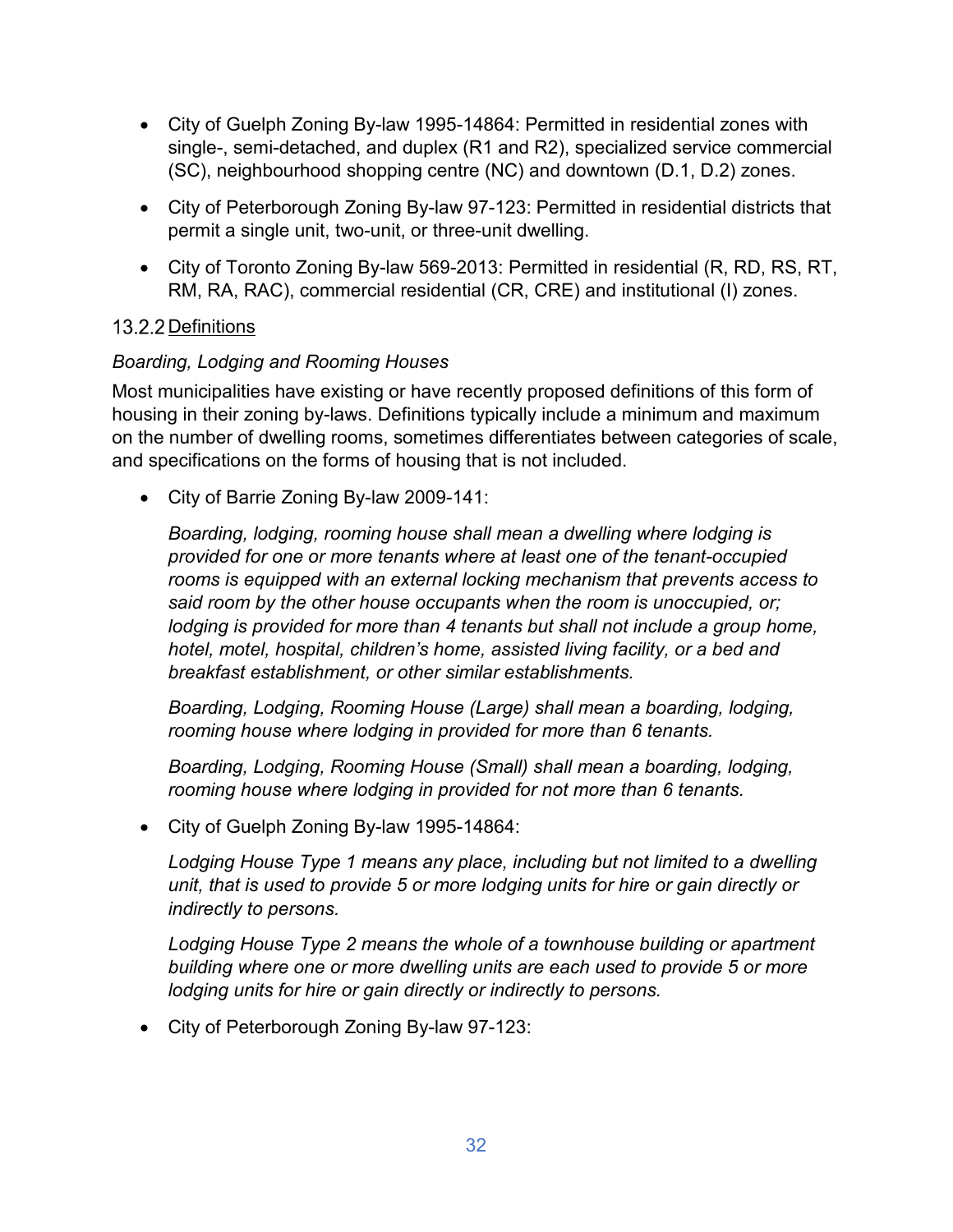*Lodging House is a type of dwelling unit containing 5 or more bedrooms offered*  for rent. A lodging house shall be the sole use of a building. None of a multi-suite *residence, nursing home, hospice, hotel, hostel, group home, bed and breakfast establishment nor an emergency shelter shall be considered a lodging house.* 

• City of Toronto, Zoning By-law 569-2013 (note the Draft Multi-Tenant Houses Zoning By-law is currently underway):

*In Rooming House Areas B1, B2, and B3, a rooming house means a building in which living accommodation is provided for more than three persons in separate rooms, each of which may have food preparation facilities or sanitary facilities, but not both. A rooming house may have one or more dwelling units. A group home, residential care home, nursing home, retirement home, senior's community house, religious residence, student resident, tourist home, or hotel is not a rooming house.*

### *Group Homes*

Most municipalities have existing or have recently proposed definitions of this form of housing in their zoning by-laws. Some of these definitions may be outdated in the midst of Comprehensive Zoning By-law Reviews currently underway. Definitions typically include the supportive or supervised nature of the home, licensing or funding under the Provincial or Federal government, and a minimum or maximum or rooms.

• City of Barrie Zoning By-law 2009-141:

*Shall mean a community-based housekeeping unit in which up to 5 individuals (exclusive of staff) live under responsible supervision consistent with the requirements of its residents.* 

*Groups homes shall mean accommodation for:* 

- o *the mentally and physically disabled, the homeless,*
- o *mistreated or abused child or adult, but foster homes shall not be considered as group home uses*
- o *children with behavioral and/or legal problems*
- City of Brampton Zoning By-law 270-2004:

*Group Home Type 1 shall mean supportive housing facility located within a dwelling unit that is occupied by 4 to 6 persons, exclusive of staff and/or receiving family, who live as a unit under responsible supervision consistent with the requirements of its residents and which is licensed or approved pursuant to Provincial State within the jurisdiction of the Ontario Ministry of Community and Social Services or the Ministry of Health*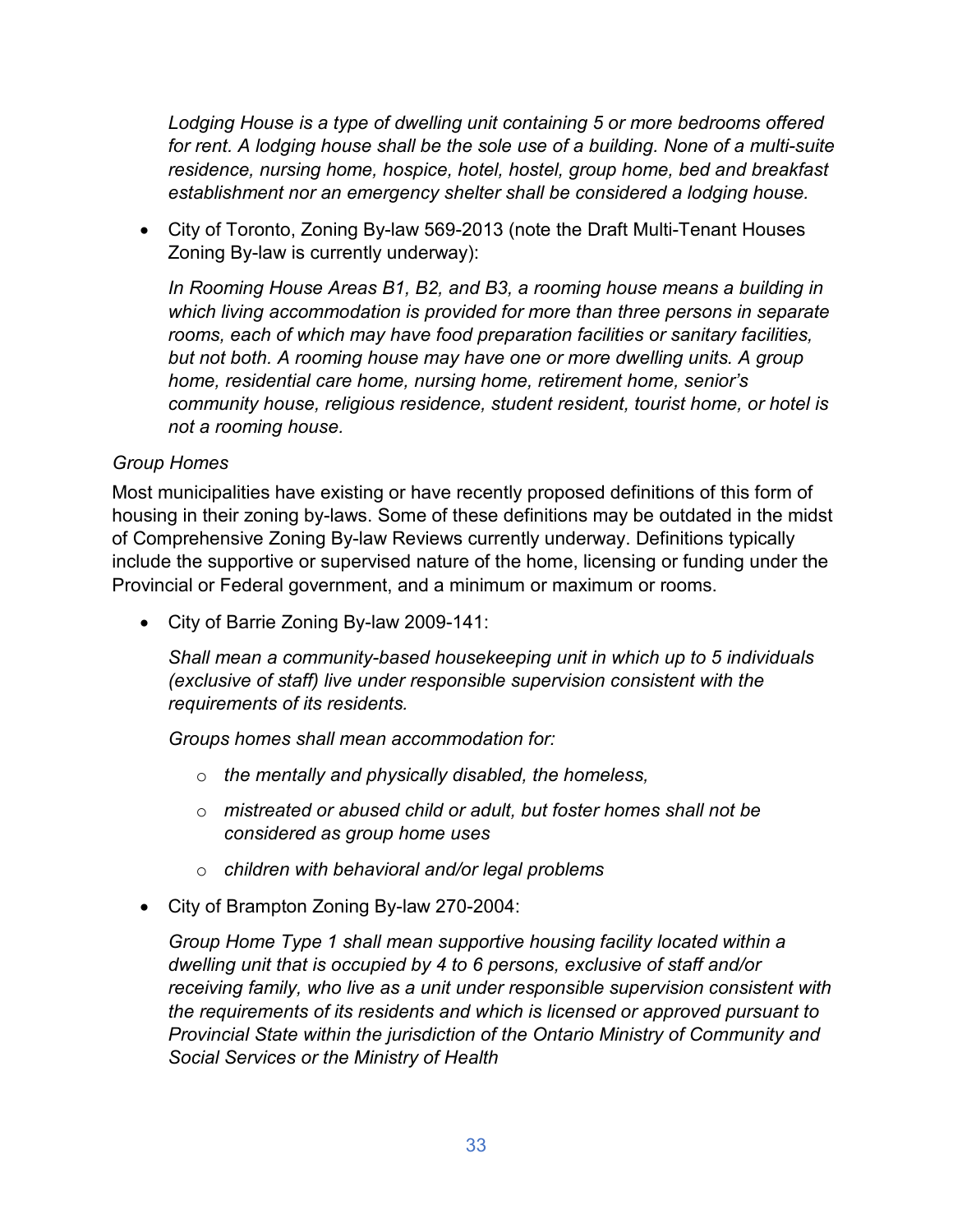*Group Home Type 2 shall mean a supportive housing facility occupied by 4 to 10 persons, exclusive of staff located within a single-detached dwelling or dwelling unit within a commercial building which shall be operated primarily for […].*

• City of Guelph Zoning By-law 1995-14864:

*Group Home means a place used for specialized or group accommodation to 4 to 8 residents under 24-hour supervision consistent with the requirements of its residents, but does not include a Day Care Centre.* 

• City of Peterborough Zoning By-law 97-123:

*Group Home means a single housekeeping unit in a dwelling unit in which not more than 10 persons, exclusive of supervisory or attendant staff, requiring sheltered, specialized or group care, reside under responsible supervision consistent with the particular needs of its residents.*

• City of Toronto, Zoning By-law 569-2013:

*Means premises used to provide supervised living accommodation, licensed or funded under the Province of Ontario or Government of Canada legislation, for up to 10 persons, exclusive of staff, living together in a single housekeeping unit because they require a supervised group living arrangement.*

### <span id="page-34-0"></span>13.2.3 Separation Distances

Separation distances have been historically included in zoning by-laws for both boarding, lodging, and rooming houses and group homes. The 2010 challenge by the Ontario Human Rights Legal Clinic regarding separation distances for group homes resulted in three municipalities withdrawing these provisions from zoning by-laws. Since then, many municipalities have been amending their by-laws to eliminate distancing provisions for group homes.

### <span id="page-34-1"></span>13.2.4 Provisions

### *Boarding, Loading and Rooming Houses*

- City of Toronto, Draft Multi-Tenant Houses Zoning By-law:
	- o Multi-tenant housing is permitted in a building originally constructed as a multi-tenant housing, or a building permitted in the applicable zone.
	- $\circ$  Must have sanitary facilities, which include a toilet, wash basin, and a bath or shower, at a minimum rate of one sanitary facility for every four dwelling units.
- City of Barrie Zoning By-law 2009-141: For boarding, lodging, rooming houses small, they must have:
	- o Maximum of one kitchen, at least one bathroom.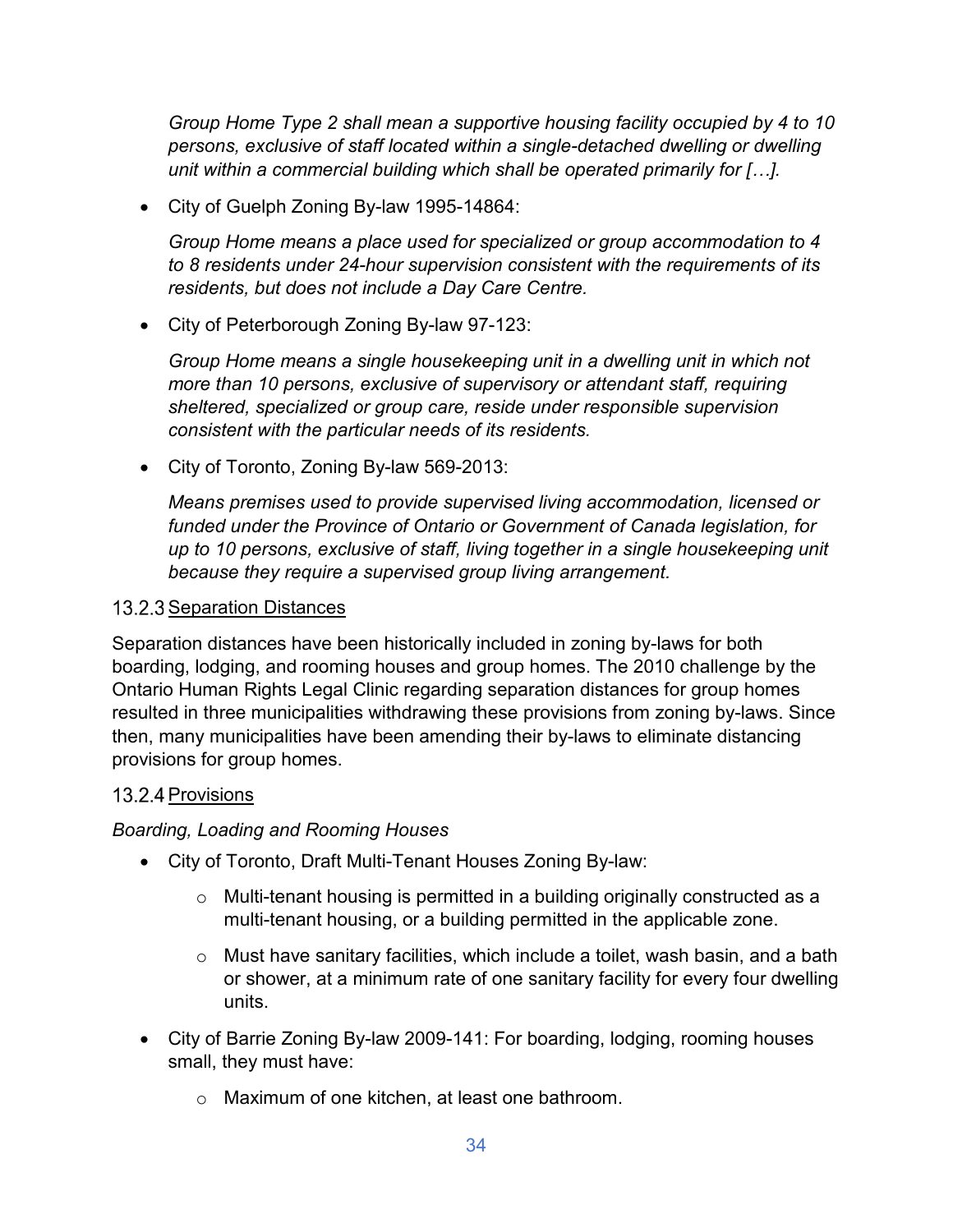- $\circ$  Each rental room must have a minimum of 7 metres squared of habitable living space.
- o Total aggregate floor area of all sleeping rooms shall not exceed 40% of the total habitable living space.
- $\circ$  The occupants of the house must operate as a single housekeeping unit.
- City of Brampton Zoning By-law 270-2004: The lodging house shall comply with the requirements of the Lodging House Licensing By-law.
- City of Peterborough Zoning By-law 97-123: No cooking facilities shall be permitted in any bedroom or any room other than a kitchen in a lodging house

## *Group Homes*

- City of Toronto, Zoning By-law 569-2013: A group home must occupy the entire building and may not be combined with any other use.
- City of Burlington Zoning By-law 2020: in apartment buildings, over 3 storeys, one group home is permitted for each 30 units and subject to one group home per floor.
- City of Peterborough Zoning By-law 97-123: the group home shall comprise the sole occupancy of the dwelling.

# <span id="page-35-0"></span>13.2.5 Scales of shared housing

Municipalities have taken a scaled approach to boarding, lodging and rooming houses and group homes. This approach can be used through including specific categories in definitions or through specific provisions. The majority of municipalities base this amount on the number of dwelling rooms.

## *Boarding, Loading and Rooming Houses*

- City of Toronto, Draft Multi-Tenant Houses Zoning By-law: As noted above in the zone permissions, this approach proposes permitting multi-tenant houses in specific zones dependent on the amount of dwelling rooms (maximum of 6, 12, or 25).
- City of Barrie Zoning By-law 2009-141: Categorizes boarding, lodging and rooming houses into "small" and "large" with permissions related to each.
- City of Guelph Zoning By-law 1995-14864: Uses the categories of Lodging House Type 1 and Lodging House Type 2, with permissions related to each. Details are above in the definition section.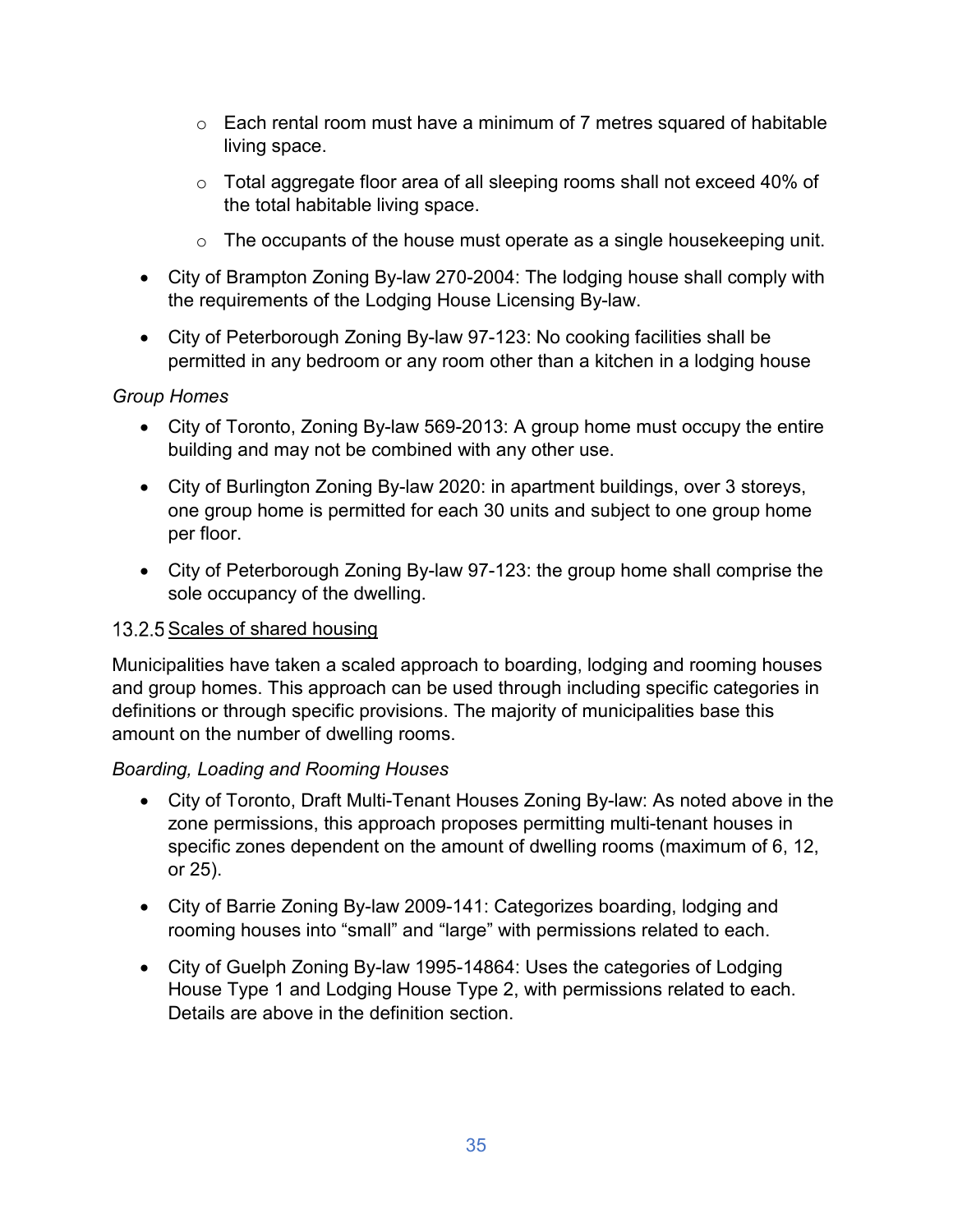## *Group Homes*

• City of Brampton Zoning By-law 270-2004: Categorizes group home into Group Home Type 1 and Group Home Type 2 with permissions related to each. Details are above in the definition section.

# <span id="page-36-0"></span>13.2.6 Parking

## *Boarding, Loading and Rooming Houses*

- City of Toronto, Draft Multi-Tenant Houses Zoning By-law: Minimum rate of 0.34 parking space for each dwelling room.
- City of Barrie Zoning By-law 2009-141: Boarding, lodging, rooming house Small and Large require 1 parking space for every 2 tenants accommodated. Tandem parking will be permitted.
- City of Brampton Zoning By-law 270-2004: 0.5 parking spaces for each lodging unit, plus 2 parking spaces for the proprietor.
- City of Burlington Zoning By-law 2020: 1 space per guest room in addition to the parking requirement for a detached dwelling.
- City of Guelph Zoning By-law 1995-14864: 1 parking space per building plus 2 parking spaces per 3 lodging units.
- City of Peterborough Zoning By-law 97-123: Minimum of 1 parking space or 1 parking space per 3 bedrooms, whichever is greater.

## *Group Homes*

- City of Toronto, Zoning By-law 569-2013: Minimum 2 parking spaces of which (A) a minimum of one parking space must comply with the regulations for the zone and building type and (B) no more than one parking space may be on the driveway.
- City of Barrie Zoning By-law 2009-141:1 parking space per unit.
- City of Burlington Zoning By-law 2020: 2 parking spaces per group home.
- City of Guelph Zoning By-law 1995-14864: 1 parking space per building plus 1 parking space per staff.
- City of Peterborough Zoning By-law 97-123: the greater of 2 parking spaces or 0.5 parking space per staff.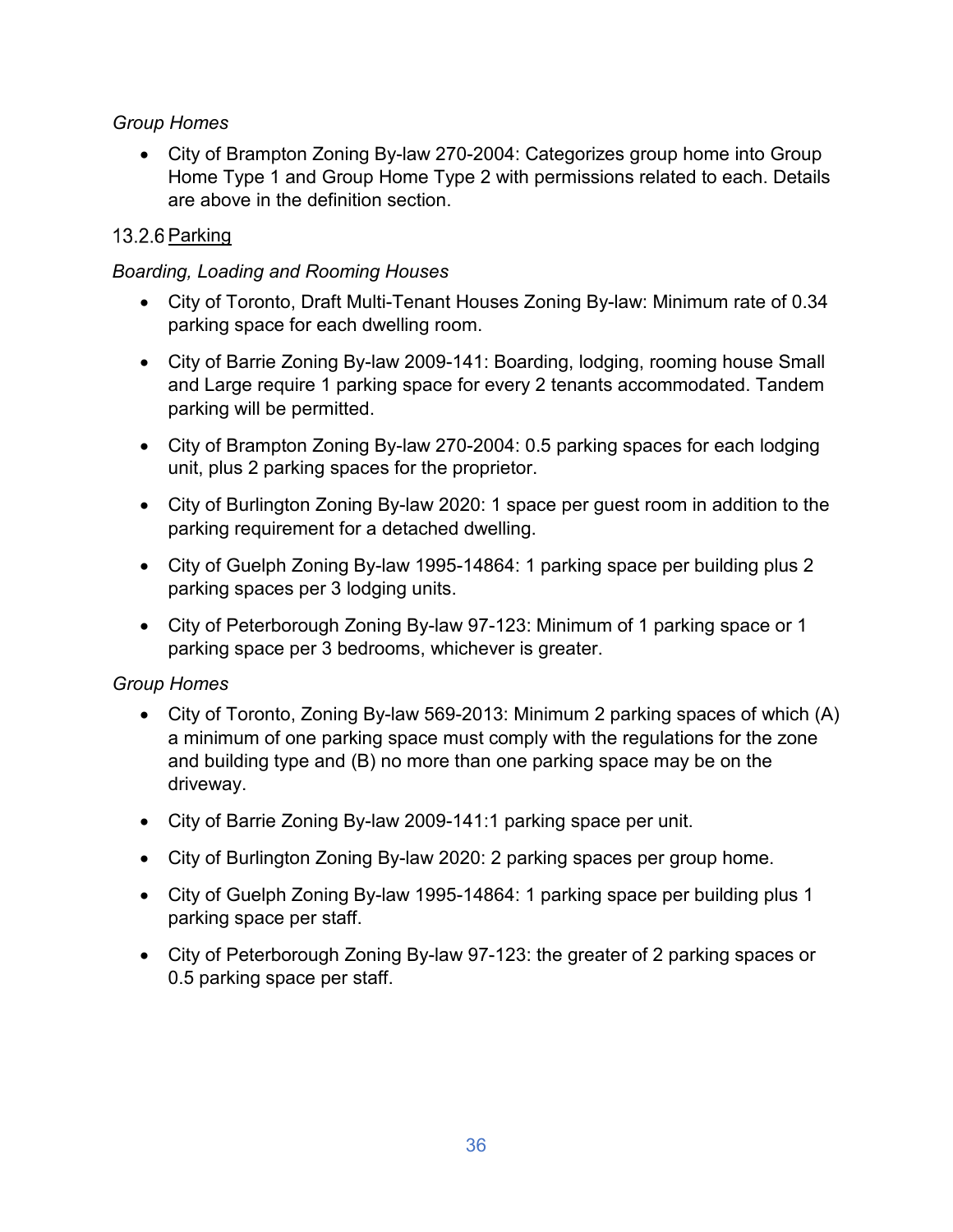# <span id="page-37-0"></span>14 **Consultation Summary**

Consultation for this paper included a public survey and an interview with stakeholders. These have been summarized to gain insight on the public and stakeholders' interests and concerns surrounding shared accommodations.

# <span id="page-37-1"></span>**Public Survey**

The survey was shared by the City of Richmond Hill from January to February 2021, during which period 98 people participated. The survey results are as follows:

- The majority of respondents (87%) do not currently, and have never lived, in a shared accommodation;
- Roughly half the respondents (54%) knew of a shared accommodation in their neighbourhood, the remaining 46% did not;
- Regarding by-laws that may be helpful in mitigating concerns related to shared accommodations, respondents were most familiar with the parking by-law. Following this in order of most common responses was the following by-laws: noise, property standards, waste, and zoning;
- Respondents preferred shared accommodations being located on regional corridors. Following this in order of most common responses was neighbourhoods with mostly apartment buildings, along arterial roads, Richmond Hill Centre, Oak Ridges Local Centre, Local Development Areas, and neighbourhoods with mostly single- and semi-detached and townhomes;
- Given the options for various housing forms, respondents preferred shared accommodations to be permitted in apartments. Following this, in order of most common responses was the following: single-detached, townhouses, and semidetached dwellings;
- Participants agreed that parking, the size of the dwelling, the location of shared accommodations, the location of entrances and the external appearance of the dwelling should be addressed in the zoning by-law.

Further information can be found in the What We Heard report.

# <span id="page-37-2"></span>**Stakeholder Consultation**

Stakeholder organizations were contacted for one-on-one interviews. One response was received from REENA, a non-profit organization that was established in 1973. An interview was held in June 2021 with representatives from REENA.

REENA representatives discussed the importance of having clear definitions in the zoning by-law. Helpful definitions could include affordable housing options, assisted living, group homes/congregate care, and respite care. The definition should state if the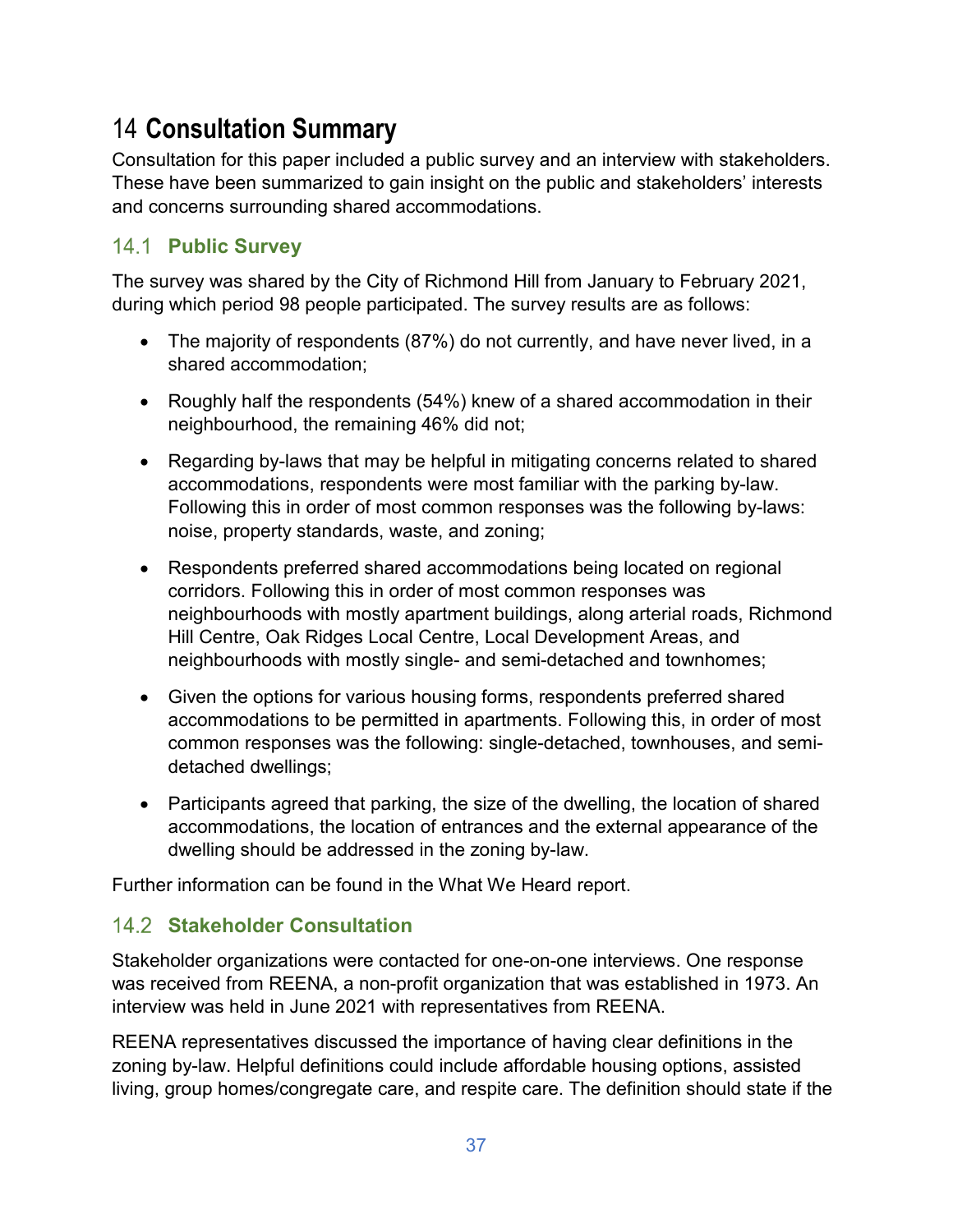use is provincially or federally licensed or licensed by a municipal body. This may be a good approach at providing a distinction.

Stakeholders stated that shared accommodations (SAs) such as Group Homes are held to compliance standards such as Ministry inspections, zoning inspections and fire inspections. If Richmond Hill is to add other standards, these would be in addition to the existing compliance standards required through SAs run through provincial or federal licensing.

Stakeholders believed that Group Homes should be permitted in all residential zones, with the potential to have their own subset as being run under the rules of the Ministry of Social Services. This process is currently being undertaken in the City of Vaughan.

For consideration of the potential provisions in the zoning by-law, REENA stakeholders discussed how minimum parking and bicycle standards often don't reflect the needs of the tenants, who generally are less likely to need access to vehicle or bicycle parking. In these facilities, staff and visitor parking are typically more important. Privacy provisions such as a minimum number of washrooms and cooking facilities in tenants' own rooms allow for privacy and dignity.

# <span id="page-38-0"></span>15 **Recommended Official Plan and Zoning Framework for Shared Accommodations in Richmond Hill**

The following recommendations are based on research conducted on existing policy, area municipality approaches, public and stakeholder consultation and our professional opinion.

# <span id="page-38-1"></span>**Boarding, Lodging and Rooming Houses**

# <span id="page-38-2"></span>15.1.1 Official Plan: Policy Direction

Presently, the Official Plan does not provide specific policy direction relative to rooming houses but does encourage provision of a broad range of housing types, tenures, and built form (i.e., single-detached, semi-detached, townhouses, apartment units, etc.).

Boarding, lodging and rooming houses address a need which has been identified through Richmond Hill's Affordable Housing Strategy. These forms of housing are supported by policy and contribute to a range and mix of housing options, particularly for those who are most vulnerable. Nearby municipalities clearly identify in their OPs that rooming houses are part of the type of accommodations they would like to encourage.

Examples from other municipalities that Richmond Hill may consider are the following:

*The OP encourages residential intensification, including rooming houses.*

*The OP encourages residential intensifying as a means of increasing the amount of available housing stock, including boarding, lodging and rooming houses.*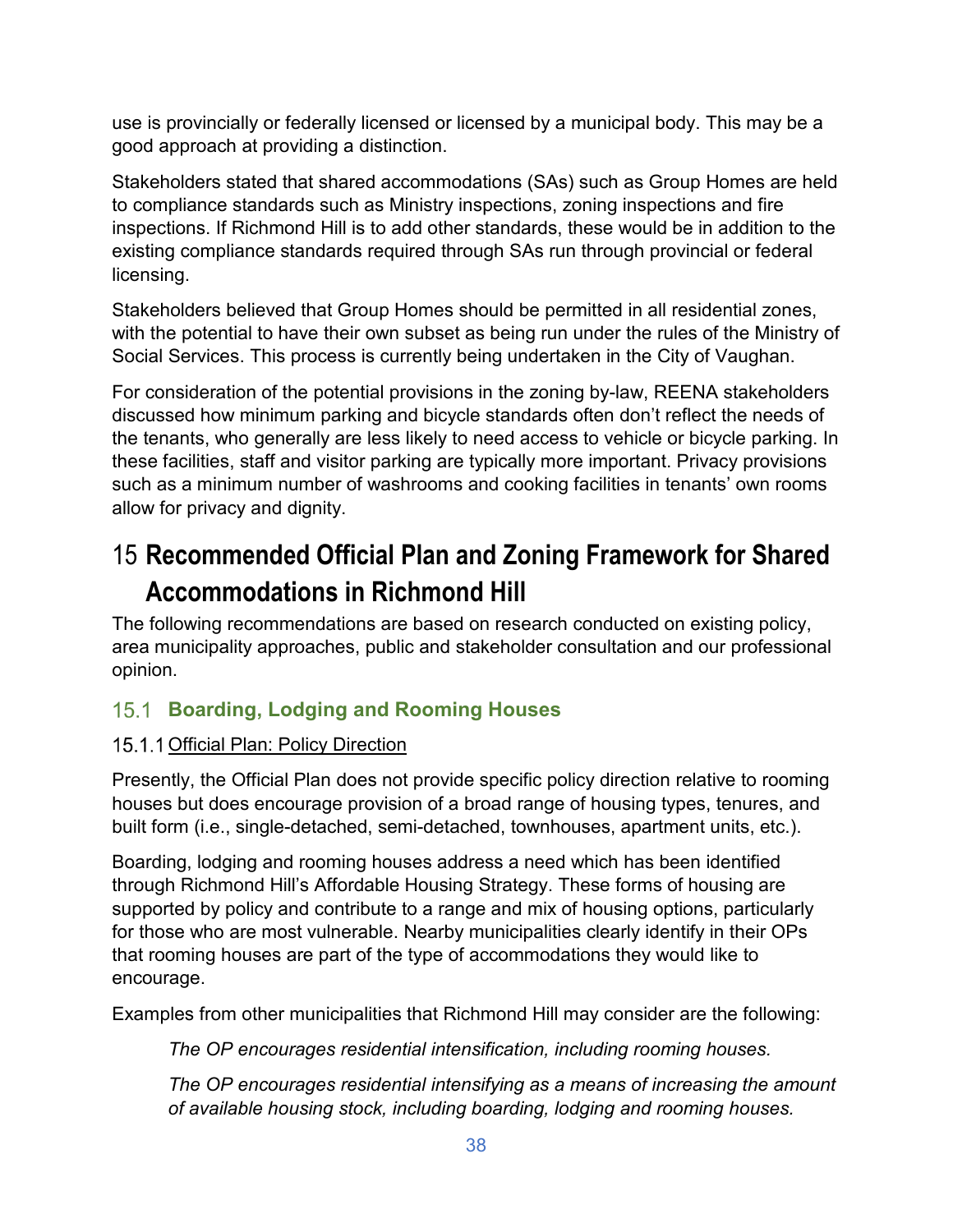## <span id="page-39-0"></span>15.1.2 Zoning By-law: Definition

Language regarding the definition of Rooming Houses needs to reflect the most current thinking. Stakeholder consultation identified the importance of clear definitions in the zoning by-law. Richmond Hill staff mentioned that by providing a general definition, the City can support various forms of shared accommodations based on the proponents needs.

The definition of rooming house in the City of Toronto provides a good starting point: "a rooming house means a building in which living accommodation is provided for more than three persons in separate rooms, each of which may have food preparation facilities or sanitary facilities, but not both". The Ontario Building Code and Ontario Fire Code define a boarding, lodging, or rooming house to mean that a building: "(A) has a building height not exceeding three storeys and a building area not exceeding 600 square metres, (B) in which lodging is provided for more than four persons in return for remuneration or for the provision of services or for both, and (C) in which the lodging rooms do not have both bathrooms and kitchen facilities for the exclusive use of individuals occupants".

A sample definition that Richmond Hill may consider is the following:

*A boarding, lodging or rooming house means a building that does not exceed three storeys in which living accommodation is provided for more than four persons in separate rooms, each of which may have food preparation facilities or sanitary facilities, but not both.*

## <span id="page-39-1"></span>15.1.3 Zoning By-law: Provisions for number of dwelling rooms

Some municipalities have introduced categories of boarding, lodging or rooming houses based on the number of persons or dwelling rooms. The City of Barrie, as an example, categorizes large and small houses based on the over 6 persons and under 6 persons living in the house, respectively. The Multi-Tenant Houses Zoning By-law is proposing categories based on number of dwelling rooms. While it is an OP approach, the City of Markham has introduced four categories of "shared housing" which ranges across number of persons and level of service required.

We would recommend that Richmond Hill categorize boarding, lodging or rooming houses by number of dwelling rooms (not persons); over 6 and under 6 dwelling rooms being a good standard, based on similar regulations in other municipalities. This would allow rooming houses that are similar in size to other residential dwellings to be located in similar zones.

### <span id="page-39-2"></span>15.1.4 Zoning By-law: Permitted zones

Once residential and mixed-use zoning categories are established, staff will need to determine in which zones boarding, lodging, and rooming houses should be permitted. The City's review of affordable housing initiatives has identified rooming houses as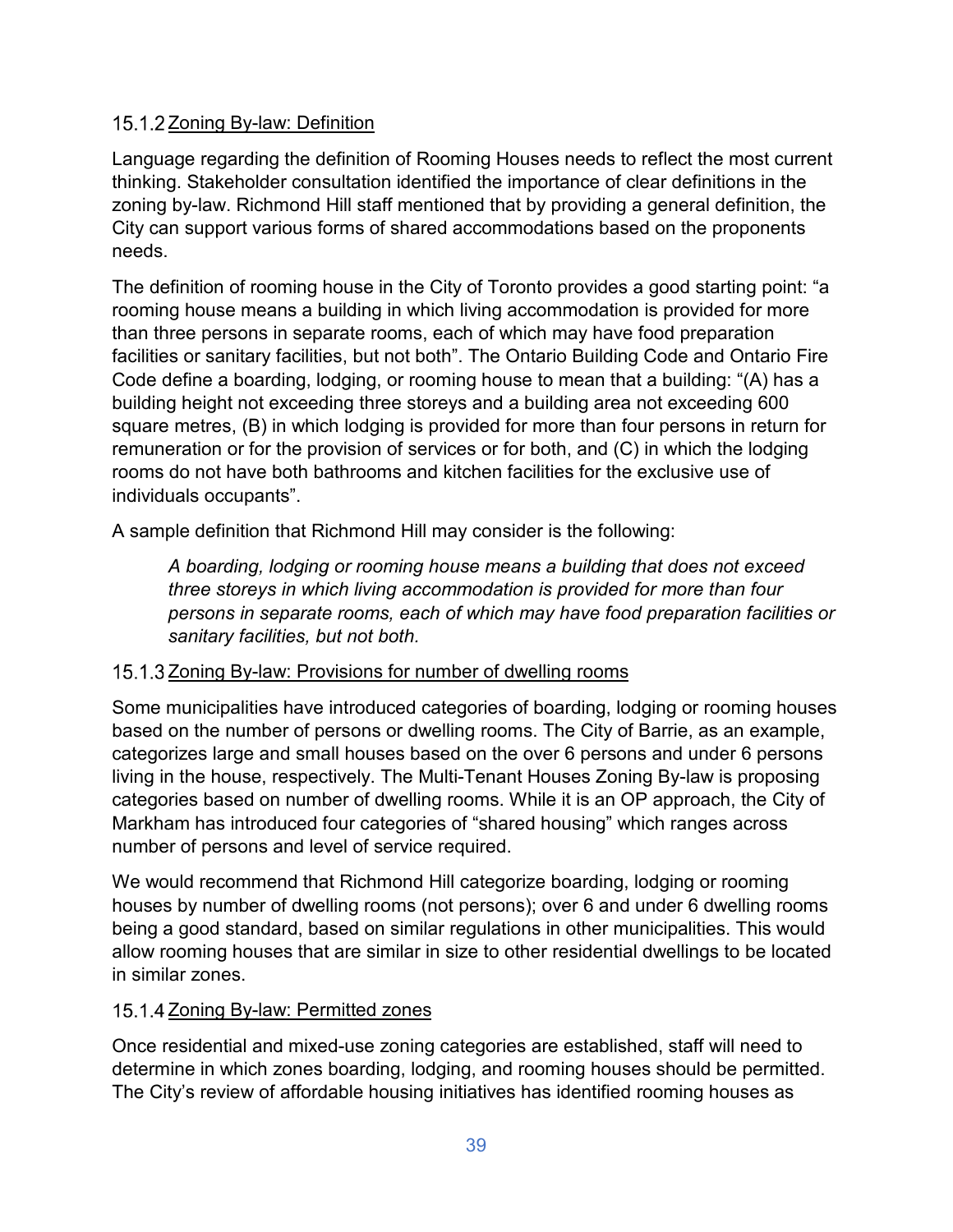potentially providing housing for low income single persons without the need for government subsidy. Many municipalities have permitted boarding, lodging, and rooming houses in all residential and mixed-use zones, with restrictions for certain zones related to the maximum number of dwelling rooms in a boarding, lodging, or rooming house.

We recommend this approach taken by other municipalities: allowing rooming houses in all residential and mixed-use zones that permit dwellings of up to three storeys (to align with the definition suggested above), potentially with a size restriction on the number of dwelling rooms in some zones with smaller lot sizes and/or buildings.

# <span id="page-40-0"></span>**15.2 Group Homes**

# <span id="page-40-1"></span>15.2.1 Zoning By-law: Human Rights Code

A 2010 OMB decision stated that when by-laws result in restrictions for group homes protected by the *Human Rights Code,* a municipality may need to show that they are reasonably connected to municipal objectives, that they were established in good faith, and that it would be impossible to accommodate the group affected without undue hardship.

In 2012 the Ontario Human Rights Legal Clinic challenged three municipal zoning bylaws at the Human Rights Tribunal regarding distancing provisions for group homes, which resulted in the withdrawal of these provisions from the by-laws in Toronto, Kitchener, and Smith Falls. Since this, many municipalities have been amending their by-law to eliminate distancing provisions for Group Homes.

Provisions requiring minimum distances are recommended to be removed from the zoning by-law, since they violate Human Rights provisions.

## <span id="page-40-2"></span>15.2.2 Zoning By-law: Definition

Language regarding the definition of Group Homes needs to reflect the most current thinking. Stakeholder consultation identified the importance of having clear definitions in the zoning by-law, especially for group homes. The definition of a Group Home in the City of Toronto By-law is a good model: "Group Home means premises used to provide supervised living accommodation, licensed or funded under Province of Ontario or Government of Canada legislation, for up to ten persons, exclusive of staff, living together in a single housekeeping unit because they require a supervised group living arrangement". Other municipalities surveyed take a similar approach and stakeholder consultation outlined the importance of stating if the use is provincially or federally licensed. We recommend Richmond Hill uses a definition in line with the above.

## <span id="page-40-3"></span>15.2.3 Zoning By-law: Regulations

The regulations within Zoning By-laws for Group Homes need to be simple and straightforward. The policies in the City's current zoning by-laws should be repealed and